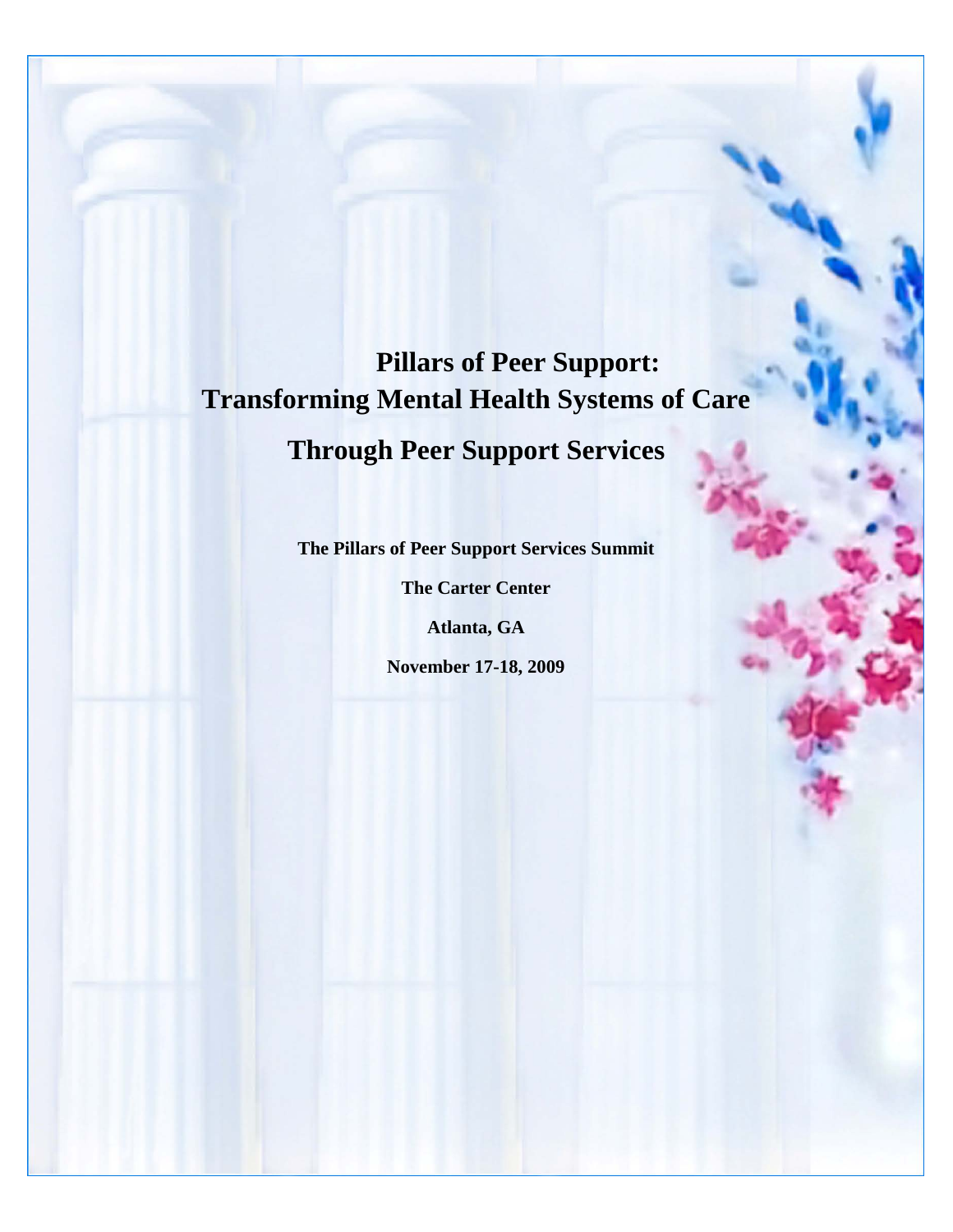**Recommended Citation:** Daniels, A., Grant, E., Filson, B., Powell, I., Fricks, L., Goodale, L. (Ed), Pillars of Peer Support: Transforming Mental Health Systems of Care Through Peer Support Services, [www.pillarsofpeersupport.org;](http://www.pillarsofpeersupport.org/) January, 2010.

## **Acknowledgements:**

The Pillars of Peer Support Services Summit was supported by: Substance Abuse and Mental Health Services Administration (SAMHSA) and Center for Mental Health Services (CMHS), National Association of State Mental Health Program Directors (NASMHPD), Depression and Bipolar Support Alliance (DBSA), Wichita State University Center for Community Support and Research, Appalachian Consulting Group (ACG), Carter Center, OptumHealth, and Georgia Mental Health Consumer Network. Special acknowledgements are also due to Peggy Clark, MSW, MPA, Technical Director Center for Medicaid State Operations at the Center for Medicare and Medicaid Services, and the participants from each of the represented states.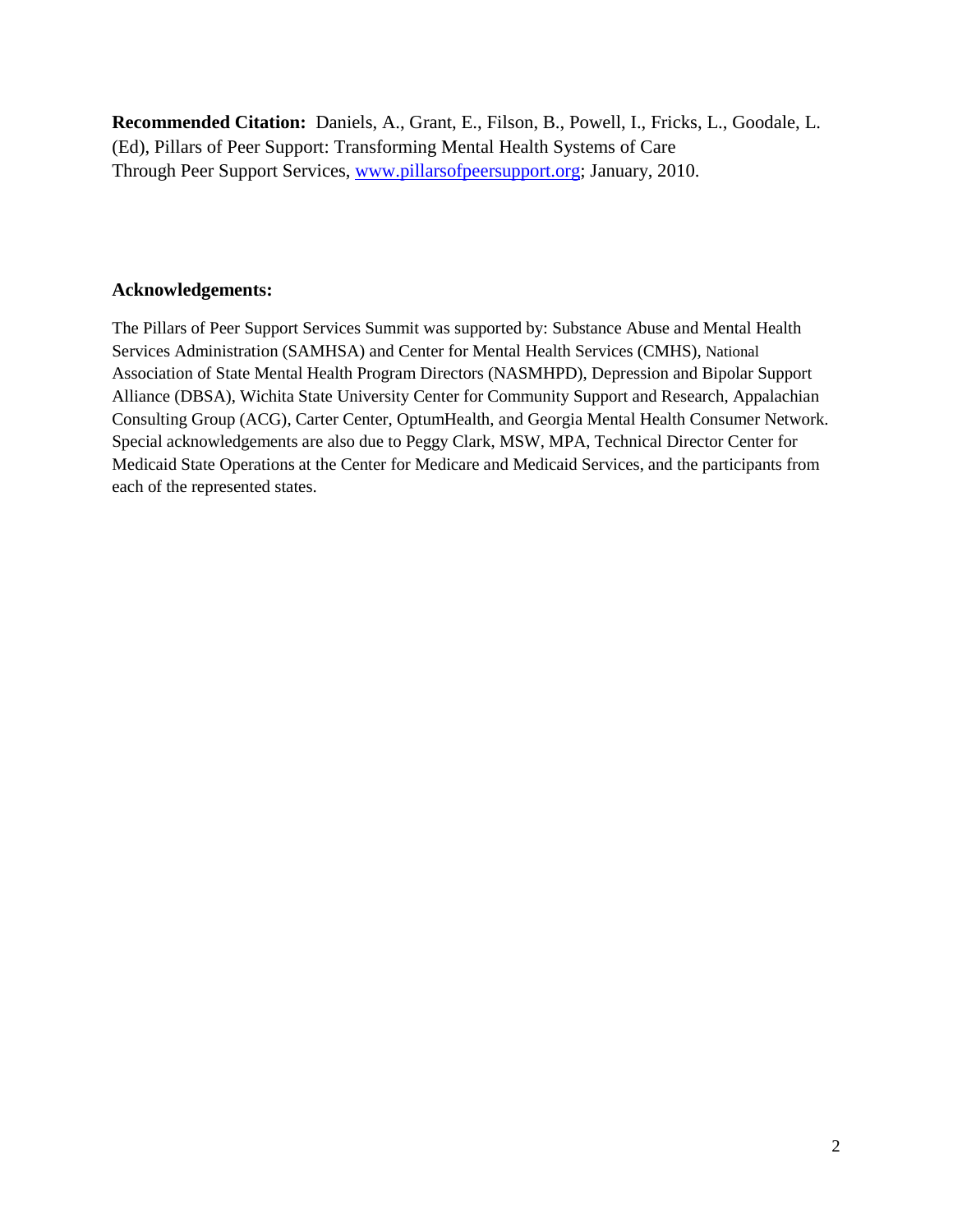#### **Background**

The role of peer support services in mental health services and person centered recovery has been actively developing and evolving in recent years (Davidson, Chinman, Kloos, Weingarten, Stayner & Tebes, 1999). Formal training programs for peer support services have been established, and an emerging Peer Support Specialists (PSS) workforce is providing a range of services that includes but is not limited to: serving on ACT Teams, in peer support programs, in psychiatric inpatient facilities and group and one-on-one settings in mental health systems of care (Fricks, 2005). At the state level the role of peer support has changed since Medicaid (Medicaid, 2007 – also see appendix 1.) designated peer support as a billable service for adults. As this role expands across states and other payer systems, Peer Support Specialists will continue to gain an increased role in systems of care.

In November 2009, the Pillars of Peer Support Services Summit was convened at the Carter Center in Atlanta, GA. The intent of the Summit was to bring together those states that currently provide formal training and certification for peer providers working in mental health systems to examine the multiple levels of state support necessary for a strong and vital peer workforce able to engage in states' efforts at system transformation, including recent innovations in Whole Health. The Pillars of Peer Support Services Summit was supported by the following leaders in peer support development: Substance Abuse and Mental Health Services Administration (SAMHSA) Center for Mental Health Services (CMHS), National Association of State Mental Health Program Directors (NASMHPD), Depression and Bipolar Support Alliance (DBSA), Wichita State University Center for Community Support and Research, Appalachian Consulting Group (ACG), Carter Center, OptumHealth, and Georgia Mental Health Consumer Network.

3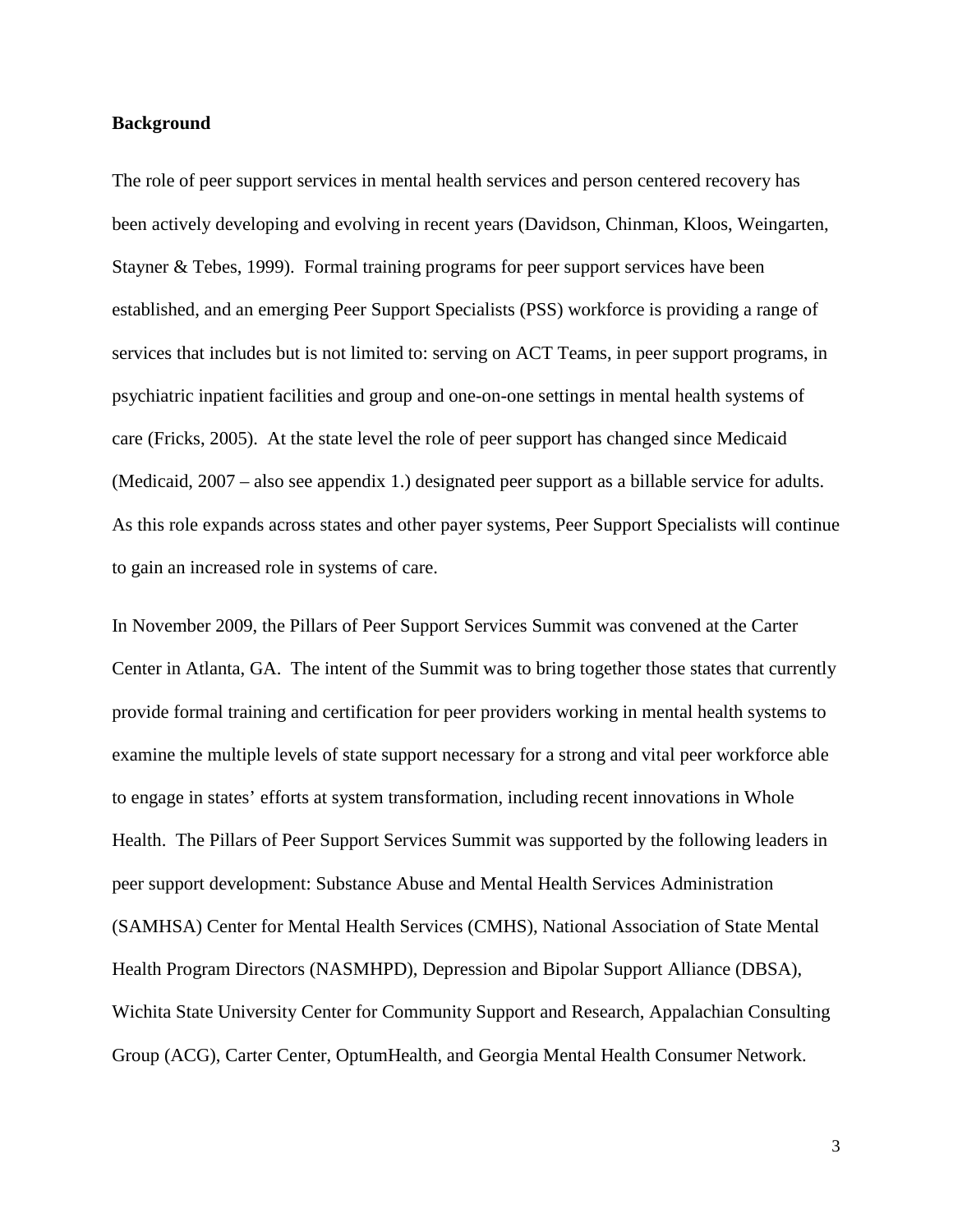The summit collected data on those states that are currently utilizing peer support services under Medicaid reimbursement. Participants were surveyed prior to attendance and summary state reports were provided to all participants. In the survey, participants responded to questions addressing the unique attributes of each state's program.

On the second day of the Pillars of Peer Support Services Summit the state representatives were introduced to three states Transformation Transfer Initiative (TTI) Grants funded in 2009 by SAMHSA to promote Peer Support Whole Health. The presentations of the TTI grants from representatives of Michigan, Georgia and New Jersey shared efforts to offset the average 25-year premature death of consumers served in the public sector by training peer specialists in whole health recovery. The presentations were so well received that Peer Support Whole Health was unanimously added as a national Pillar of Peer Support Services.

States were provided with a rough, informal draft identifying some of the lessons learned or "pillars" based on successes various states have already identified. In the Summit these pillars were reviewed and redefined with the intention of proposing a framework or blueprint for other states interested in developing or expanding their peer support programs. In addition, newly defined pillars of peer support services have been recommended to advance the implementation and ongoing support for peer support services in the mental health field.

This report provides a comprehensive summary of the results and findings of the Pillars of Peer Support Services Summit. The report begins with a review of the relevant literature as it pertains to the evolving policy for mental health services and peer support services. It is followed by a review of existing state level data of peer support services that was collected as part of the Summit. For the purpose of this report and from the content of the summit, the terms Certified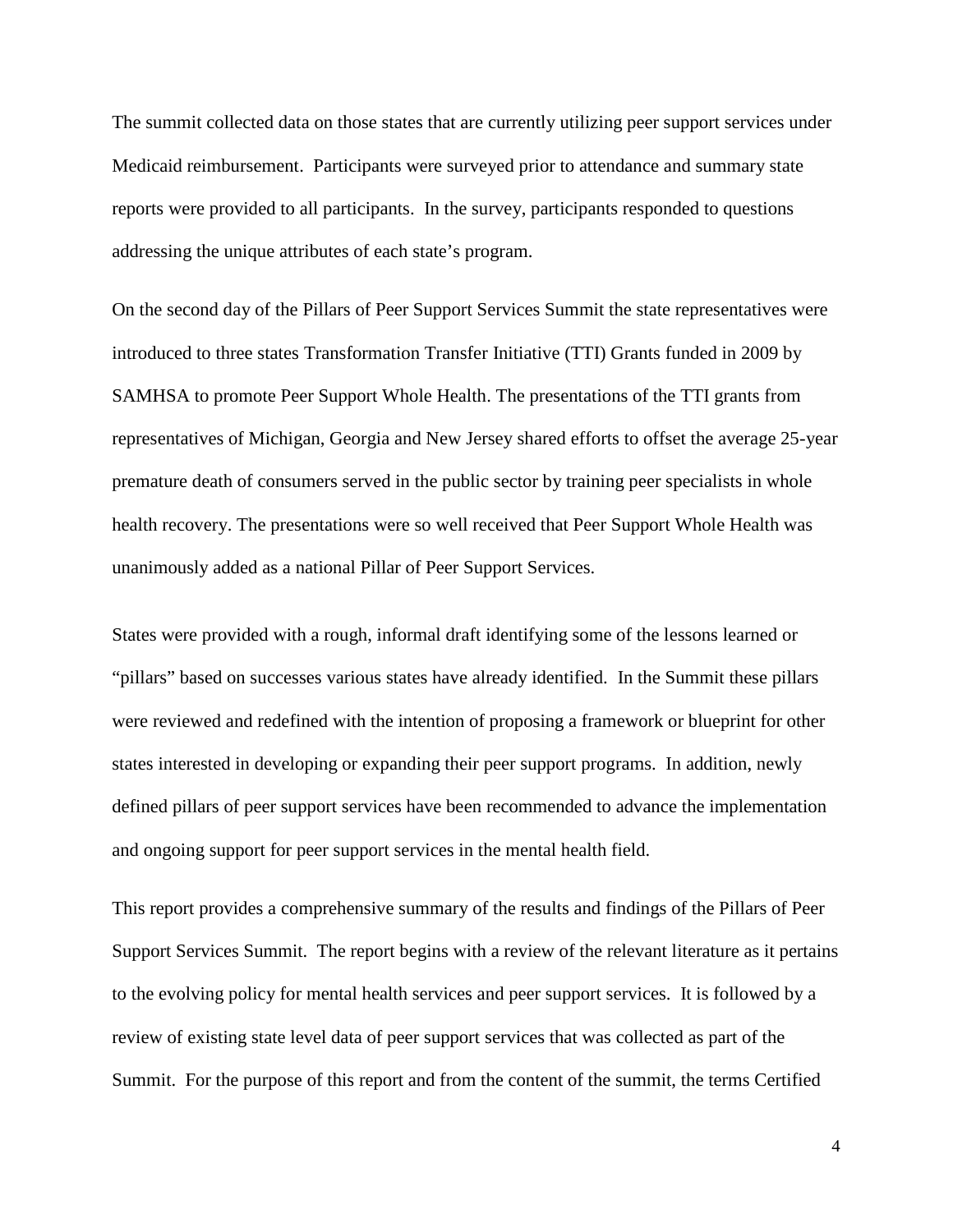Peer Specialist (CPS) and Peer Support Specialist (PSS) are used interchangeably. A set of twenty five pillars of peer support services were developed in conjunction with this summit. Finally, based upon the results of the summit a series of six recommendations are advanced to promote the role of the pillars in the promulgation of peer support services and the peer support workforce at the state and federal level.

## **Mental Health System Transformation and the Role of Peer Support Services – A Review of the Literature**

The challenges of mental health services and the opportunities for shifting to a recovery based system have been well documented over many years, and in several reports (Institute of Medicine, 2001, 2006; New Freedom Commission on Mental Health, 2003; The President's Commission on Mental Health, 1978; Surgeon General Report, 1999). Over thirty years ago, President Carter commissioned a comprehensive review of mental health services that generated a series of recommendations (The President's Commission on Mental Health, 1978). One of the core recommendations identified in the report is the key role of community based supports. In its guidance, the report recommends that: "A major effort be developed in the area of personal and community support which will recognize and strengthen the natural networks to which people belong and depend" (The President's Commission on Mental Health, 1978 p. 15). "These largely untapped community resources contain a great potential for innovation and creative commitment in maintaining health and providing needed human services (The President's Commission on Mental Health, 1978 p.15)." This first President's Commission on Mental Health provided groundbreaking attention and insight into the problems that people face in dealing with mental illnesses and the challenges and limitations that the systems of care encounter in providing care.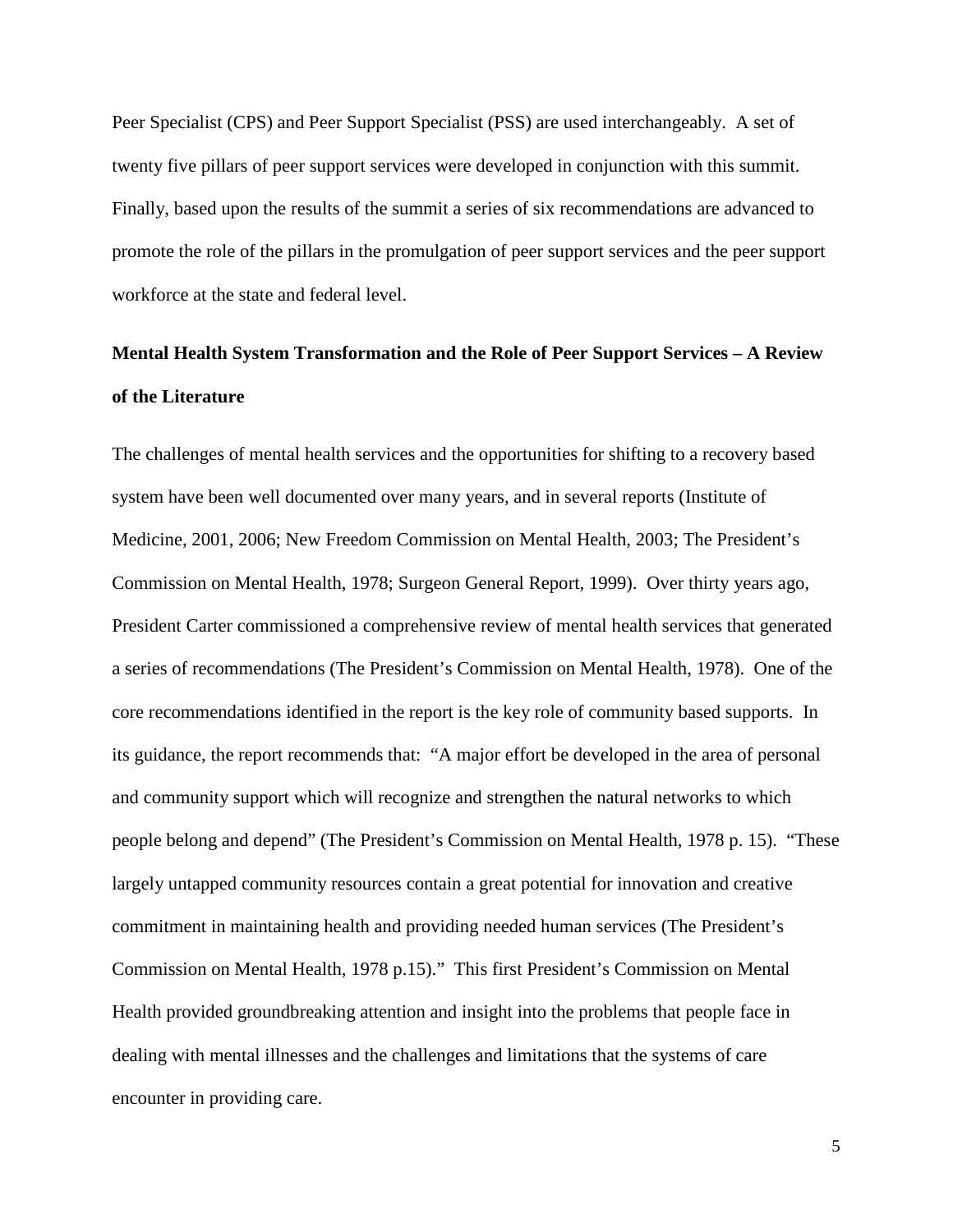The Surgeon General's Report (1999) demonstrated that there are well documented evidence based treatments in mental health, and a range of treatments exist for most mental disorders. The report also presented findings that self-help and mutual support, from which peer support services have evolved, was the fastest growing service for people in recovery. This groundbreaking report fostered a framework for the support and development of resources for people with mental illnesses. The consistent theme from these reports is that mental health is a fundamental component in all aspects of a person's health. The integration of behavioral health and primary care are fundamental to a comprehensive approach to health care (Daniels, Adams, Carroll, Beinecke, 2009). This concept that care must encompass both physical and mental health has increasingly been labeled as a whole health approach. In 2003, The New Freedom Commission report "Achieving the Promise" was released. The report asserted that the current system of care must undergo a fundamental transformation in order to realize "a future when all people with mental illness will recover." A series of recommendations are provided to guide "system transformation" including the specific recommendation for establishing the role of consumers and family members in all levels of policy development and service delivery. Together the Surgeon General and the New Freedom Commission reports establish a framework for linking the science and services for mental health care.

A series of Policy reports from the Institute of Medicine (IOM) also frame the recommendations for improving the American health care system. The Report Crossing the Quality Chasm (2001) establishes that the healthcare system is broken and needs fundamental redesign. It suggests that in order to redesign healthcare a series of six core principles must be adopted. These include the values that healthcare must be safe, effective, efficient, equitable, timely, and patient-centered. In 2006, the IOM presented its report on mental and substance abuse conditions and found that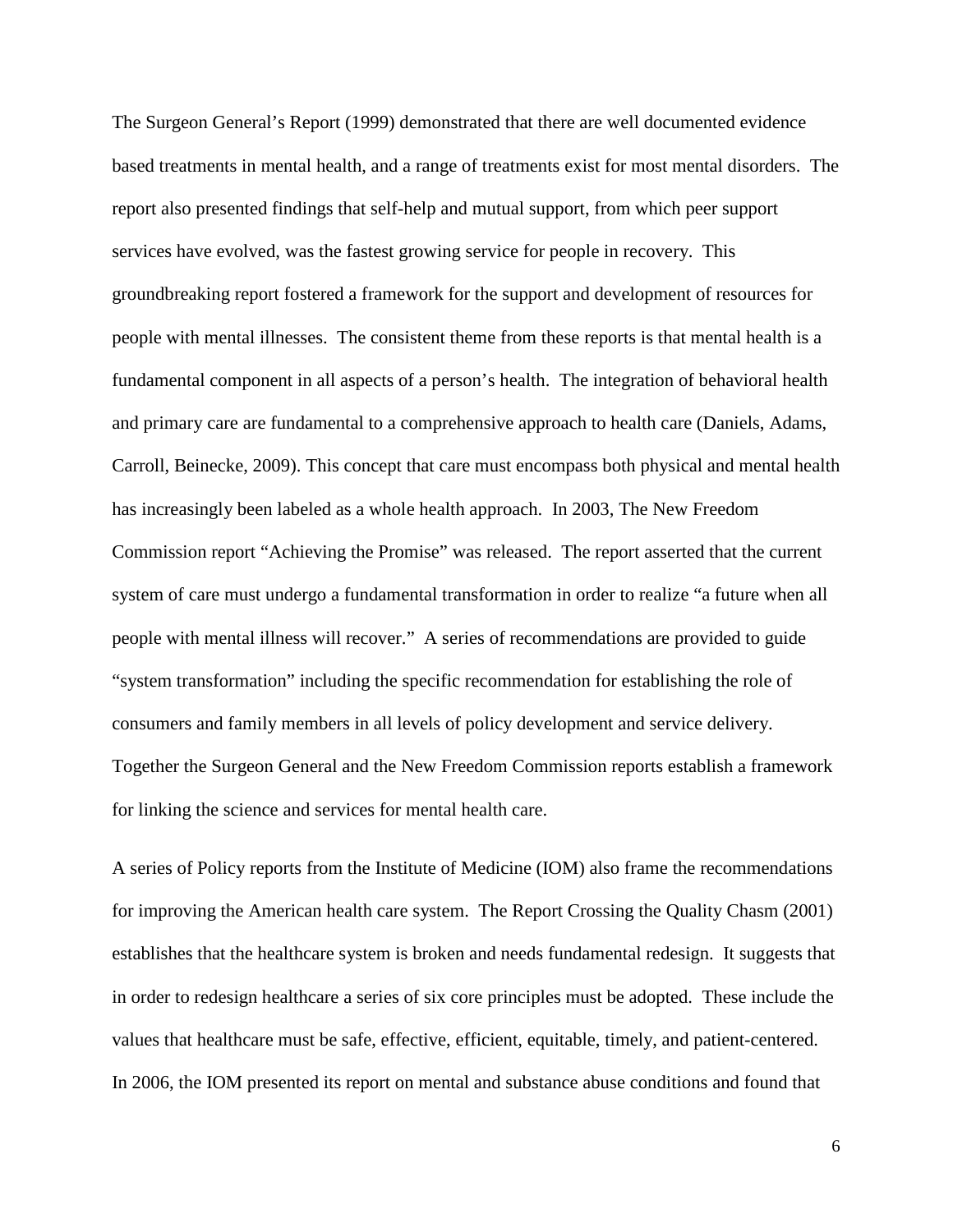the Quality Chasm principles are directly applicable to mental health (IOM, 2006). In a specific recommendation the report found that "to promote patient-centered care, all parties involved in health care for mental or substance-use conditions should support the decision-making abilities and preferences for treatment and recovery of persons with mental and substance use problems and illnesses (IOM, 2006). The report affirmed that patient (person) – centered care is directly applicable in mental health care, and all care must be respectful and responsive to those who need it. The notion of person-centered care accounts for the needs of individuals and families in supporting the recipient of care as the "true north" that guides all service decisions (Berwick, 2002).

Peer support has an established history and demonstrated role in the spectrum of mental health services (Grant, 2009). Peer support occurs when people share common concerns or problems and provides emotional support and coping strategies to manage problems and promote personal growth (Davidson, et. al, 1999). In addition to mental health, peer support has demonstrated productive outcomes in the areas of substance abuse, parenting, loss and bereavement, cancer, and chronic illnesses. (Kyrouz, Humpherys & Loomis, 2002; White, 2000).

While President Carter's Commission on Mental Health (1978) identified the key role of community based supports for people with mental illnesses, the role of Certified Peer Specialists (CPS) is relatively new. In 2001, the services provided by peer support specialist became Medicaid reimbursable (Fricks, 2005).

In order to be eligible for Medicaid reimbursement, training, continuing education, supervision, and care coordination requirements must be established and met. Certification is defined at the state level and is contingent on completing necessary training and the demonstration of core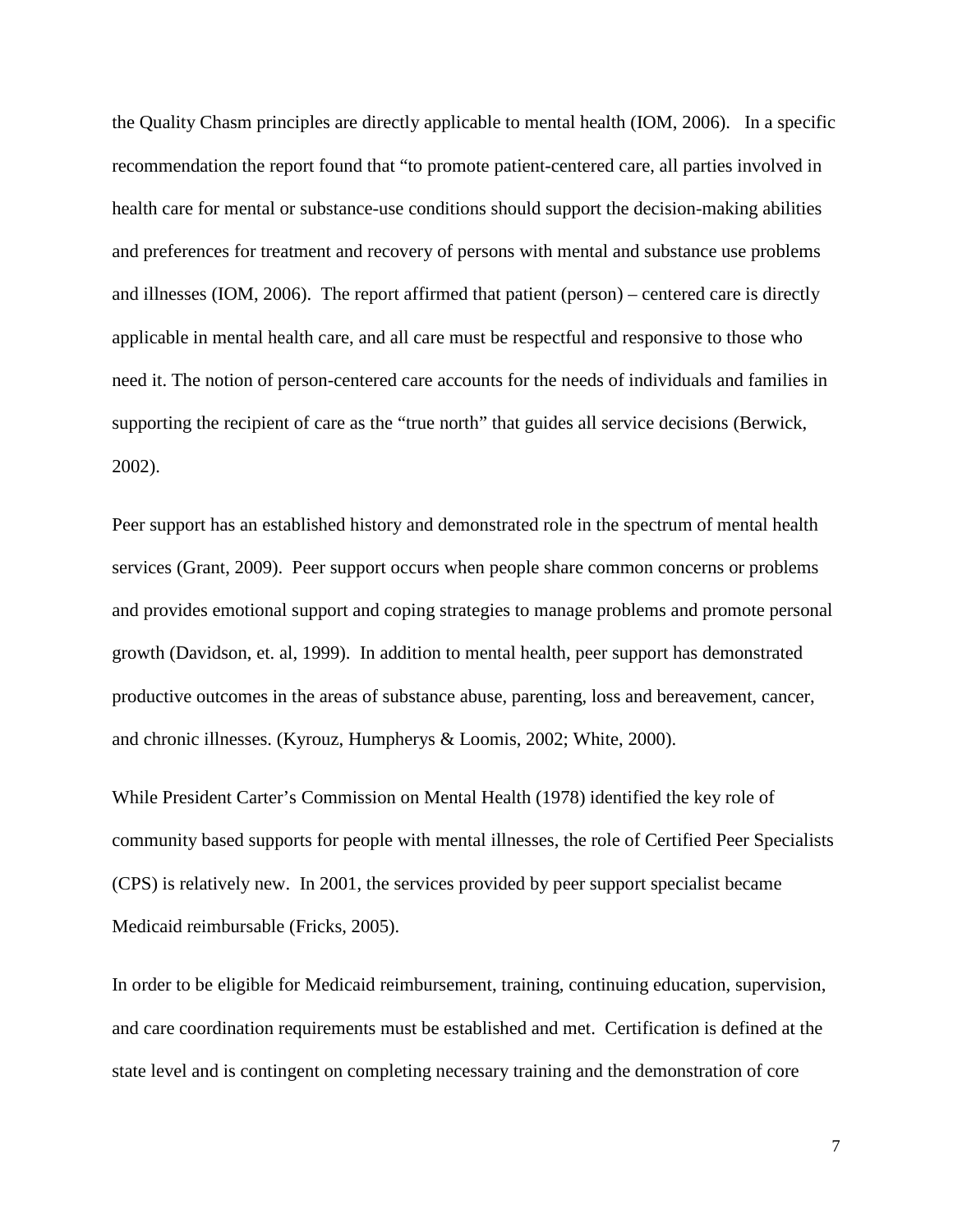competencies in supporting others in the recovery process. Continuing education is generally required, and with a few states recommending it strongly. Other requirements for Medicaid reimbursement include: supervision provided by a qualified mental health professional; services must be coordinated in the consumer's individualized treatment plan; and services must focus on identified treatment goals within the parameters of medical necessity. (Smith, Centers for Medicaid and Medicare Services, 2007).

The role of Certified Peer Specialists (CPS) is to work with consumers to assist in regaining balance and control of their lives, and to support recovery (Chinman, Young, Hassel & Davidson, 2006; Sabin & Daniels, 2003; Orwin, Briscoe, Ashton & Burdett, 2003). These positions are important parts of the mental health treatment teams, and settings for care include mental health centers, inpatient and outpatient settings, emergency rooms, and crisis centers (Fricks, 2005).

The role of a CPS is integral to a treatment team, yet it is also distinct from existing traditional mental health services. A key differentiating factor in the CPS role from other mental health positions is that in addition to traditional knowledge and competiencies in providing support, the CPS operates out of their lived experience and experiential knowledge (Mead, Hilton & Curtis, 2001). The Peer Specialist works from the context of recovery, frequently utilizing language based upon common experience rather than clinical terminology, and person-centered relationships to foster strength based recovery (Davidson, et. al, 1999). Peer specialists are uniquely qualified to assist individuals in identifying goals and objectives that form the context of the peer support relationship (Chinman, et. al, 2006).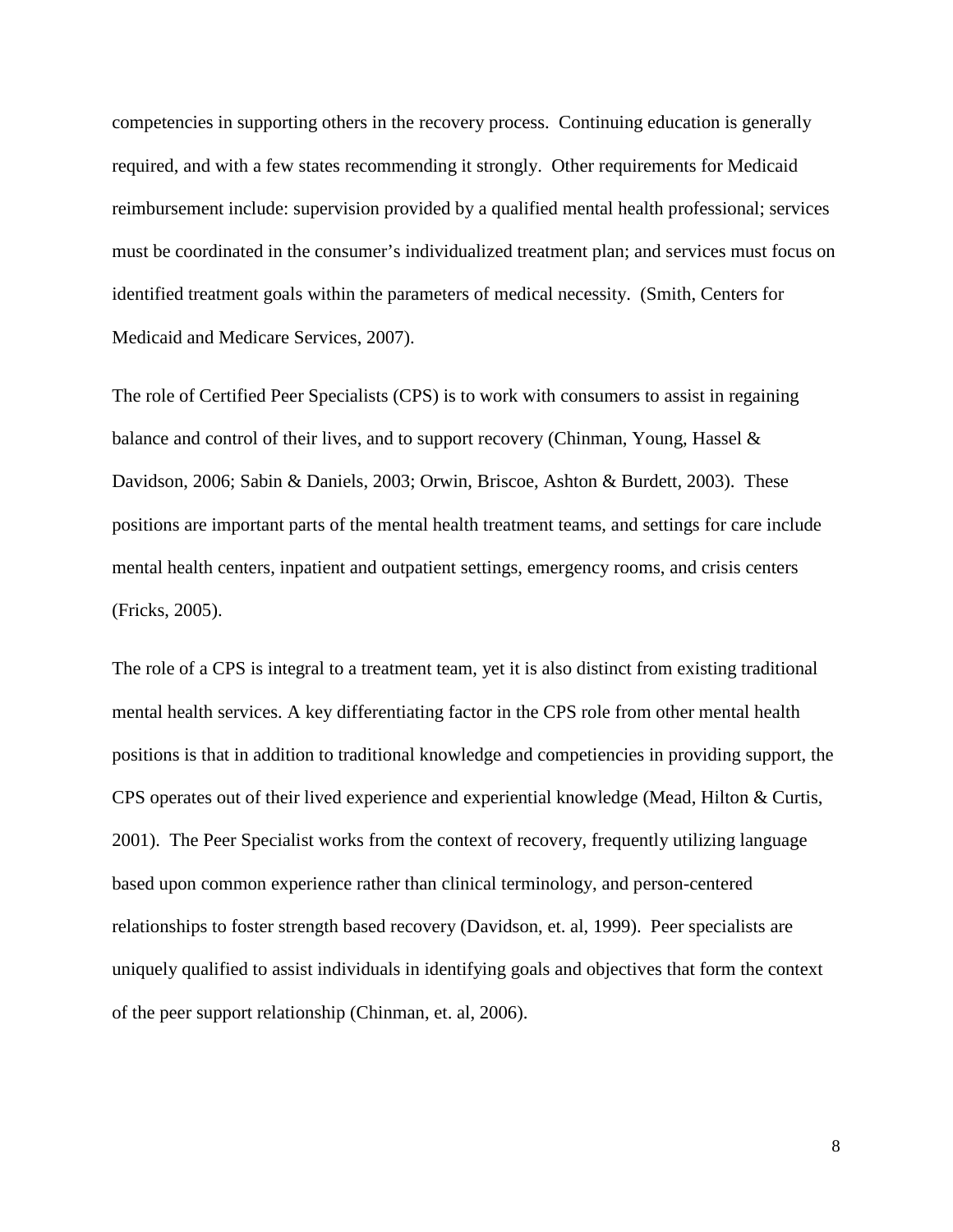The use of Peer Support Specialist as part of the treatment team has been shown to have a range of favorable results (Davidson et al., 2003; Felton, Stanstny, Shern, Blanch, Donahue, Knight & Brown, 1995; Mead & MacNeil, 2006). Information provided by peers is often seen to be more credible than that provided by mental health professionals (Woodhouse & Vincent, 2006). When peers are part of hospital-based care, the results indicate shortened lengths of stays, decreased frequency of admissions, and a subsequent reduction in overall treatment costs (Chinman, Weingarten, Stayner & Davidson, 2001). Other studies also suggest that the use of peer support can help reduce the overall need and use for mental health services over time (Chinman, et. al, 2001; Klein, Cnaan, & Whitecraft, 1998; Simpson & House, 2002).

There is ample evidence from policy reports that a gap exists in the quality of services available for people with mental illnesses (New Freedom Commission Report, 2006; IOM, 2006) This is intricately linked to the overall quality of health services, and the failure to coordinate care across the spectrum of general and mental health care (IOM, 2006). In addition, a research base has been established that demonstrates that peer support services are an effective component of mental health care (Davidson et. al., 2003; Felton, et. al, 1995; Mead & MacNeil, 2006). These findings support the role of the Peer Support Specialist in person-centered care and the promotion of a whole-health recovery approach. The Center for mental Health Services has also promulgated a set of recovery principles that embrace the role of peer support (SAMHSA, 2004). The combined findings of policy and research reports demonstrate the importance of advancing the Pillars of Peer Support as resources to foster the growth and evolution of the peer support workforce.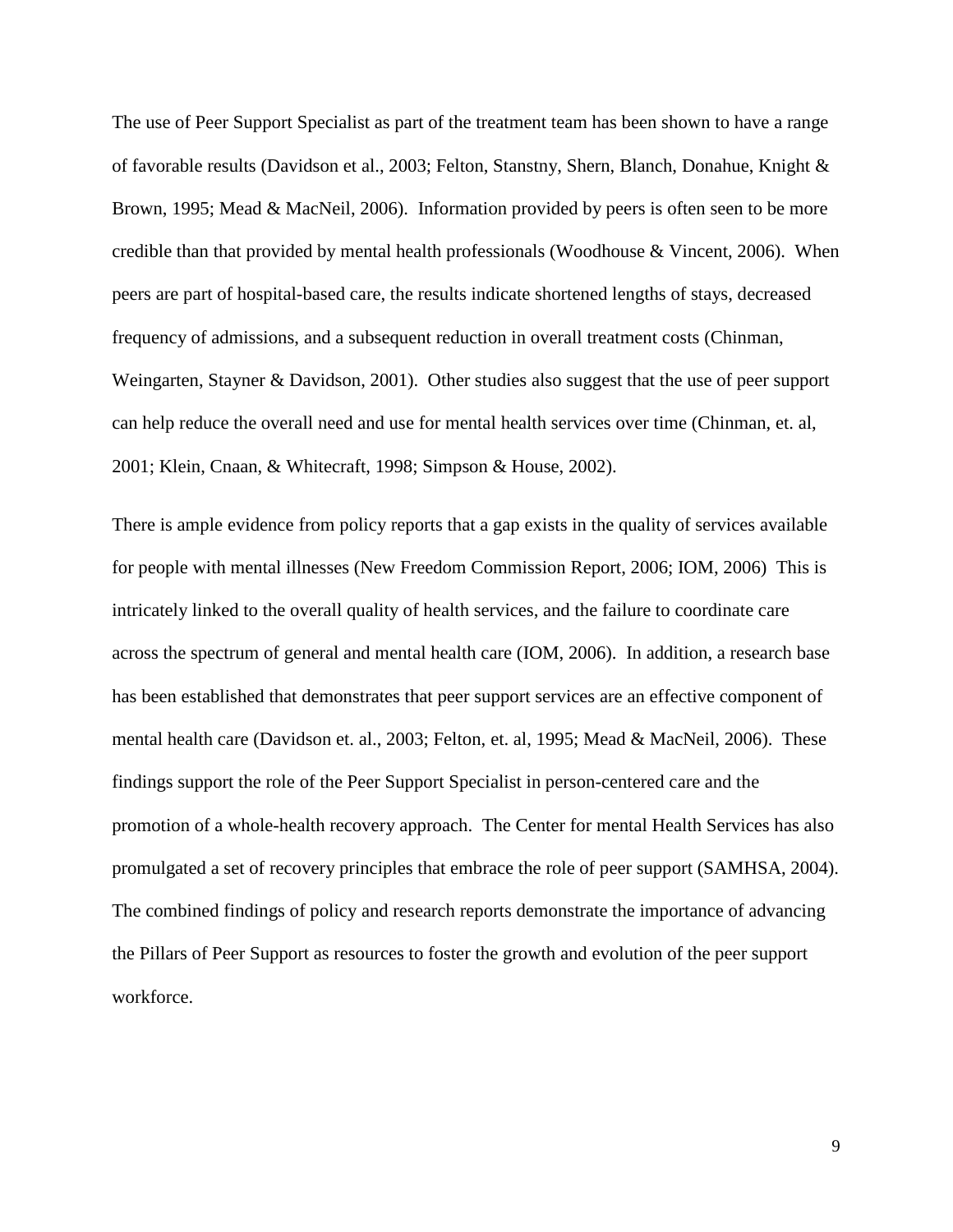#### **Peer Support Findings at the State Level**

As a part of the participation in the Pillars of Peer Support Services Summit each state was asked to complete a survey on the scope of peer support services in their state. Twenty-two of the twenty-three participating states completed the survey. Yet, not all states completed all of the questions. The results of this survey provide a comprehensive accounting for how states are effectively using peers, their roles, and the opportunities and challenges they face. The specific areas of review for the participating states examined their demographics, experiences with the role, challenges, and reimbursement of Peer Support Specialists in their states. This is the first comprehensive review to examine the status of peer support services for state level mental health systems of care. This material is a useful assessment and illustration of the current status of peer support services in state level mental health system.

#### Peer Specialists Employed in State Systems

The findings of this study support the diverse role of Peer Support Specialists in state mental health systems. The range of consumers employed in the states varied widely from a high of 500 in Pennsylvania to a low of 9 in Wyoming (see Figure 1). Of the twenty-one respondents ten states are currently employing at least 50 consumer peer support specialists (Arizona, Connecticut, Georgia, Maine, Missouri, North Carolina, Oklahoma, Oregon, Pennsylvania, Texas, and Wisconsin). Of the seventeen states that responded to the question "Does your state have a distinct CPS service that is Medicaid billable", five do not currently have distinct Medicaid billable programs (Alabama, Maine, Nevada, North Carolina and Texas) (see Figure 2).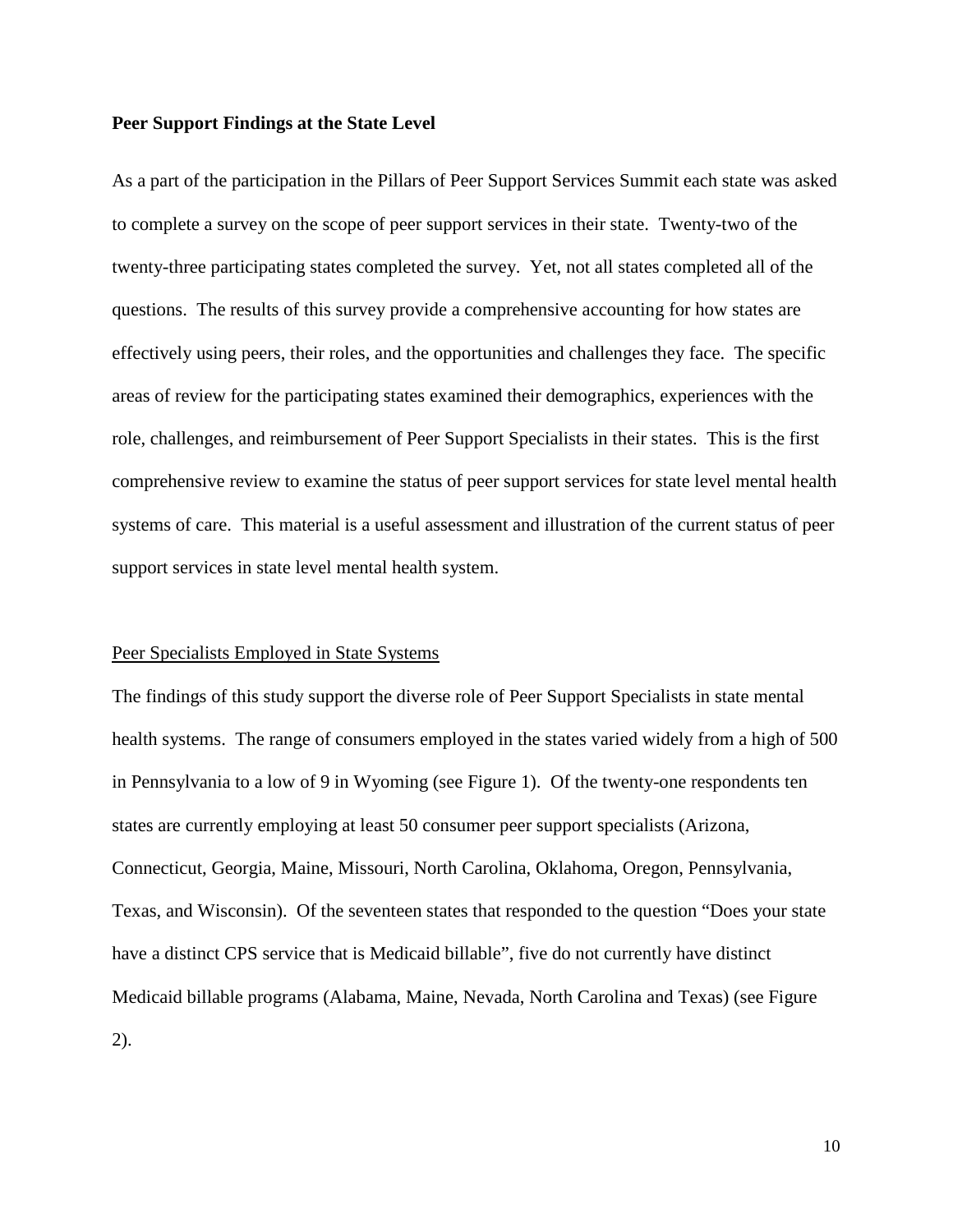Figure 1.



**Approximately how many consumers are employed as peer specialist in your state?**  $N = 21$ . The range was from 9 to 500.

## Rates of Medicaid Reimbursement

The rates of reimbursement for Medicaid peer support services were tracked for the participating states. The states that indicated they do not have a billable program are Alabama, Maine, Nevada, North Carolina and Texas (see Figure 2). The most common reporting increment was in fifteen minute increments. For comparison, hourly rates were divided into a fifteen-minute rate. The range for reimbursements was between \$3 and \$19 per billable fifteen-minute increment (see Figure 3). The average rate of reimbursement was \$10/fifteen-minute unit of service. One state (Iowa) reported reimbursement on a monthly basis of \$150. Tracking billable services is also an important aspect of billing for peer support services. The states that answered indicated that they track by billing codes and one reported using service logs.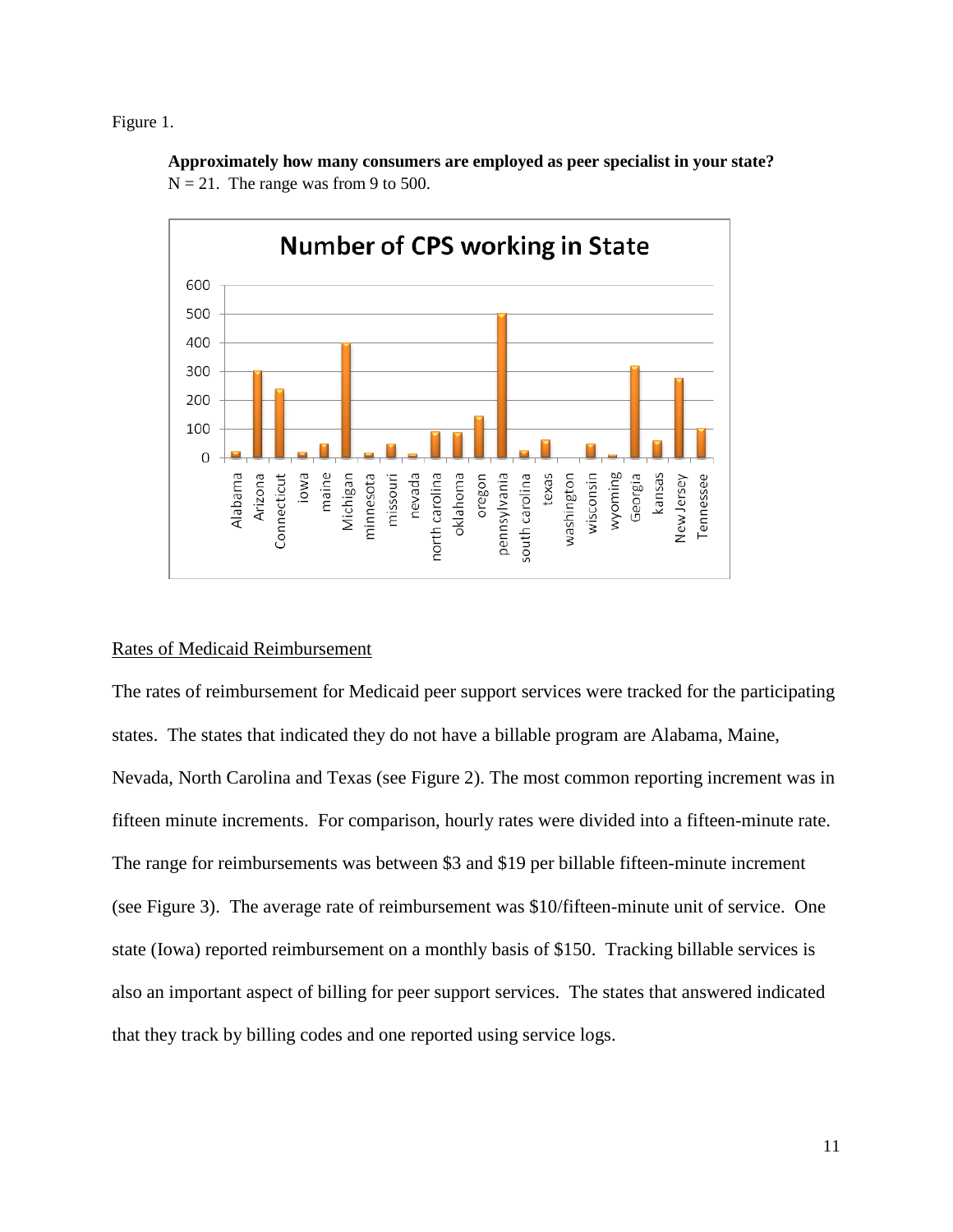Figure 2.

**Do you have a distinct service called peer support that is Medicaid billable?**

 $N = 17$ 



Figure 3.

## **What is your state's Medicaid reimbursement rate for peer support?**

 $N = 13$ 

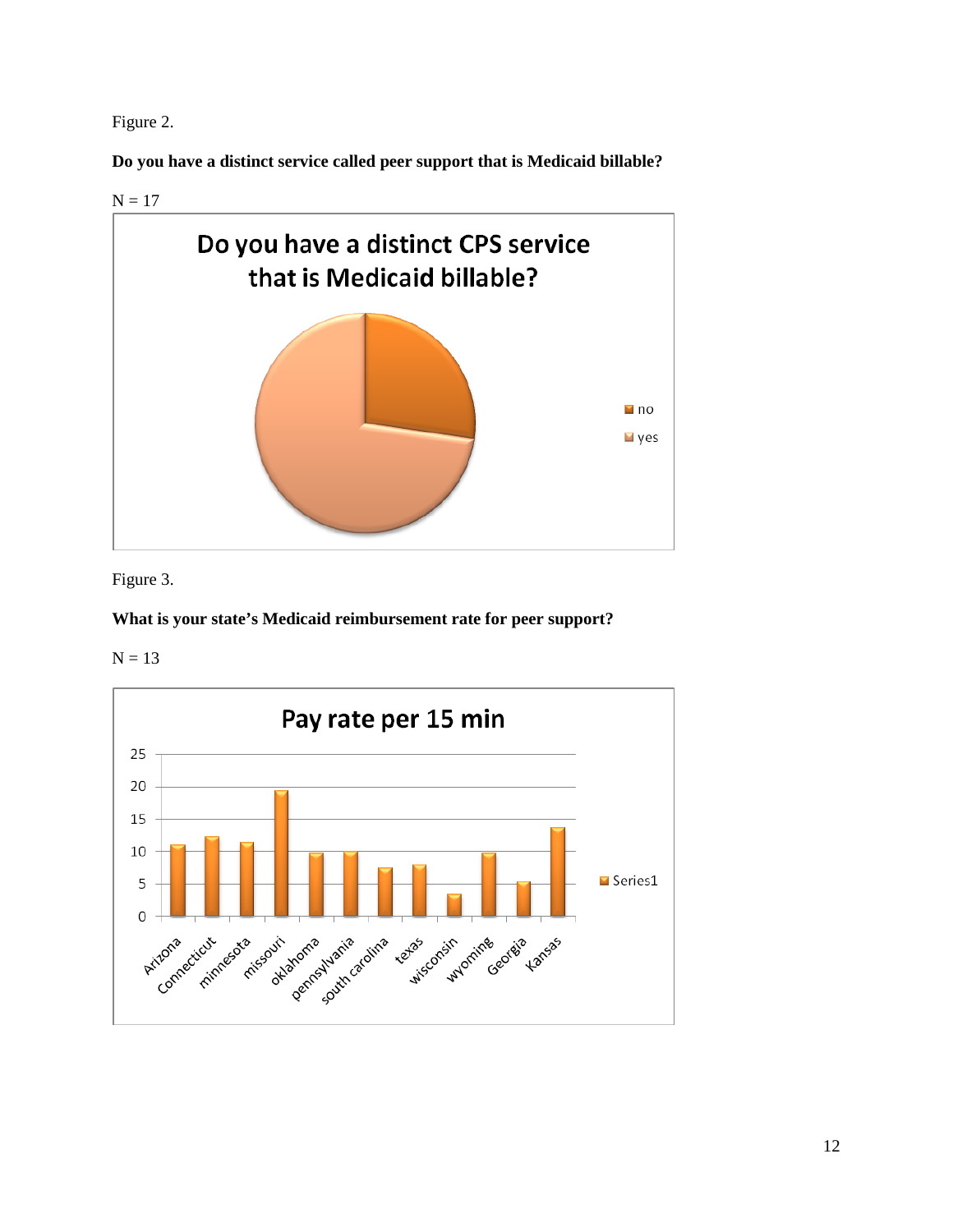#### Training Peer Support Specialists

Training is an essential component of peer support services. Most states have a minimum number of training hours required for certification. However, six of the seventeen states who responded to the question regarding training (Maine, Nevada, Oregon, Texas, Wyoming, and Wisconsin) have requirements to complete a module-based training (see Figure 4). Of the states requiring a minimum number of training hours, the range is from a high of eighty to a low of forty. Of the remaining eleven states that require a minimum number of training hours, six states (Arizona, Missouri, Oklahoma, South Carolina, and Washington, and Kansas) set the standard at forty hours.

Figure 4.

## **Required Hours of Training**





## Certification of Peer Support Specialists

Certification is a key component of state workforce programs for peer support services. All but two of the seventeen states who responded to the question regarding certification indicated that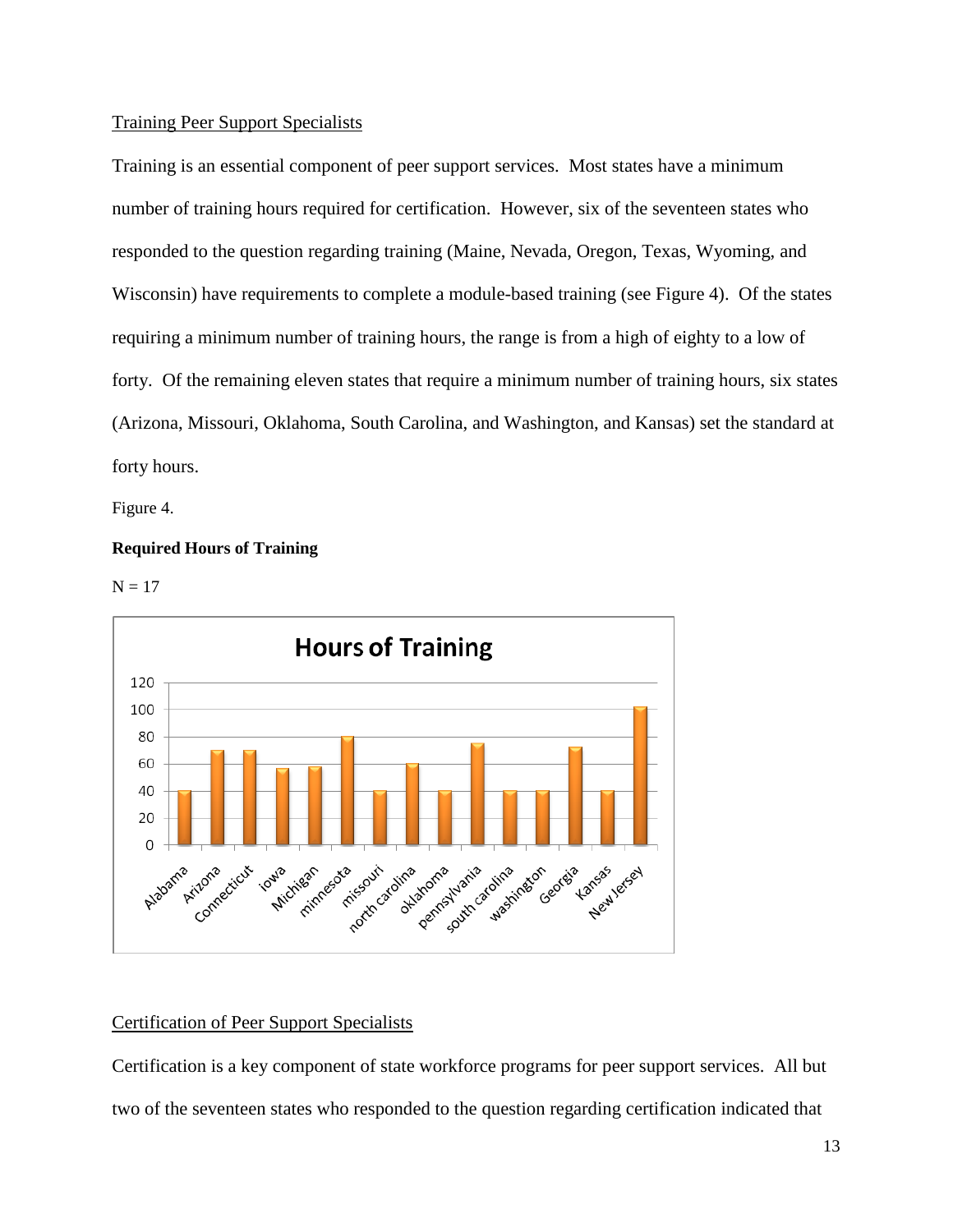they had certification processes (see Figure 5). The most common certifying agent is the state department of mental health, and some states use other entities including advocacy groups and academic institutions (see Figure 6). One state reported that they were in the process of defining the certification process.

Figure 5.

## **State Certification**

 $N = 17$ 

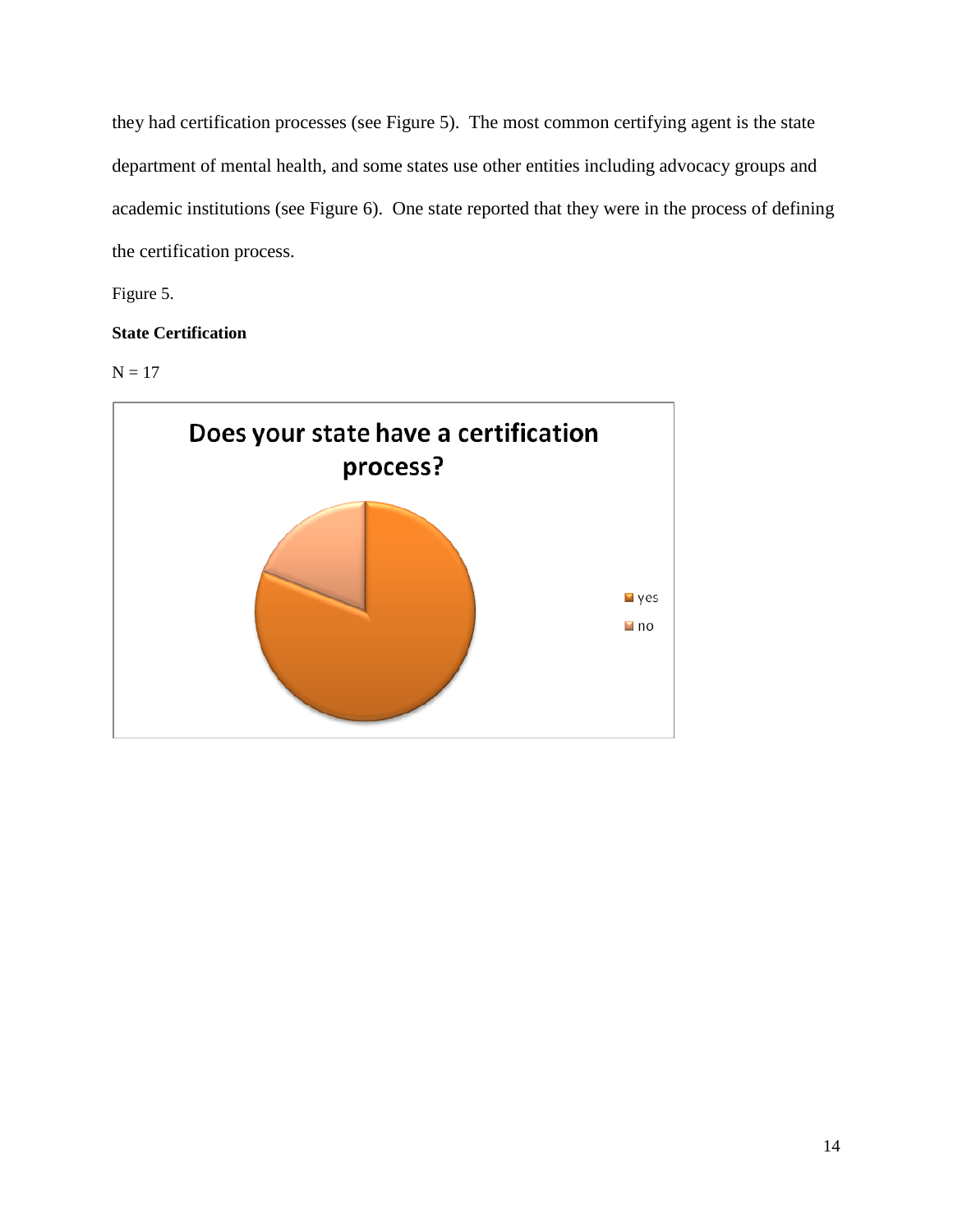Figure 6.

## **State Certification of CPS**

 $N=17$ 



## Barriers to Implementation of Peer Support Services at the State Level

Twenty two states reported a range of barriers to implementing peer support services. Additionally, each state reported a number of barriers and concerns. The most common findings were the acceptance of PSS at mental health centers, financial issues, overall understanding of the PSS role, and common CPS issues (See Figure 7). The range of common CPS issues include: dual role stress; lose disability benefits due to income; afraid to ask for help; fear of job loss; lack of anonymity; misunderstanding own role; and burn out and turn over.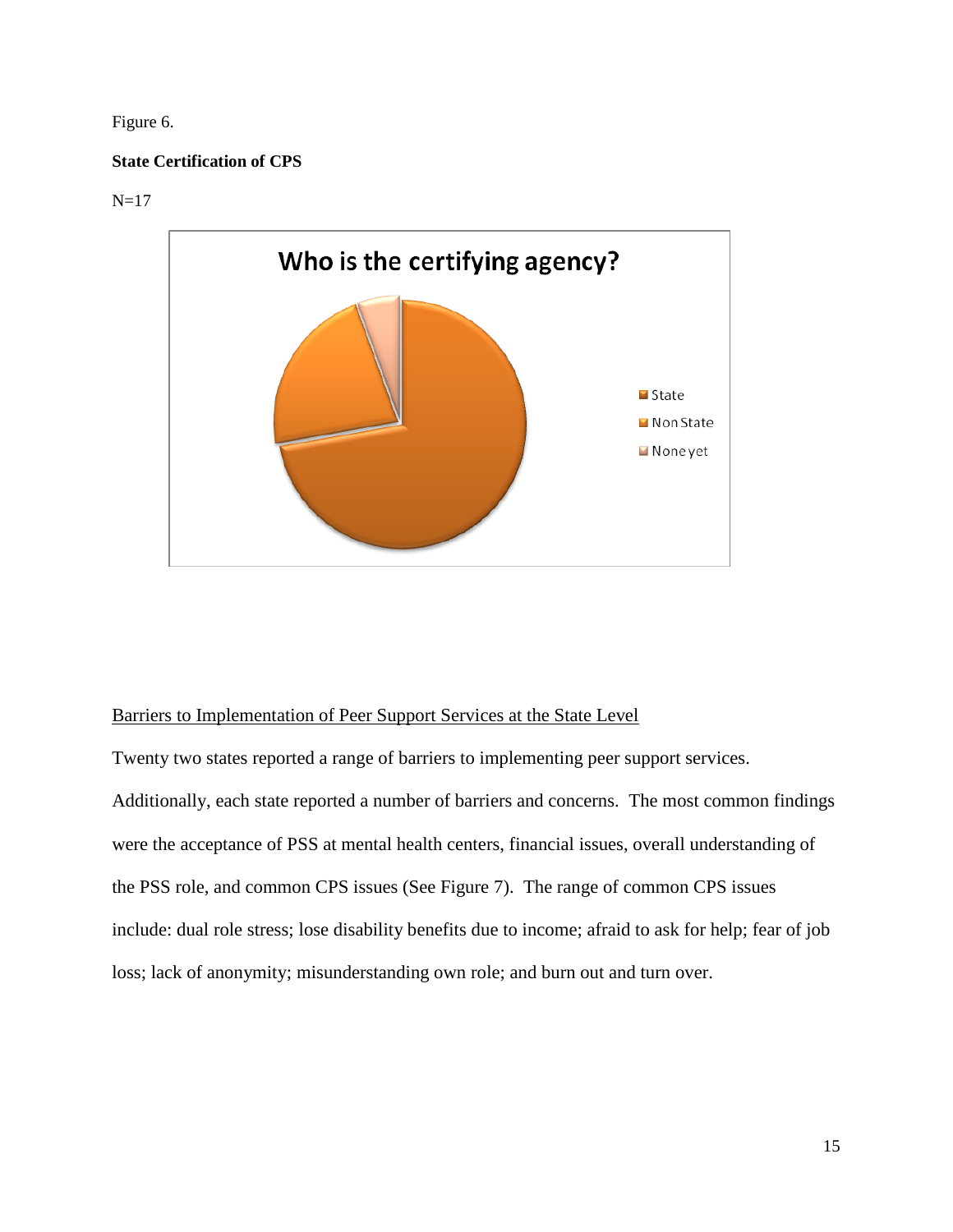#### Figure 7.

#### **Barriers to Implementing Peer Support Services**

#### $N = 22$



## Unique Attributes of Peer Support in State Systems of Care

A series of three qualitative questions were also posed to each state. Detailed reports of these findings are included in Appendix 2. The questions posed to each state include:

- 1. **What do you think are the strengths, unique qualities or innovations of your program?**
- 2. **What infrastructure do you believe must be in place at the state level to run a successful peer support program**?
- **3. What recommendations would you make to states attempting to set up this kind of program for the first time?**

The input from these questions supports the need for a set of common principles for the strategic development, implementation, promotion, and maintenance of peer support services in state systems of care. While each state has adopted a range of implementation strategies, there have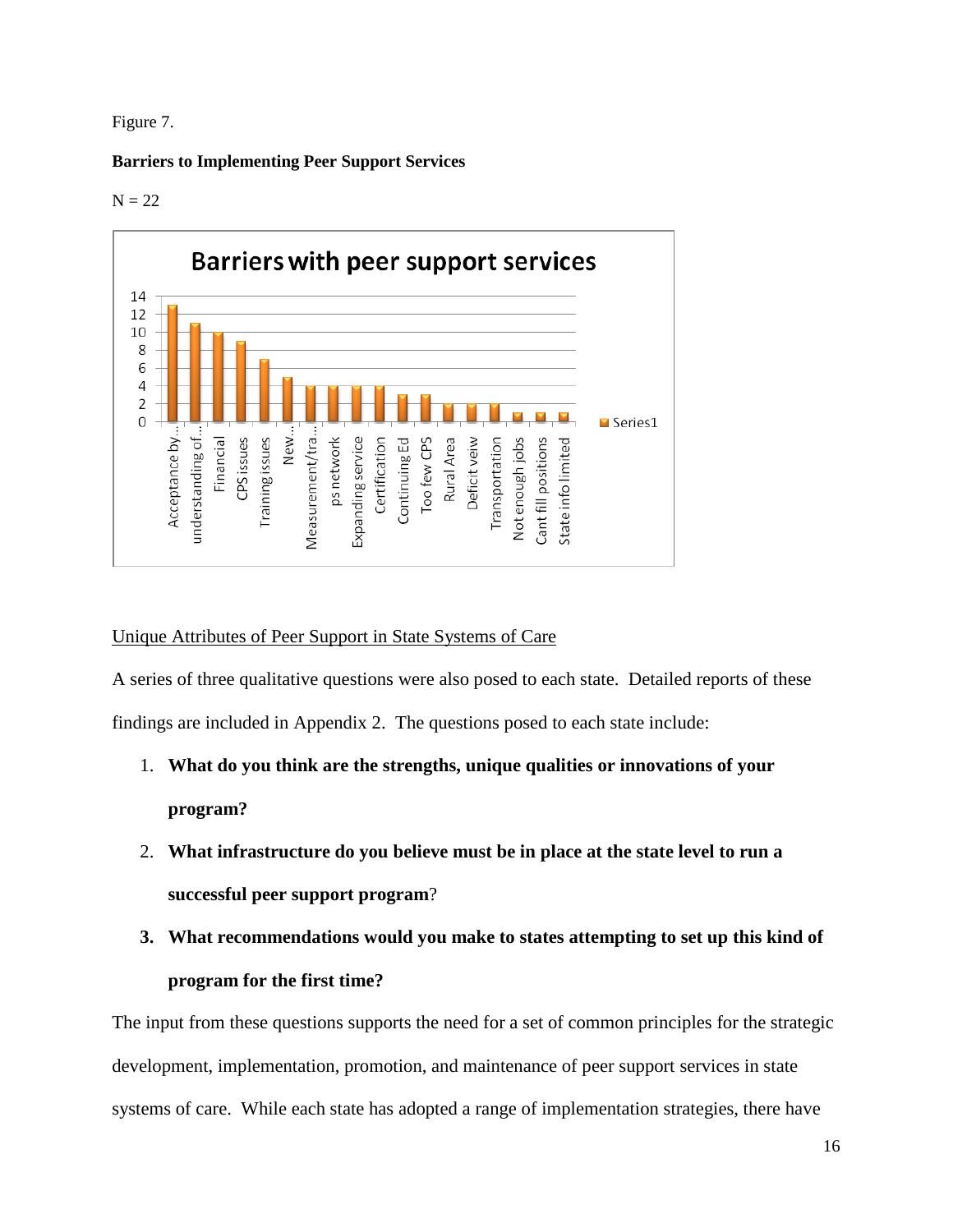been some common design elements across states. These include consultation for the development of Medicaid reimbursement waivers, technical assistance for program start up, and curriculum development and training programs for peer support. There is also a need for ongoing support and resources to sustain peer support services in existing states, and a commitment to grow peer support in states that do not currently have these services. Based upon the findings from the survey, extensive work from Appalachian Consulting Group (ACG), and the summit planning committee, a set of key principals were developed. These "Pillars of Peer Support Services" were created as a framework for the summit to consider and modify based upon their experience.

#### Pillars of Peer Support

One of the principal goals of the summit was to examine the role of peer support programs in various states and to use this information to foster a set of "Pillars" or guidelines for developing and implementing new programs. The review of how the participating states are using peer support yields a range of strategies as described above. While there are ongoing challenges, it is clear that the participating states have been successful in the use of peers in their workforces and overall systems of care.

The Pillars of Peer Support are intended to be a resource for existing states in their work with the PSS workforce, as well as a tool for states that are beginning or expanding their programs. In the Summit work groups reviewed an initial set of Pillars and examined them from their state based experience. Proposed changes were then assimilated by the summit work group and a new list was created. There was broad consensus for the list and support for their adoption. The summit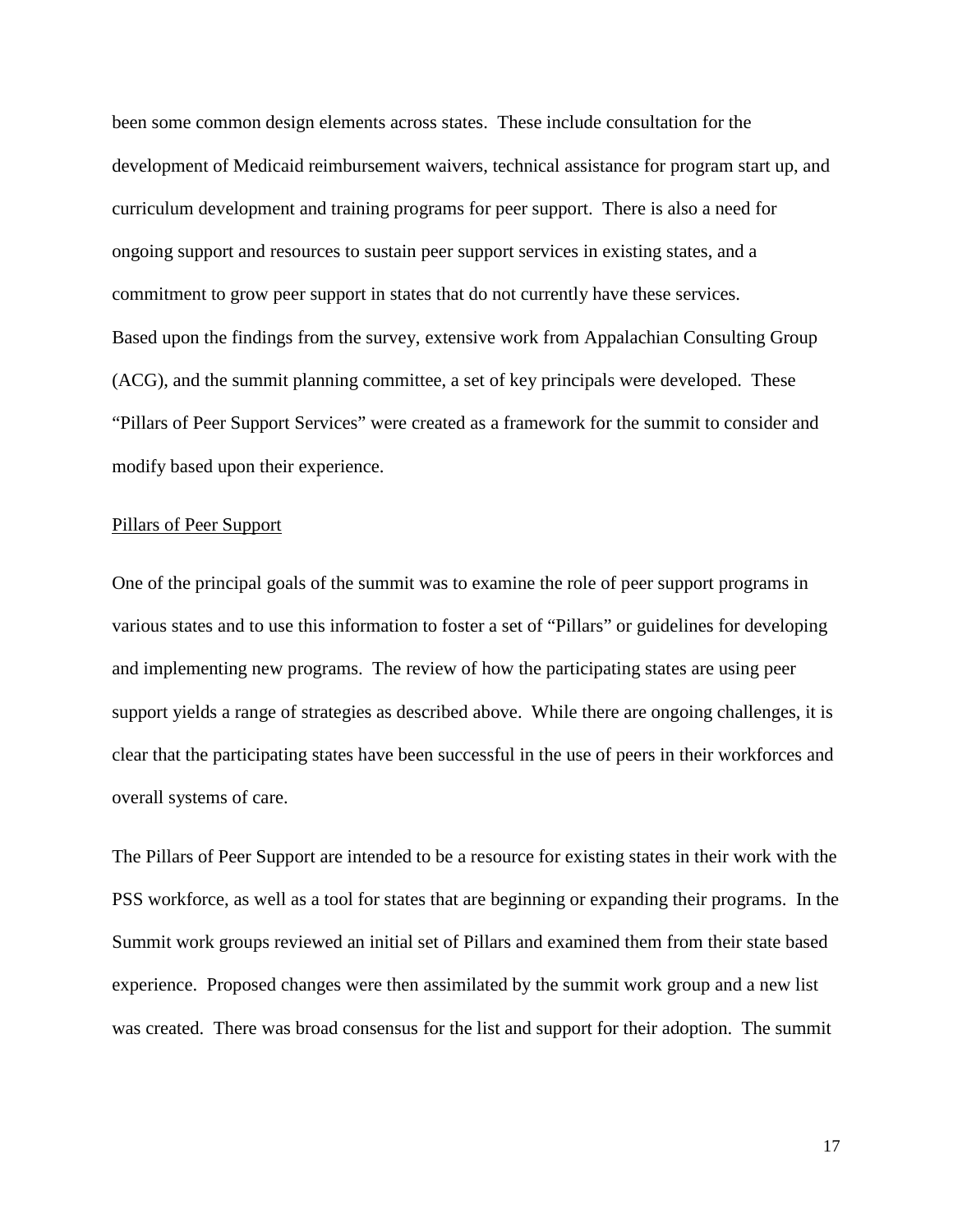participants also used the Pillars of Peer Support Services to develop a set of recommendations for their implementation.

#### *The Pillars of Peer Support Services*

Created by State Representatives at the Carter Center: Pillars of Peer Support Services Summit November, 2009

A state's Peer Specialist Certification Program is strengthened when…

1…there are **Clear Job and Service Descriptions** that define specific duties that allow Certified Peer Specialists to use their recovery and wellness experience to help others recover.

2 …there are **Job-Related Competencies** that relate directly to the job description and include knowledge about the prevalence and impact of trauma in the lives of service recipients as well as trauma's demonstrated link to overall health in later life.

3…there is a **Skills-Based Recovery and Whole Health Training Program** which articulates the values, philosophies, and standards of peer support services and provides the competencies, including cultural competencies and Trauma Informed Care, for peer specialist duties.

4…there is a **Competencies-Based Testing Process** that accurately measures the degree to which participants have mastered the competencies outlined in the job description.

5…there is **Employment-Related Certification** that is recognized by the key state mental health system stakeholders, and certification leads directly to employment opportunities that are open only to people who have the certification.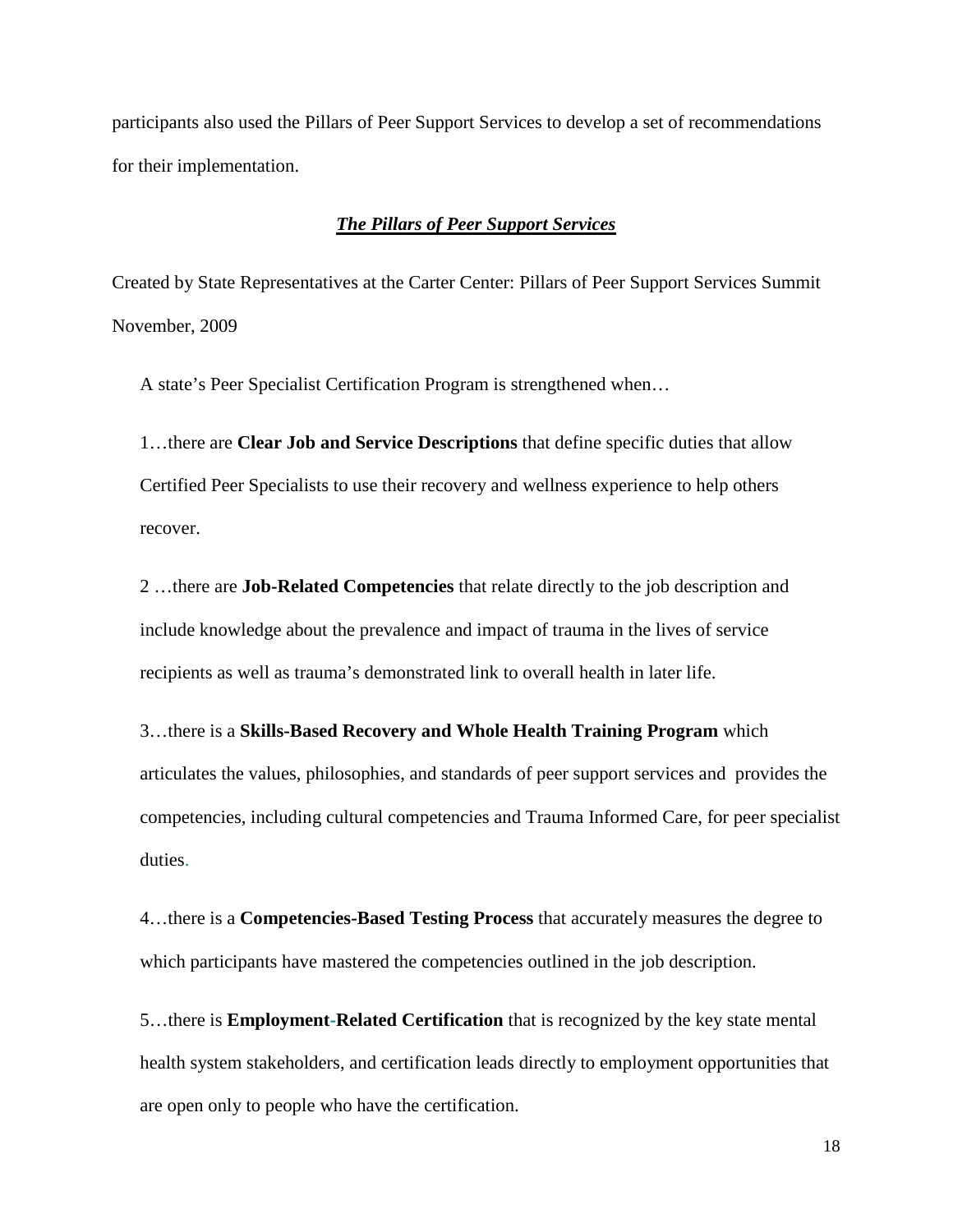6…there is **Ongoing Continuing Education,** including specialty certifications, that exposes the peer specialists to the most recent research and innovations in mental health, Trauma Informed Care and whole health wellness, while expanding their skills and providing opportunities to share successes, mentor and learn from each other.

7…there are **Professional Advancement Opportunities** that enable Certified Peer Specialists to move beyond part-time and entry level positions to livable wage salaries with benefits.

8…there are **Expanded Employment Opportunities** that enable certified peer specialists to be employed in a variety of positions that take into account their own strengths and desires.

9…there is a **Strong Consumer Movement** that also provides state-level support, training, networking and advocacy that transcends the local employment opportunities and keeps Certified Peer Specialists related to grassroots consumer issues.

10…there are **Unifying Symbols and Celebrations** that give Certified Peer Specialists a sense of identity, significance and belonging to an emerging profession or network of workers.

11…there are ongoing mechanisms for **Networking and Information Exchange** so that Certified Peer Specialists stay connected to each other, share their concerns, learn from one another's experiences, and stay informed about upcoming events and activities.

12…there is **Media and Technology Access** that connects Certified Peer Specialists with the basic and innovative information technology methods needed to do their work effectively and efficiently.

19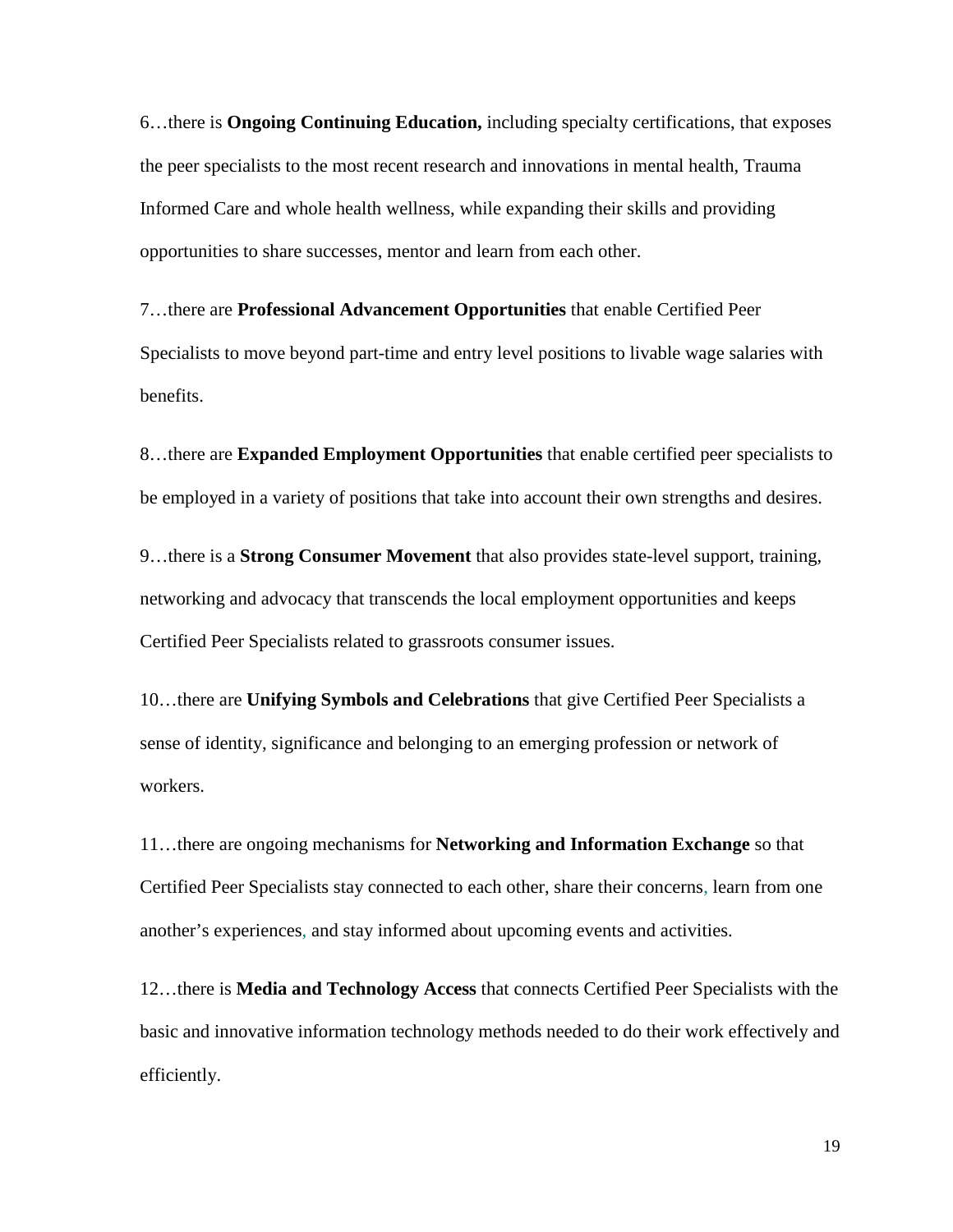13…there is a **Program Support Team** that oversees and assists with state training, testing certification, continuing education, research, and evaluation.

14…there is a **Research and Evaluation Component** that continuously measures the program's effectiveness, strengths and weaknesses and makes recommendations on how to improve the overall program.

15…there are opportunities for **Peer Workforce Development** that help identify and prepare candidates for participation in the training and certification process.

16… there is a **Comprehensive Stakeholders Training Program** that communicates the role and responsibilities of Certified Peer Specialists and the concepts of recovery and whole health wellness to traditional, non-peer staff (peer specialist supervisors, administration, management and direct care staff) with whom the Certified Peer Specialists are working.

17…there are **Consumer-Run Organizations** that operate alongside government and notfor-profit mental health centers that intricately involve consumers in all aspects of service development and delivery and provide value-added support to the peer workforce.

18…there are regularly-scheduled **Multiple Training Sessions** that demonstrates the state's long-range commitment to training and hiring Certified Peer Specialists to work in the system.

19…there is a **Train-the-Trainer Program** for Certified Peer Specialists that demonstrates the State's commitment to developing its in-state faculty for the on-going training.

20…there is **Sustainable Funding** that demonstrates the State's commitment to the longterm success and growth of the program.

20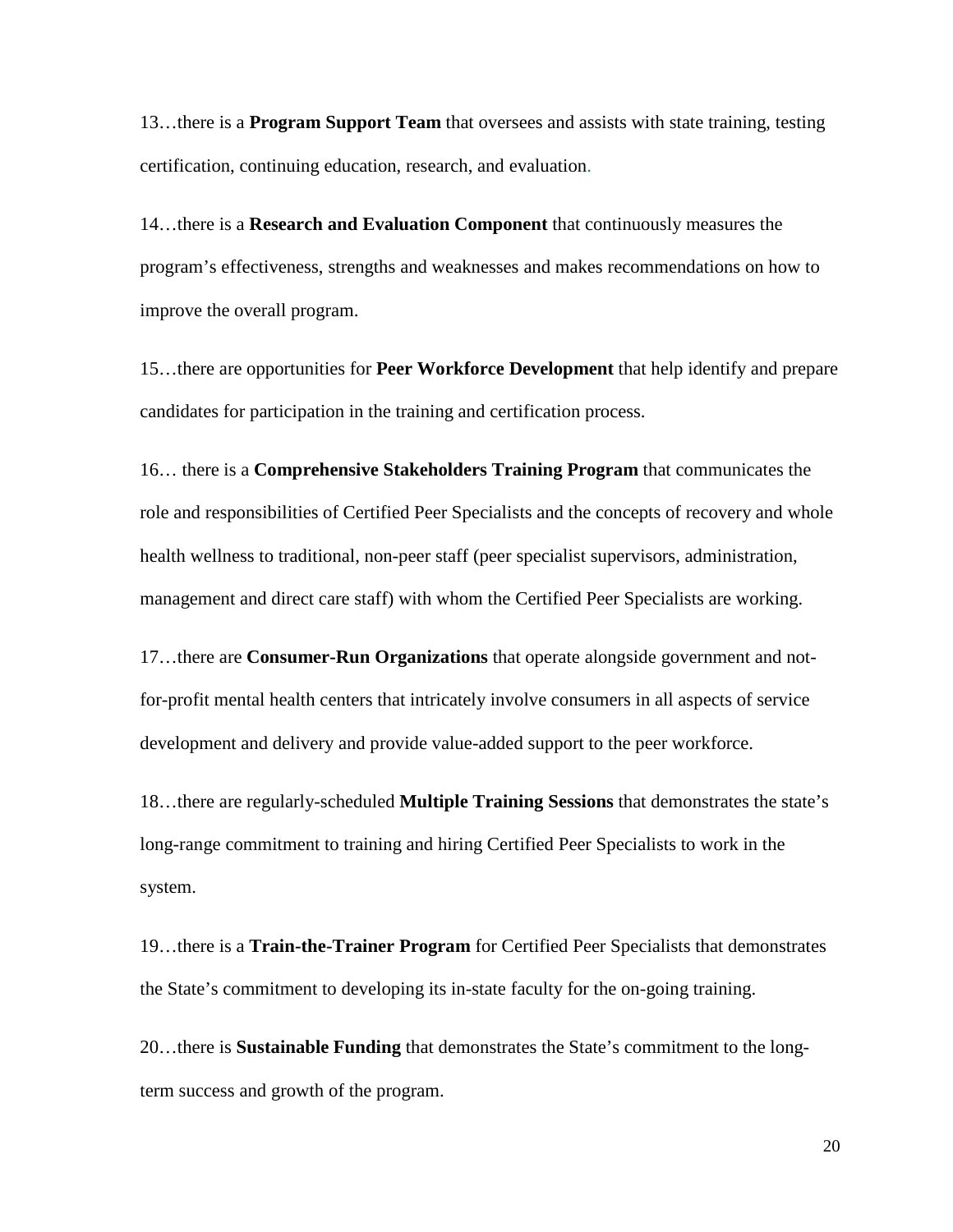21…there is **Multi-Level Support** across all levels of the government, with champions at all levels, that demonstrates the State's commitment to the program and continually promotes the valuable role of Certified Peer Specialists in the system

22…there is a **Peer Specialist Code of Ethics/Code of Conduct** that guides peer support service delivery.

23…there is a **Culturally Diverse Peer Workforce** that reflects and honors the cultures of the communities served.

24…there is **Competency-Based Training for Supervisors** of Certified Peer Specialists which reinforces fidelity to the principles of peer support and emphasizes the role of peer specialists in building culturally competent and trauma informed systems of care that take into account the overall health and wellbeing of persons served.

25…there is opportunity for Certified Peer Specialists to receive training in and deliver **Peer Support Whole Health Services** to promote consumer recovery and resiliency.

These Pillars of Peer Support are intended as a set of guiding principles for the development of state based programs. They are also directly applicable to other organizations and roles that utilize the resources of Peer Support Specialists. As a result of the development of the Pillars, the summit was also able to develop a set of recommendations for their use and implementation.

#### **Recommendations for the Implementation of the Pillars of Peer Support**

The participants in the summit built upon the development of the Pillars with a set of recommendations for their implementation. This set of recommendations is a compilation of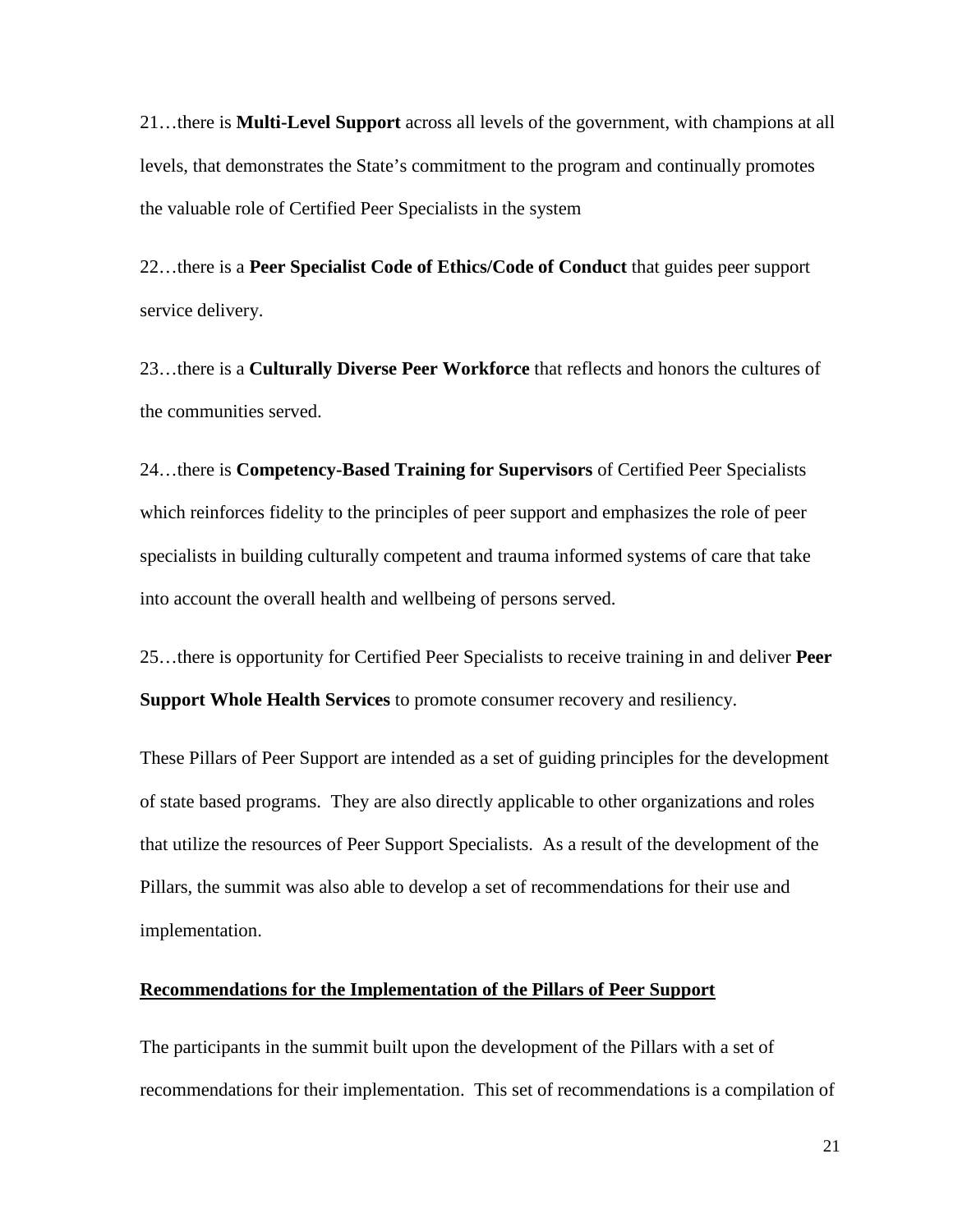three summit work groups who proposed next action steps. In general these divided into a set of guidelines for various stakeholders. The framework for these recommendations includes an identified stakeholder, a proposed set of actions, and a time line for implementation. Due to the framework and goals of the summit, these recommendations are specifically tied to state-based mental health systems of care and Medicaid-funded services. They are however, broadly applicable to other systems of care including the Veterans Administration, managed care organizations, and other service delivery systems.

These six recommendations were developed from the summit and should be tracked for progress and implementation over the period outlined in each. There was also a consensus from the summit that this group should continue as a working group to monitor and track progress, if sustainable funding can be generated.

- 1. NASMHPD should adopt and endorse the Pillars of Peer Support and use their resources to disseminate and promote them both within their organization and with their stakeholder groups within the next year.
- 2. SAMHSA/CMHS should adopt and endorse the Pillars of Peer Support and use their resources to disseminate and promote them both within their organization and with their stakeholder groups within the next year.
- 3. SAMHSA should create a National Center of Excellence for Peer Support, endorse the Pillars of Peer Support as a best practice for peer support implementation, and identify funding to assist all states on implementing peer support in two years.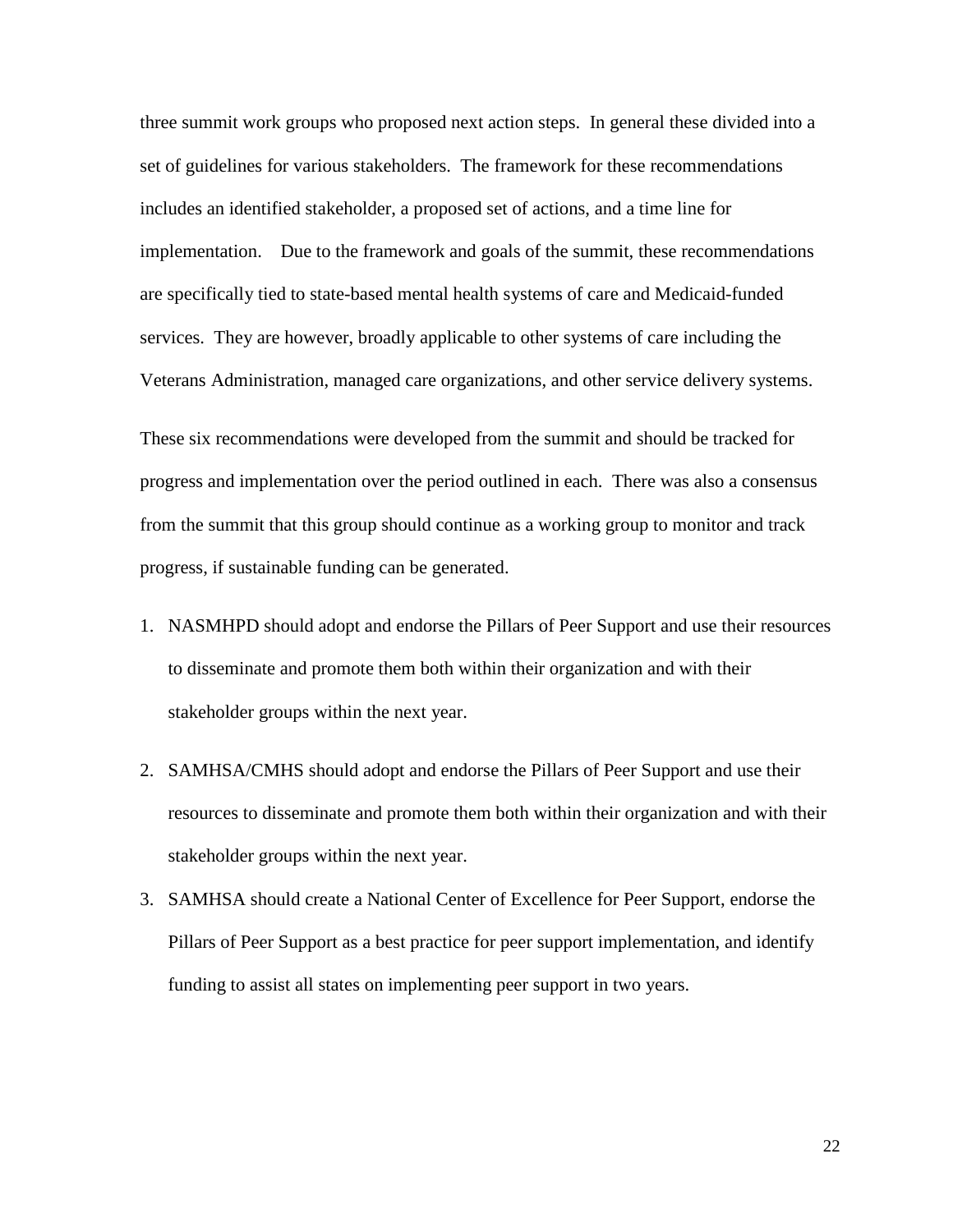- 4. NASMHPD, SAMHSA/CMHS, and CMS should issue a letter to State Medicaid Directors in support of the Pillars of Peer Support and recommendations for their implementation by 6/1/10.
- 5. NASMHPD/NRI and SAMHSA/CMHS should convene a task force to develop common data standards and service codes for peer support that are based upon the Pillars of Peer support, and incorporate them into the NOMS and other data collected from all states for the 2010 data year.
- 6. Managed care entities that operate state mental health contracts should adopt and endorse the Pillars of Peer Support and use their resources to disseminate and promote them both within their organization and with their stakeholder groups within the next year.

#### Conclusion and next Steps

The Pillars of Peer Support Services Summit was convened in November, 2009 with support from: Substance Abuse and Mental Health Services Administration (SAMHSA), Center for Mental Health Services (CMHS), National Association of State Mental Health Program Directors (NASMHPD), Depression and Bipolar Support Alliance (DBSA), Wichita State University Center for Community Support and Research, Appalachian Consulting Group (ACG), Carter Center, OptumHealth, and Georgia Mental Health Consumer Network. This group helped to convene leaders from states that currently have peer support programs that are billing Medicaid for these services. The result was an active and lively review of the state of peer support in state based mental health systems of care.

As a part of the summit, data was collected and reported on the current status of peer support services in state based systems. To date this is the most comprehensive review of PSS in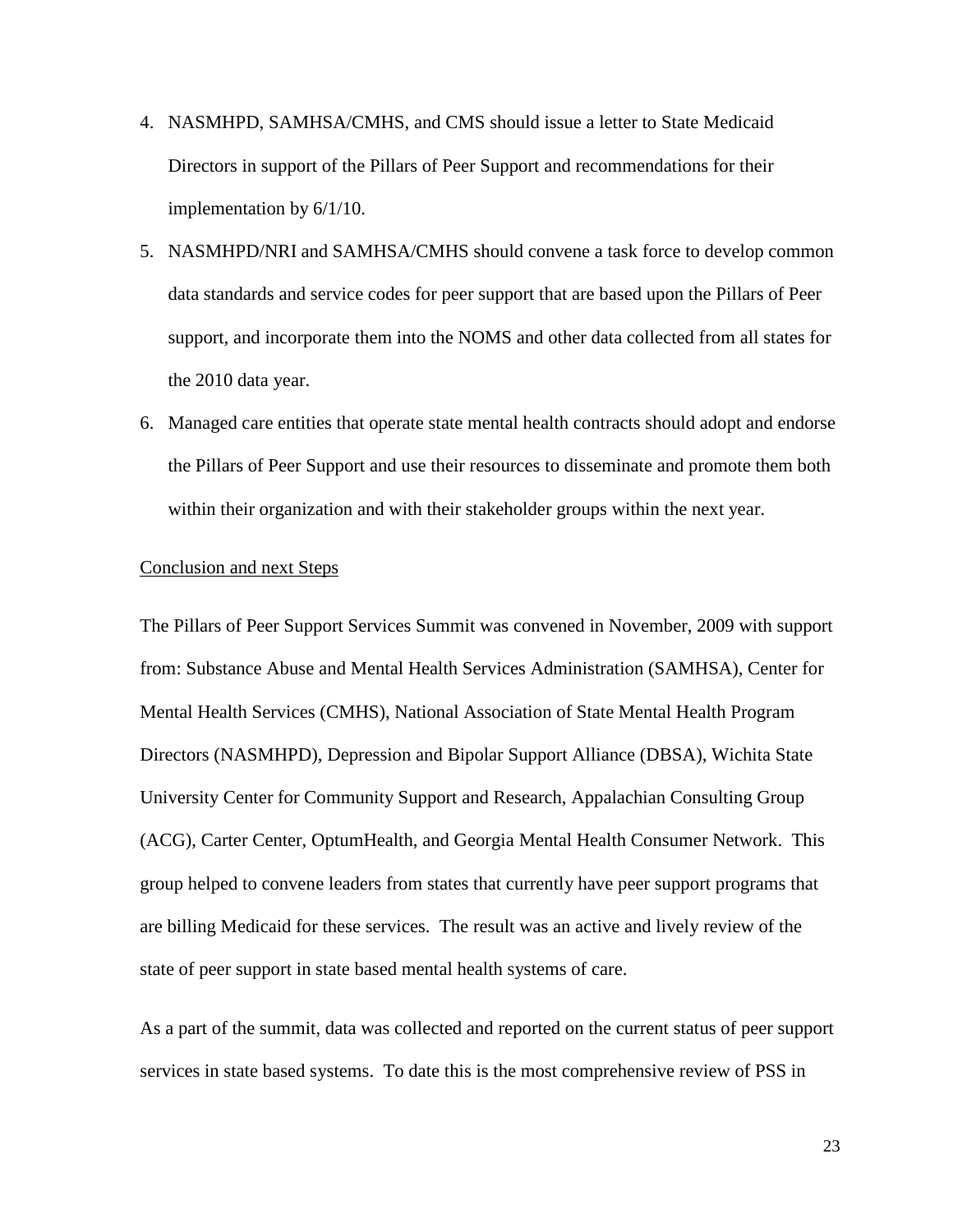these systems. Hopefully this data can be useful in a variety of settings to endorse and expand the level of peer support services across diverse systems of care.

Based upon the summit findings a set of "Pillars of Peer Support Services" were developed and endorsed. These are intended to be both guidelines and resources for the implementation of peer support services. The participants in the summit pledged their existing tools and resources for others to use in the development and expansion of peer support. At the present time a formal mechanism for this sharing and mutual technical assistance does not exist, but may grow out of the summit if there is a sustainable infrastructure.

A set of six recommendations have been developed by the summit participants. Hopefully, each of the named stakeholders will engage in a process to review and implement the recommendations. While the summit does not have identified next steps, the organizing committee and sponsors remain available to help support the implementation of the pillars.

The findings of this report demonstrate that peer support has gained an important and effective role in state systems of mental health care. The goals and principles of peer support are consistent with contemporary policy reports including the New Freedom Commission, the Institute of Medicine, and others. The Pillars of Peer Support that are outlined in this report provide a framework for future services to be built upon. They have been adopted by a consensus group and can serve as tools to help move the field forward. Recognition is due to the forward thinking states that participated in this summit to foster the evolving transformation of mental health services and strength based recovery.

24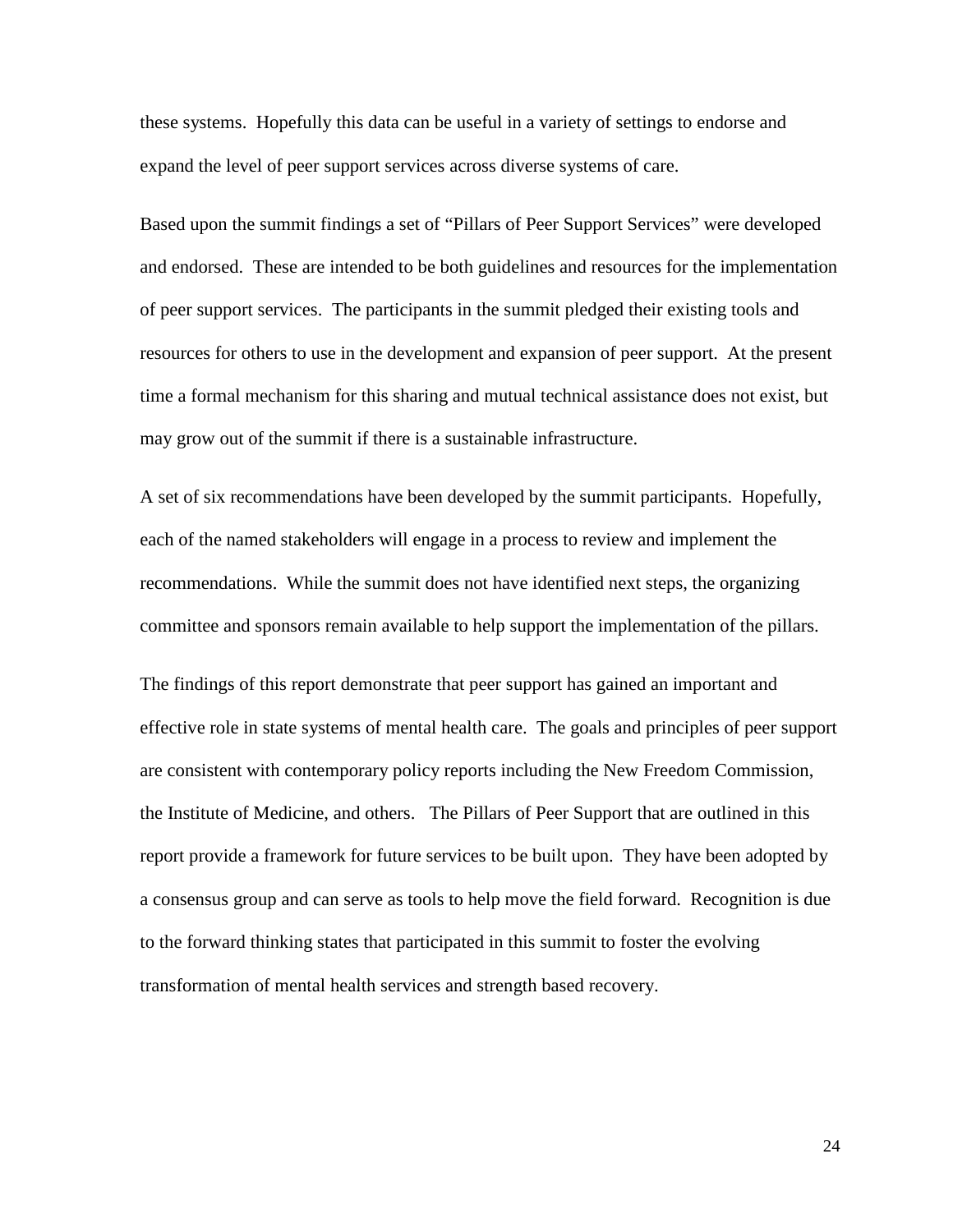#### **References**

- Berwick, D.M. (2002) A user's guide for the IOM's quality chasm report. Health Affairs (Millwood) 21 (3) 80 – 90.
- Center for Medicare and Medicaid Services (2007), Letter to state Medicaid directors, <http://www.cms.hhs.gov/SMDL/downloads/SMD081507A.pdf> (accessed 1/2010).
- Chinman, M.J., Weingarten, R., Stayner, D., and Davidson, L. (2001) Chronicity reconsidered: Improving person-environment fit through a consumer run service. *Community Mental Health Journal*. 37 (3) 215-229.
- Chinman, M., Young, A.S., Hassell, J., Davidson, L. (2006) Toward the implementation of mental health consumer provider services. *Journal of Behavioral Health Services & Research*. 33 (2) 176-195.
- Daniels, A., Adams, N., Carroll, C., Beinecke, R. (2009) A conceptual model for behavioral health and primary care integration: emerging challenges and strategies for improving international mental health services. International Journal of Mental Health. Vol. 38 no. 1, 101 – 113, Spring.
- Davidson, L., Chinman, M., Kloos, B., Weingarten, R., Stayner, D., and Tebes, J.K. (1999) Peer support among individuals with severe mental illness: A review of the evidence. *Clinical Psychology: Science and Practice*. 6 (2) 165-187.
- Fricks, L. (2005). Building a Foundation for Recovery: A Community Education Guide on Establishing Medicaid-Funded Peer Support Services and a Trained Peer Workforce. DHHS Pub. No. (SMA) 05-8089. Rockville, MD: Center for Mental Health Services, Substance Abuse and Mental Health Services Administration, 2005.
- Grant, E. (2009) An examination of the integration of certified peer specialists into community mental health centers. Unpublished manuscript. Wichita State University, Wichita.
- Grant, E.A., Swink, N., Reinhart, C., and Wituk, S. (In Press) The development and implementation of a statewide certified peer specialist program. Brown, L.D. & Wituk, S. (Eds.). *Mental health self-help: Consumer and family initiatives.* New York: Springer.
- Institute of Medicine (IOM), 2006. Improving the quality of health care services for mental and substance abuse conditions: quality chasm series. Washington, DC: National Academies Press.
- Institute of Medicine (IOM), 2001. Crossing the quality chasm: a new health system for the 21<sup>st</sup> century. Washington, DC: National Academies Press.
- Klien, A.R., Cnaan, R.A., and Whitecraft, J. (1998). Significance of peer social support with dually diagnosed clients: Findings from a pilot study. *Research on Social Work Practice* 8 (5) 529-551.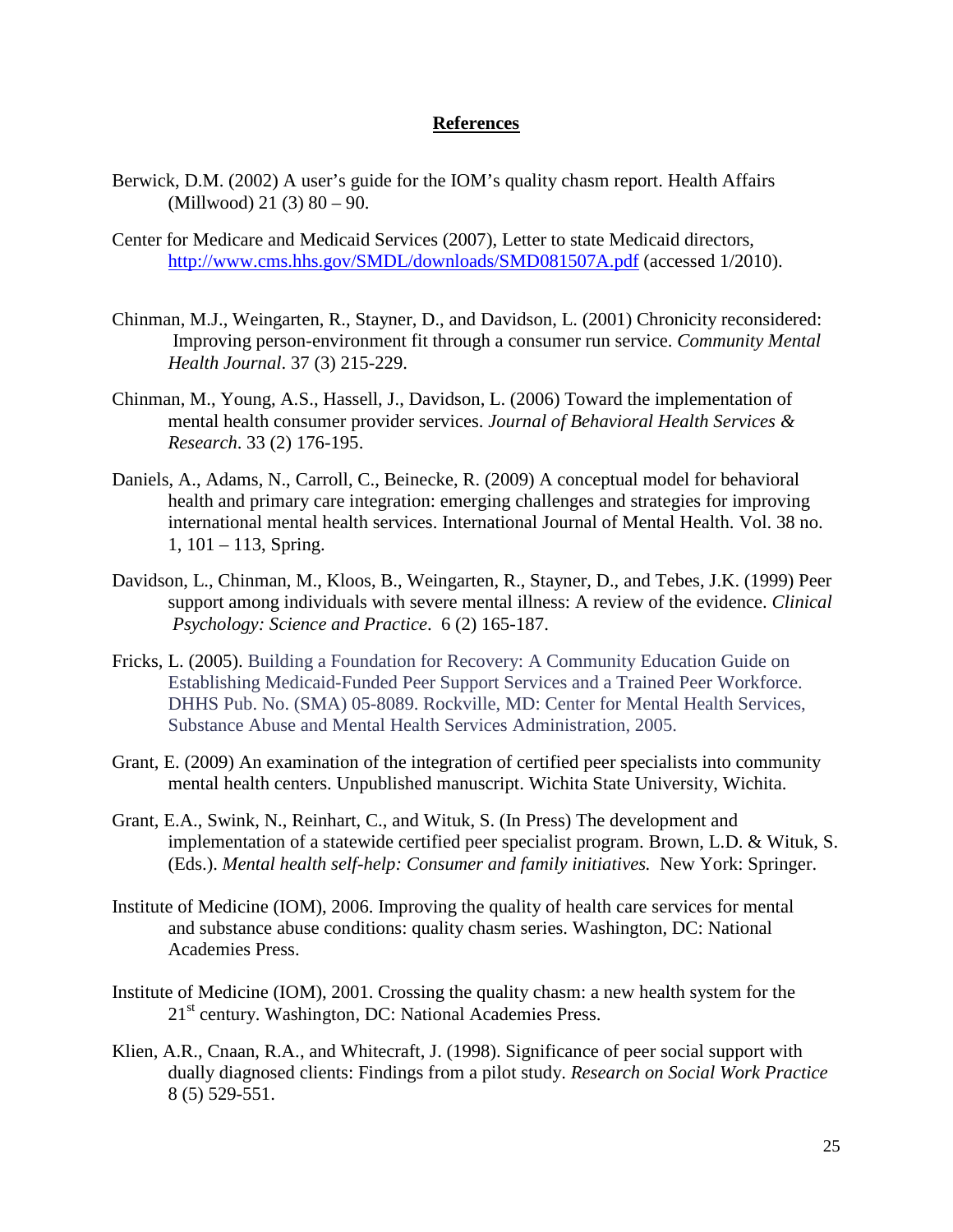- Kyrouz, E.M., Humphreys, K., and Loomis, C. (2002). A review of research on the effectiveness of self-help mutual aid groups. In B.J. White and E.J. Madara (Eds*.), American self – help clearinghouse self-help group source book* (7 ed,. pp 71-85). Cedar Knolls, NJ; American Self-Help Group Clearing House.
- New Freedom Commission on Mental Health (2003). *Achieving the Promise: Transforming Mental Health Care in America. Final Report*. DHHS Pub. No. SMA-03-3832. Rockville, MD.
- Orwin, D., Briscoe, J., Ashton, L., and Burdett, J. (2003) Reflections on a pilot peer support service. The mind and body research and development team. 1-9.
- Report to the President from The President's Commission on Mental Health. (1978) Volume One. U.S. Government Printing Office, Washington, DC.
- Sabin, J.E. and Daniels, N. (2003) Strengthening the consumer voice in managed care: VII the Georgia peer specialist program. *Psychiatric Services*. 54, 4 497-498
- SAMHSA (2004) National consensus statement on mental health recovery. U.S. Department of Health and Human Services, Substance Abuse and Mental Health Services Administration; Center for Mental Health Services, [www.samhsa.gov.](http://www.samhsa.gov/)
- Simpson, E. L. and House, A.O. (2002) Involving users in the delivery and evaluation of mental health services: systematic review. *British Medical Journal*. 325, 1-5.
- U.S. Department of Health and Human Services (1999). *Mental Health: A Report of the Surgeon General—Executive Summary*. Rockville, MD: U.S. Department of Health and Human Services, Substance Abuse and Mental Health Services Administration, Center for Mental Health Services, National Institutes of Health, National Institute of Mental Health.
- U.S. Department of Health and Human Services (2003). *Emerging New Practices in Organized Peer Support*: National Technical Assistance Center.
- White, W. (2000) The history of recovered people as wounded healers: from native America to the rise of the modern alcoholism movement. *Alcoholism Treatment Quarterly*. 18 (1) 1- 22.
- Woodhouse, A. and Vincent, A. (2006) Mental health delivery plan—development of peer specialist roles: A literature scoping exercise. Scottish Recovery Network and the Scottish Development Centre for Mental Health, Edinburgh.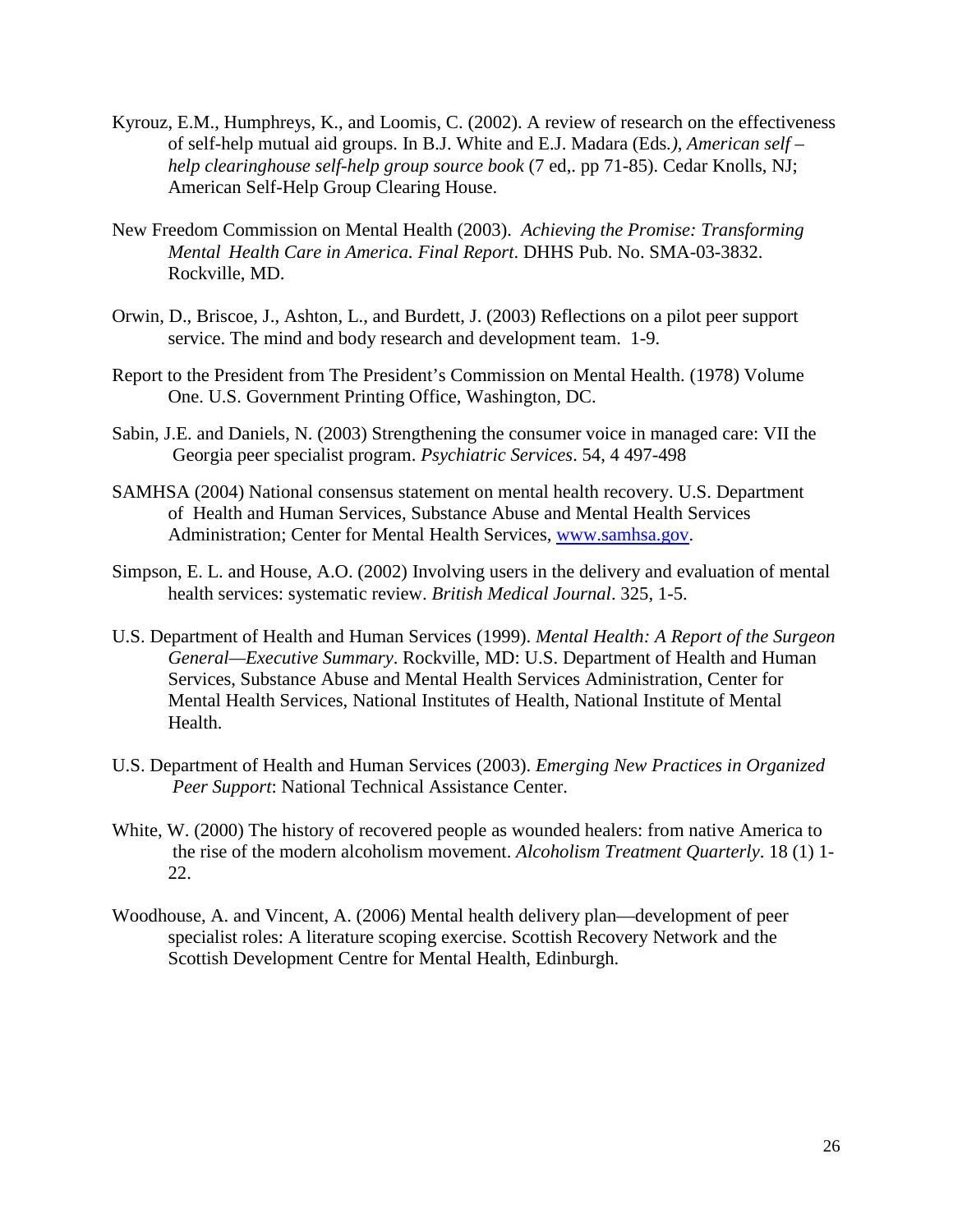**Appendix 1.**

Appendix 2. State Medicaid Director letter – Peer Support Services <http://www.cms.hhs.gov/SMDL/downloads/SMD081507A.pdf>

DEPARTMENT OF HEALTH & HUMAN SERVICES Centers for Medicare & Medicaid Services 7500 Security Boulevard, Mail Stop S2-26-12 Baltimore, Maryland 21244-1850



Center for Medicaid and State Operations

SMDL #07-011

August 15, 2007

Dear State Medicaid Director:

The purpose of this letter is to provide guidance to States interested in peer support services under the Medicaid program. The Centers for Medicare & Medicaid Services (CMS) recognizes that the mental health field has seen a big shift in the paradigm of care over the last few years. Now, more than ever, there is great emphasis on recovery from even the most serious mental illnesses when persons have access in their communities to treatment and supports that are tailored to their needs. Recovery refers to the process in which people are able to live, work, learn and participate fully in their communities. For some individuals, recovery is the ability to live a fulfilling and productive life despite a disability. For others, recovery implies the reduction or complete remission of symptoms.

## **Background on Policy Issue**

States are increasingly interested in covering peer support providers as a distinct provider type for the delivery of counseling and other support services to Medicaid eligible adults with mental illnesses and/or substance use disorders. Peer support services are an evidence-based mental health model of care which consists of a qualified peer support provider who assists individuals with their recovery from mental illness and substance use disorders. CMS recognizes that the experiences of peer support providers, as consumers of mental health and substance use services, can be an important component in a State's delivery of effective treatment. CMS is reaffirming its commitment to State flexibility, increased innovation, consumer choice, self-direction, recovery, and consumer protection through approval of these services. The following policy guidance includes requirements for supervision, care-coordination, and minimum training criteria for peer support providers.

As States develop behavioral health models of care under the Medicaid program, they have the option to offer peer support services as a component of a comprehensive mental health and substance use service delivery system. When electing to provide peer support services for Medicaid beneficiaries, State Medicaid agencies may choose to collaborate with State Mental Health Departments. We encourage States to consider comprehensive programs but note that regardless of how a State models its mental health and substance use disorder service delivery system, the State Medicaid agency continues to have the authority to determine the service delivery system, medical necessity criteria, and to define the amount, duration, and scope of the service.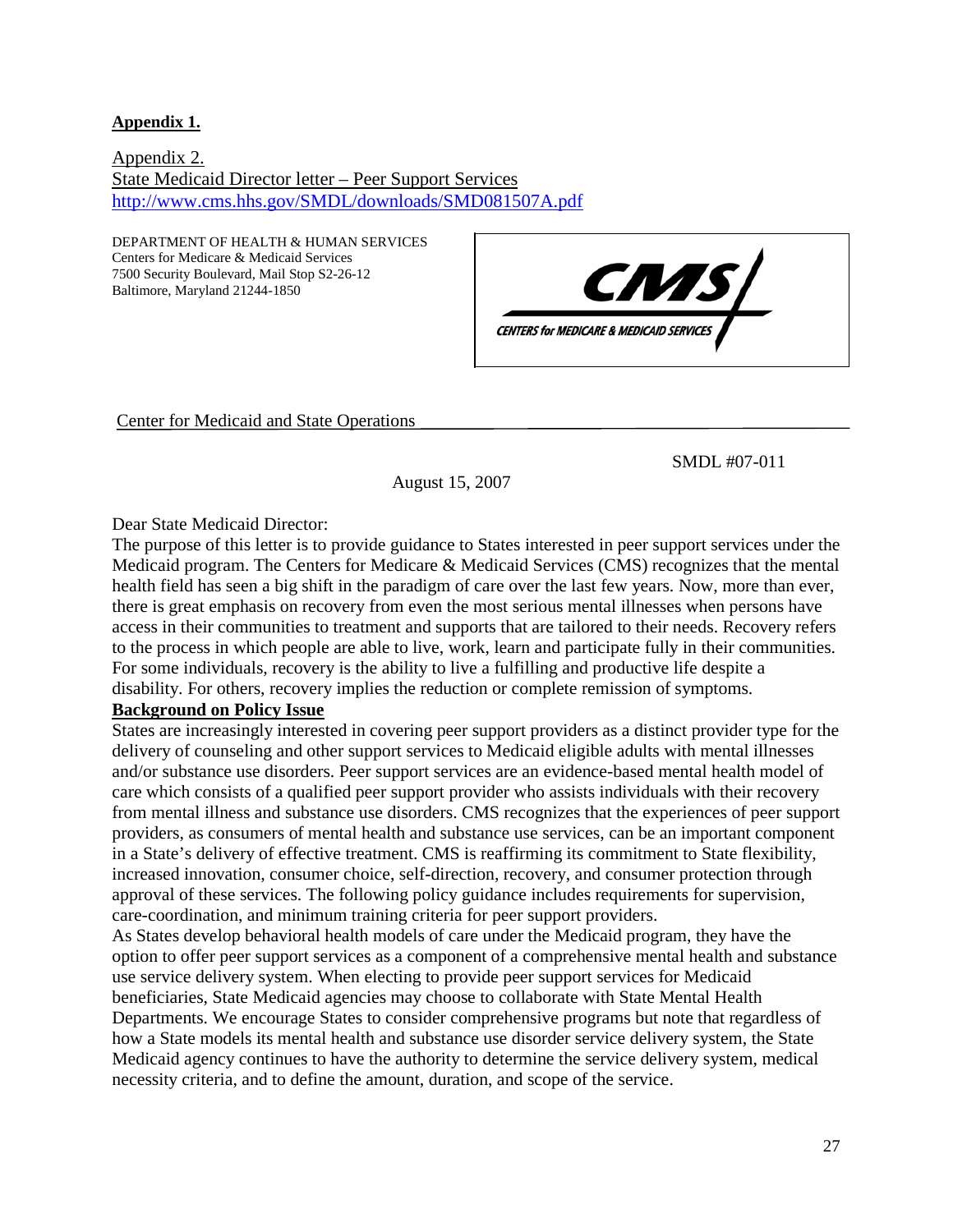#### Page 2 – State Medicaid Director

States may choose to deliver peer support services through several Medicaid funding authorities in the Social Security Act. The following current authorities have been used by States to date:

- Section 1905(a)(13)
- 1915(b) Waiver Authority
- 1915(c) Waiver Authority

## **Delivery of Peer Support Services**

Consistent with all services billed under the Medicaid program, States utilizing peer support services must comply with all Federal Medicaid regulations and policy. In order to be considered for Federal reimbursement, States must identify the Medicaid authority to be used for coverage and payment, describe the service, the provider of the service, and their qualifications in full detail. States must describe utilization review and reimbursement methodologies. Medicaid reimburses for peer support services delivered directly to Medicaid beneficiaries with mental health and/or substance use disorders. Additionally, reimbursement must be based on an identified unit of service and be provided by one peer support provider, based on an approved plan of care. States must provide an assurance that there are mechanisms in place to prevent over-billing for services, such as prior authorization and other utilization management methods.

Peer support providers should be self-identified consumers who are in recovery from mental illness and/or substance use disorders. Supervision and care coordination are core components of peer support services. Additionally, peer support providers must be sufficiently trained to deliver services. The following are the minimum requirements that should be addressed for supervision, care coordination and training when electing to provide peer support services.

#### **1) Supervision**

Supervision must be provided by a competent mental health professional (as defined by the State). The amount, duration and scope of supervision will vary depending on State Practice Acts, the demonstrated competency and experience of the peer support provider, as well as the service mix, and may range from direct oversight to periodic care consultation.

#### **2) Care-Coordination**

As with many Medicaid funded services, peer support services must be coordinated within the context of a comprehensive, individualized plan of care that includes specific individualized goals. States should use a person-centered planning process to help promote participant ownership of the plan of care. Such methods actively engage and empower the participant, and individuals selected by the participant, in leading and directing the design of the service plan and, thereby, ensure that the plan reflects the needs and preferences of the participant in achieving the specific, individualized goals that have measurable results and are specified in the service plan.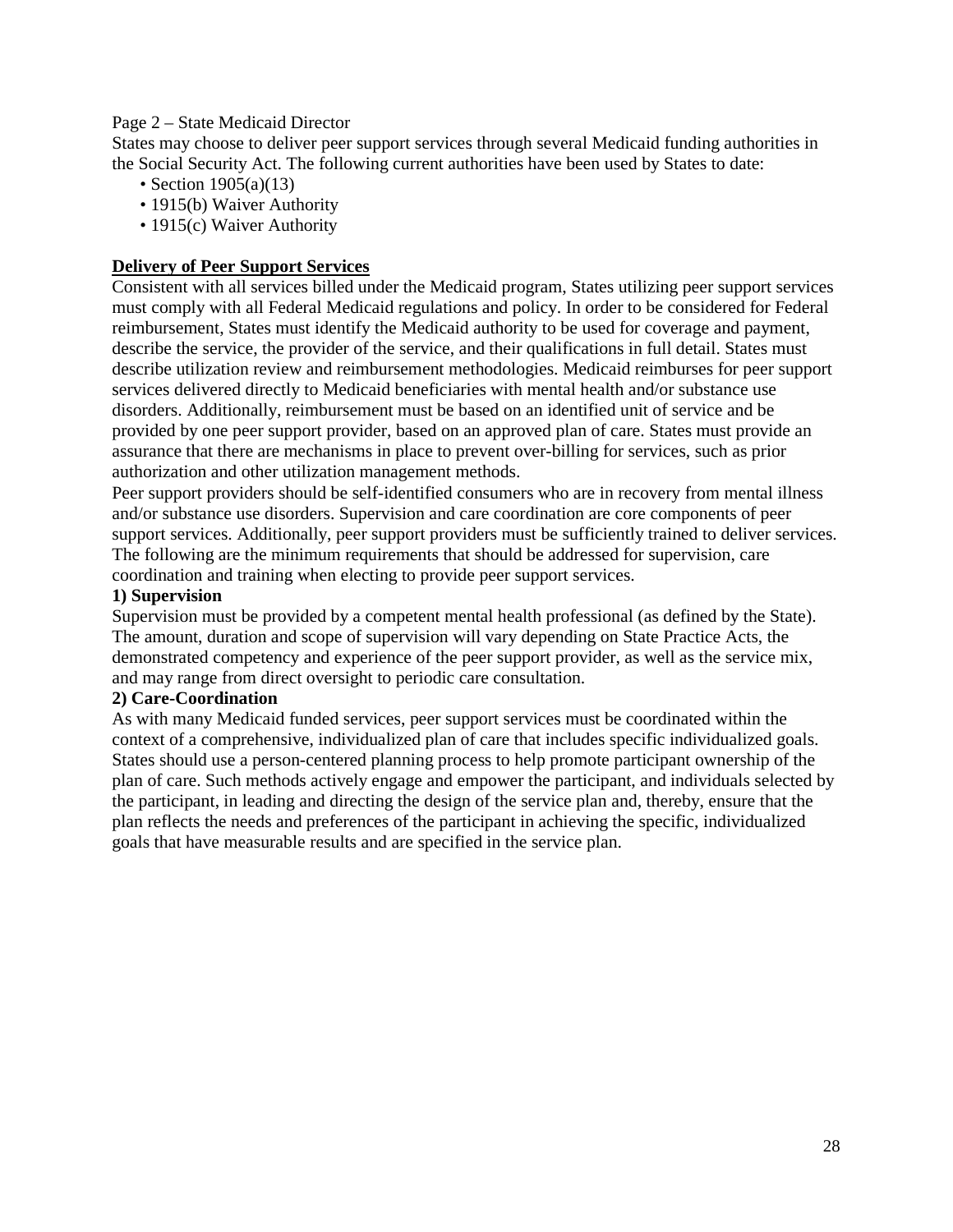#### Page 3 – State Medicaid Director

## **3) Training and Credentialing**

Peer support providers must complete training and certification as defined by the State. Training must provide peer support providers with a basic set of competencies necessary to perform the peer support function. The peer must demonstrate the ability to support the recovery of others from mental illness and/or substance use disorders. Similar to other provider types, ongoing continuing educational requirements for peer support providers must be in place.

Please feel free to contact Gale Arden, Director, Disabled and Elderly Health Programs Group, at 410-786-6810, if you have any questions.

> Sincerely,  $\sqrt{s}$ Dennis G. Smith **Director**

cc: CMS Regional Administrators

CMS Associate Regional Administrators Division of Medicaid and Children's Health

Martha Roherty Director, Health Policy Unit American Public Human Services Association

Joy Wilson Director, Health Committee National Conference of State Legislatures

Matt Salo Director of Health Legislation National Governors Association

Jacalyn Bryan Carden Director of Policy and Programs Association of State and Territorial Health Officials

Christie Raniszewski Herrera Director, Health and Human Services Task Force American Legislative Exchange Council

Debra Miller Director for Health Policy Council of State Governments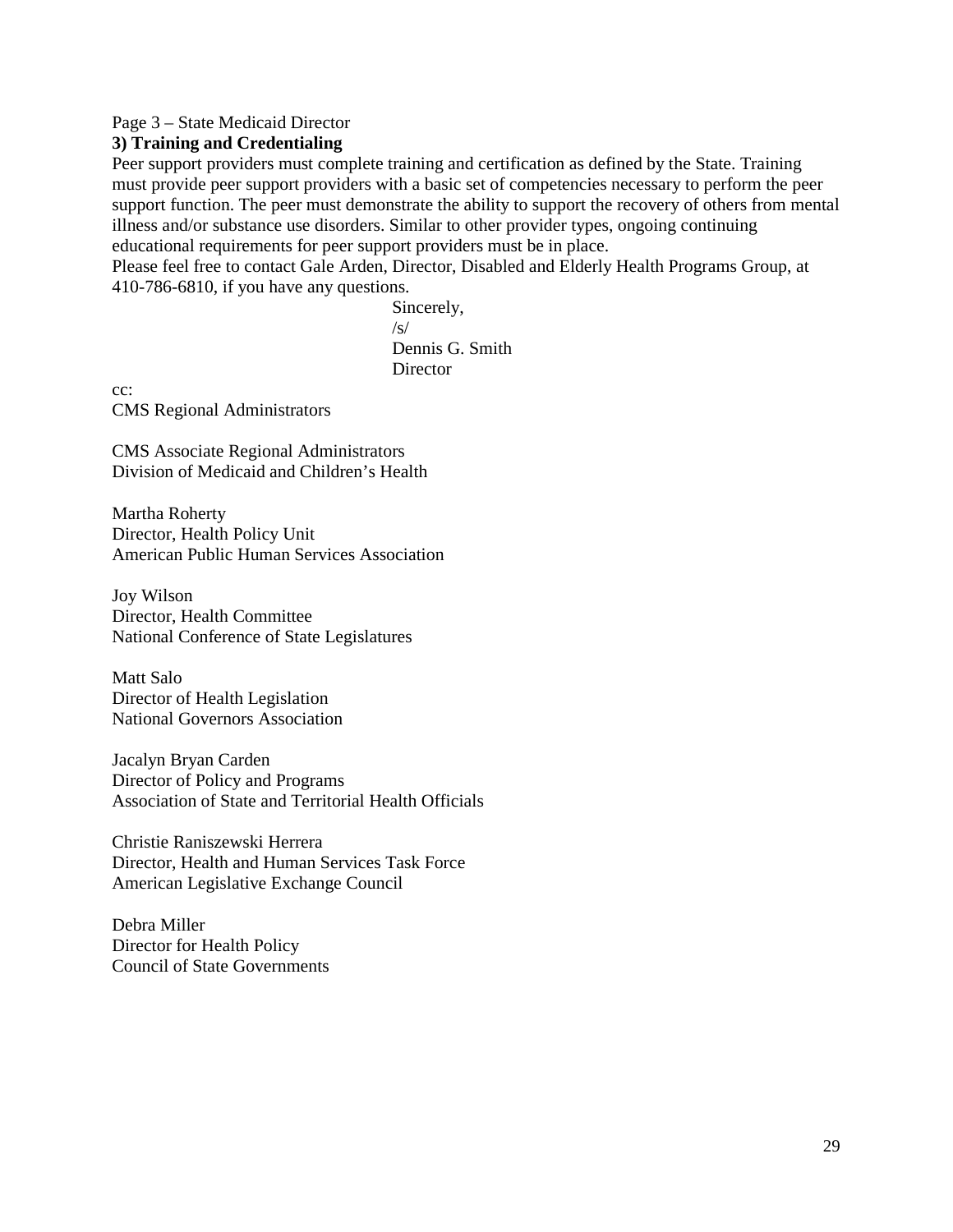## **Appendix 2**

A qualitative Review of State by State Implementation of Peer Support Services

**1. What do you think are the strengths, unique qualities or innovations of your program?** This question had a large variety of answers with little overlap. All 22 responding states answered this question.

| <b>State/Respondent</b> | <b>Response/findings</b>                                                                 |
|-------------------------|------------------------------------------------------------------------------------------|
| <b>ALABAMA</b>          | We have had three certification trainings and have a long waiting list of consumers      |
|                         | who want to take the training. Our first peer specialist was hired in 1994 at one of     |
|                         | our state hospitals, she is still on the job today. We have established a state peer     |
|                         |                                                                                          |
|                         | specialist association--the Alabama Peer Specialist Association. We have one peer        |
|                         | specialist working with deaf and hard of hearing consumers.                              |
| <b>ARIZONA</b>          | In Arizona, we celebrate the diversity and self-determination of our Consumer Run        |
|                         | Agencies and their grassroots origins to serve their own community. For example,         |
|                         | RIAZ provides wellness and vocational rehab programs; REN emphasizes self-               |
|                         | advocacy and empowerment; Our Place clubhouse runs one of the most successful            |
|                         | restaurants in Tucson, and The Pinal Hispanic Council serves the Latino                  |
|                         | community in Eastern Arizona.                                                            |
| CONNECTICUT             | Blending the role of peer support and relational skills with practical, competency       |
|                         | based knowledge of the mental health system.                                             |
| <b>GEORGIA</b>          | Strong Partnership with the GA Mental Health Consumer Network. A strong,                 |
|                         | inclusive and culturally diverse workforce, including three CPSs who are living          |
|                         | with legal blindness and several who are multi-lingual. The Peer Support Whole           |
|                         | Health Initiative. A new policy that began in 2009 so that peers who have been           |
|                         | certified in other states can obtain their GA certification.                             |
| <b>IOWA</b>             | ACG has shared with us some of the best practices from other states, and we think        |
|                         | we meet some of those. We use a train-the-trainer program, continuing education          |
|                         | efforts, efforts to add substance abuse training into our curriculum, strong             |
|                         | connections to our statewide consumer membership organization, Iowa Advocates            |
|                         | for Mental Health Recovery, and the Peer Support Roundtable offered by Magellan,         |
|                         | which brings together folks from all over the state on a monthly basis, and there is a   |
|                         | new initiative within our Dept. of Corrections, to consider utilizing peer support in    |
|                         | our prison system. Also, as of July 1, 2010, our Magellan contract will expand to        |
|                         | serve about an additional 25,000 individuals on Medicaid who are over 65. Peer           |
|                         | Support is provided increasingly within the usual places of care, and this permits       |
|                         | excellent collaboration within provider organizations, around development of peer        |
|                         |                                                                                          |
| <b>KANSAS</b>           | support.<br>The State of Kansas has 27 Community Mental Health Centers (CMHC's) across   |
|                         |                                                                                          |
|                         | the state, 26 are providing Peer Support services to varying degrees. Currently          |
|                         | there are 60 FTE Peer Support staff across the State. The CMHC's in Kansas are           |
|                         | striving to seek out qualified individuals and utilize the unique skills they bring to   |
|                         | the Peer Support Program. Peer Support staff are available for crisis support,           |
|                         | support with activities of daily living, support to achieve individualized goals and     |
|                         | develop strategies necessary to move forward in recovery. CMHC's are beginning           |
|                         | to utilize Peer Support staff to assist with transition from the hospitalization back to |
|                         | the community as an effort to provide support and decrease readmission.                  |
| <b>MAINE</b>            | The CIPSS (Certified Intentional Peer Support) training program creates a solid          |
|                         | foundation in the philosophies and values of intetional peer support. On-going           |
|                         | support for participants is created through quarterly co-supervision meetings and        |
|                         | continuing education classes. Intentional Peer Support is a philosophy based on          |
|                         | four tasks used to develop and maintain                                                  |
|                         | relationships. Through relationships we think about help in a new way. Rather than       |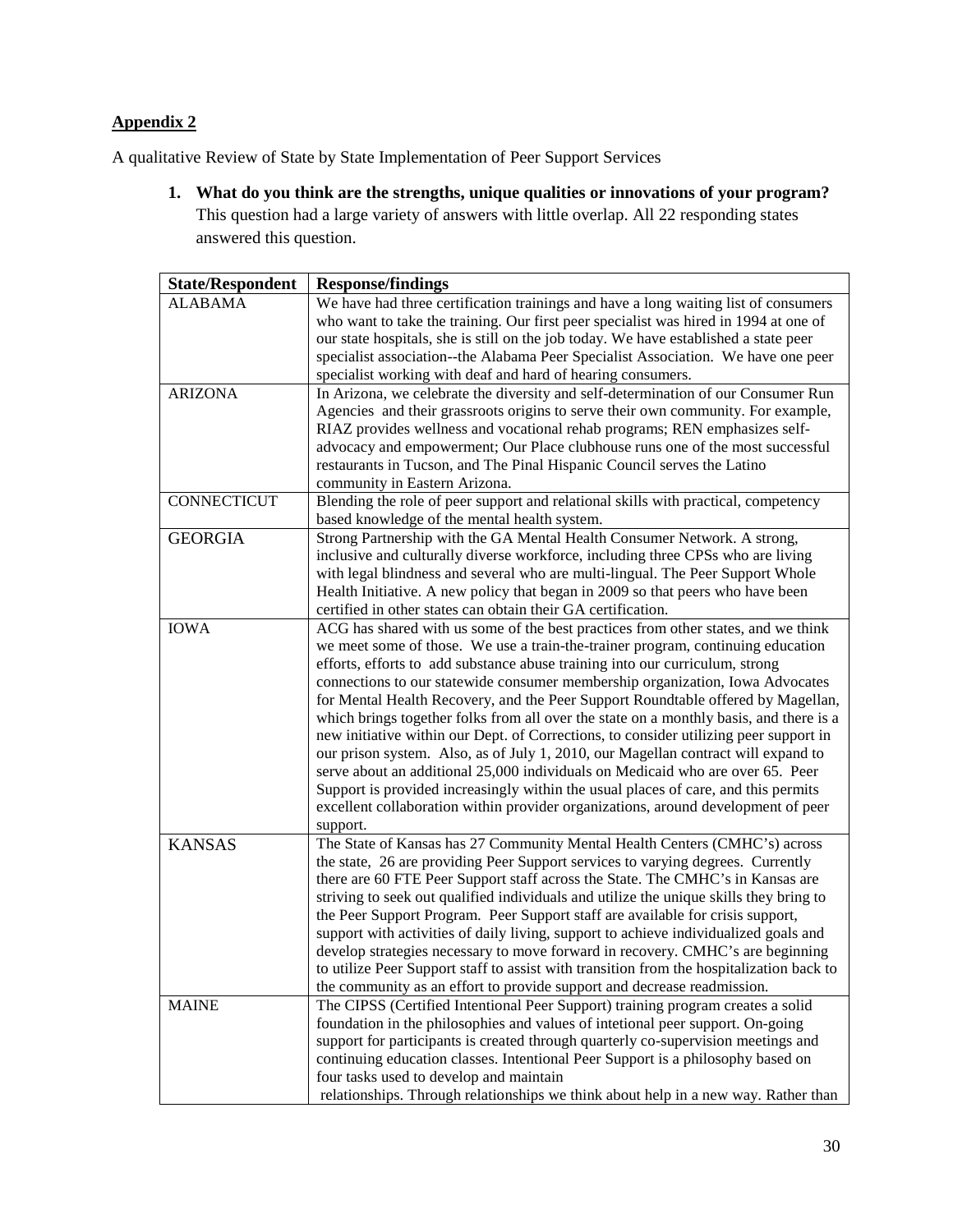|                  | focusing on problem solving and what we don't want in our lives, we instead<br>challenge one another to discover our hopes and dreams. Together we learn and<br>grow and move towards what we want. Another strength of the peer support<br>program in Maine is the impact on traditional services, both in philosophy and in<br>practice. Some innovative programs include peer support in emergency departments<br>and peer crisis respite.                                                                                                                                                                                                                                                                                                                                                                                                                                                                                                                                                                                                                                                                                                                                                                                                                                                                                                                                                                                                                                                                                                                                                                                                                                                                                                                                                                                                                                                                                                                                                                                    |
|------------------|----------------------------------------------------------------------------------------------------------------------------------------------------------------------------------------------------------------------------------------------------------------------------------------------------------------------------------------------------------------------------------------------------------------------------------------------------------------------------------------------------------------------------------------------------------------------------------------------------------------------------------------------------------------------------------------------------------------------------------------------------------------------------------------------------------------------------------------------------------------------------------------------------------------------------------------------------------------------------------------------------------------------------------------------------------------------------------------------------------------------------------------------------------------------------------------------------------------------------------------------------------------------------------------------------------------------------------------------------------------------------------------------------------------------------------------------------------------------------------------------------------------------------------------------------------------------------------------------------------------------------------------------------------------------------------------------------------------------------------------------------------------------------------------------------------------------------------------------------------------------------------------------------------------------------------------------------------------------------------------------------------------------------------|
| <b>MICHIGAN</b>  | Michigan has developed a strong training program in partnership with Lansing<br>Community College (LCC) and the Appalachian Consulting Group. Individuals<br>who meet all requirements for certification receive 3 elective credit hours from<br>LCC. Michigan Certified Peer Support Specialists work as consultants contracted<br>by MDCH to provide training and continuing education. Continuing education<br>requirements mirrored after national social work standards are currently under<br>development. Peer whole health is a strong focus with over 100 CPSS trained in<br>the Evidence based Stanford Chronic Disease Self Management Program (CDSMP)<br>titled Personal Action Toward Health (PATH) in Michigan. Peer trainings are<br>conducted at retreat centers encouraging connections and friendships developed<br>during both day and evening activities. CPSS have developed a facebook group<br>and a newly formed statewide association. Each PIHP and community mental<br>health agency in the state has a designated liaison. Bimonthly meetings with<br>liaisons are held to discuss strengths, barriers and outcomes of the peer trained<br>workforce. During the initial peer training multiple continuing education events<br>occur simultaneously providing networking, support opportunities, and mentoring.<br>Peer services are a 1915 b (3) waiver coverage therefore CPSS as a covered service<br>are required in every area of the state. In June 2009 the first annual statewide peer<br>support specialist conference occurred with over 400 individuals attending. MDCH<br>has specific requirements for the role of CPSS in areas of evidenced based<br>practices. Each team providing DBT have a CPSS as a required and integral<br>component. CPSS are employed in areas implementing supported employment. In<br>addition, CPSS are involved in a variety of services within the Integrated Dual<br>Disorder Treatment teams. Several peer initiatives in Michigan are currently part |
| <b>MINNESOTA</b> | of research projects at the state and national level<br>The Minnesota Certified Peer Specialist program is in its first phase of                                                                                                                                                                                                                                                                                                                                                                                                                                                                                                                                                                                                                                                                                                                                                                                                                                                                                                                                                                                                                                                                                                                                                                                                                                                                                                                                                                                                                                                                                                                                                                                                                                                                                                                                                                                                                                                                                                 |
|                  | implementation. At this stage we are designing policy/program guidance and<br>establishing systems to track certifications. The strengths of our current effort<br>include: our partnership with the Mental Health Consumer/Survivor Network of<br>Minnesota (a free-standing, nonprofit primary consumer operated agency with a<br>state-wide presence), our focus on ensuring employment for individuals who<br>become certified and creating a career ladder to promote retention in the field.                                                                                                                                                                                                                                                                                                                                                                                                                                                                                                                                                                                                                                                                                                                                                                                                                                                                                                                                                                                                                                                                                                                                                                                                                                                                                                                                                                                                                                                                                                                               |
| <b>MISSOURI</b>  | The Missouri Department of Mental Health, Division of Comprehensive Psychiatric<br>Services State Advisory Council members researched and chose a Peer Specialist<br>training and certification model. Based on the Council recommendations, the<br>Division has adopted the Appalachian Consulting Group "Georgia Model" for Peer<br>Specialist training. The Division and the Office of Transformation are committed<br>to following through on the Council recommendations to move the mental health<br>system to a wellness model that empowers individuals to establish their personal<br>mental health goals and manage both their mental health and plan of care through<br>education and supports. One primary strategy in transforming the system is to<br>recognize the power of consumer as providers. Recognizing consumers as<br>providers is taking root in the mental health system. Emerging evidence strongly<br>supports the need for peer support services as a cost-effective and<br>complementary adjunct to professional mental health services and supports. Peer<br>support services can move the system to focus less on illness and disability and<br>more on wellness. To accomplish this goal, Missouri has provided equal weight to<br>expertise gained through the<br>"lived experience" as is done with other credentials or knowledge base. A Peer                                                                                                                                                                                                                                                                                                                                                                                                                                                                                                                                                                                                                                               |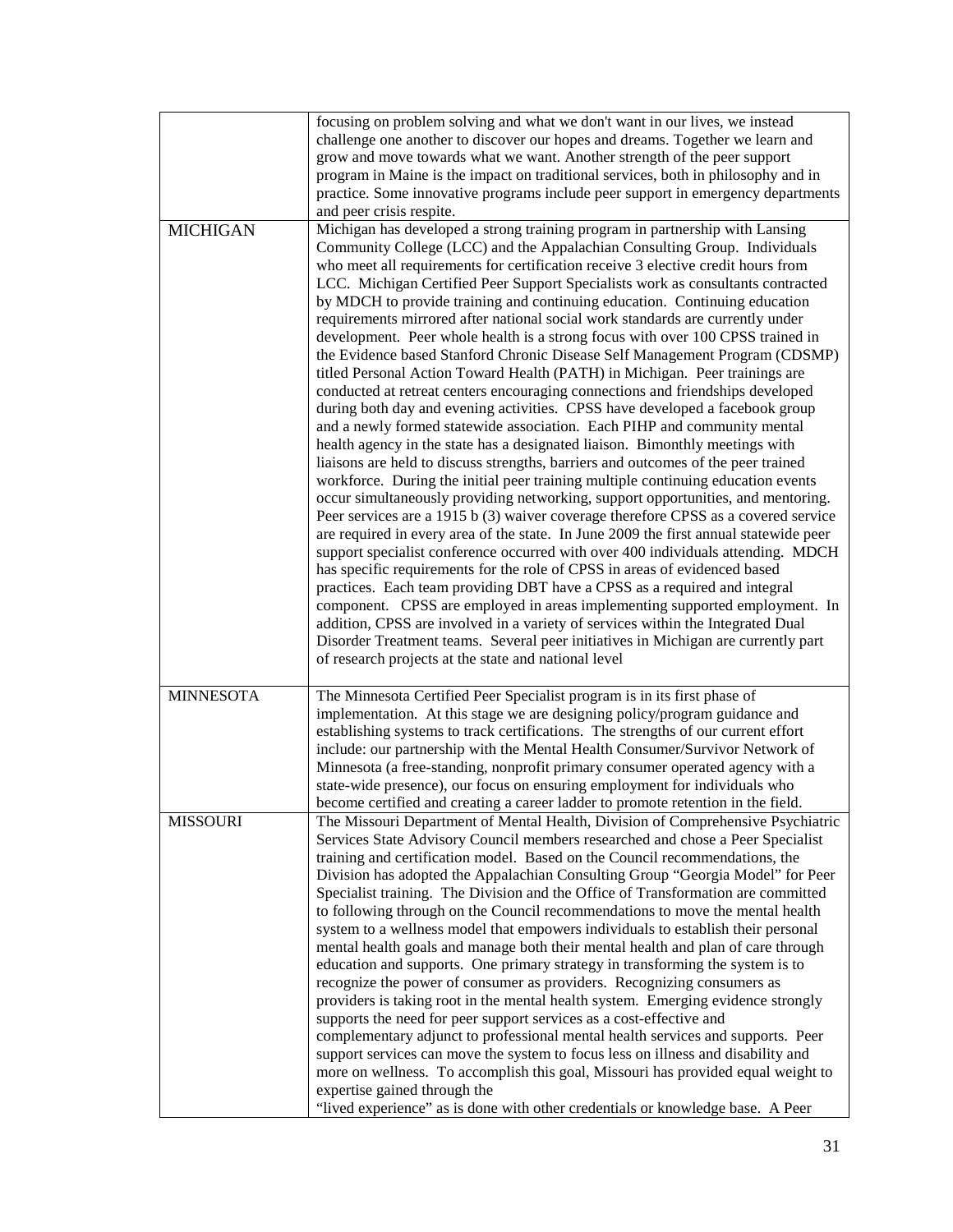|                   | Specialist can share lived experiences of recovery, share and support the use of<br>recovery tools and model successful recovery behaviors. Through this process,<br>consumers can learn to identify their strengths and personal resources, learn to<br>make independent choices, and take a proactive role in their treatment.<br>Additionally, Peer Specialists can help consumers connect with other consumers<br>and with their community at large.<br>With the oversight of the State Advisory Council, three Peer Specialist Basic                                                                                                                                                                                                                                                                                                                                                                                                                                                                                                                                                                                                                                                                                                                                                                                                                                              |
|-------------------|----------------------------------------------------------------------------------------------------------------------------------------------------------------------------------------------------------------------------------------------------------------------------------------------------------------------------------------------------------------------------------------------------------------------------------------------------------------------------------------------------------------------------------------------------------------------------------------------------------------------------------------------------------------------------------------------------------------------------------------------------------------------------------------------------------------------------------------------------------------------------------------------------------------------------------------------------------------------------------------------------------------------------------------------------------------------------------------------------------------------------------------------------------------------------------------------------------------------------------------------------------------------------------------------------------------------------------------------------------------------------------------|
|                   | Trainings have been conducted in 2008-2009. The week-long training has been<br>conducted by Randy Johnson an Appalachian Consulting Group trained consumer<br>and an employee of Mental Health America of the Heartland. He has trained three<br>additional Missouri Peer Specialist<br>Trainers, two of which are Council members. To date 90 individuals have been                                                                                                                                                                                                                                                                                                                                                                                                                                                                                                                                                                                                                                                                                                                                                                                                                                                                                                                                                                                                                   |
|                   | trained and 48 have reached the goal of Certified Missouri Peer Specialist status.<br>Twenty community mental health centers have sent individuals to the training and<br>12 have certified peer specialists working in their agencies. Six Consumer<br>Operated Services Program Drop-In<br>Centers and Warm Lines sent individuals to the training. Additionally, the                                                                                                                                                                                                                                                                                                                                                                                                                                                                                                                                                                                                                                                                                                                                                                                                                                                                                                                                                                                                                |
|                   | Veteran's Administration, residential providers, Services for Independent Living,<br>and a substance abuse treatment agency have sent individuals to the training. Two<br>Peer Specialist Supervisor Trainings were conducted. In 2009-2010, three<br>additional Peer Specialist Basic Trainings and three Supervisors trainings will be<br>planned. Additionally, there are plans for a more cohesive network to be formed<br>with regular conference calls of the trained individuals to provide ongoing support                                                                                                                                                                                                                                                                                                                                                                                                                                                                                                                                                                                                                                                                                                                                                                                                                                                                     |
| <b>NEVADA</b>     | and consultation.<br>focus on recovery and peer counseling                                                                                                                                                                                                                                                                                                                                                                                                                                                                                                                                                                                                                                                                                                                                                                                                                                                                                                                                                                                                                                                                                                                                                                                                                                                                                                                             |
| <b>NEW JERSEY</b> | One of the greatest innovations of this project was the early engagement of Focus<br>Groups consisting of:consumers, families, consumer providers, and professionals to<br>inform the delivery, design and evaluation of the peer wellness coaching project.<br>A major strength of our program is that DMHS used information that was gathered<br>from our Transformation Stakeholder Input Process to drive the design of the peer<br>wellness coaching project.<br>Clearly "coaching" as a peer-delivered service was articulated by our consumer<br>stakeholders as a preferred model of service delivery for our system of care. In<br>addition, the curriculum incorporates a holistic approach to health and wellness<br>which was also articulated by our consumer stakeholders. The curriculum includes<br>and modules on fear of services, nutrition, oral health exercise/movement and<br>motivation. UMDNJ-SHRP works collaboratively with its School of Alternative<br>and Complementary Medicine to provide expert lectures on these important topics.<br>Yet, what was most impressive and unique about this program was the integrity and<br>commitment of the newly trained peer wellness coaches, who at the<br>commencement, each spoke to the profound life transformation that they had<br>experienced as a result of their pursuit of the life coach credential. |
|                   | A major strength of our peer support service is our close collaboration with the<br>University of Medicine & Dentistry of New Jersey's School of Health-Related<br>Professions and the nationally renowned Institute for Wellness and Recovery<br>Initiatives out of Collaborative Support Programs of NJ. Each of these<br>organizations has provided national leadership in proactively addressing the early<br>mortality and medical co-occurring morbidity of persons with psychiatric<br>disabilities through SAMHSA's 10 by 10 Campaign. Key members of their faculty<br>have published extensively on issues related to the promotion of health and<br>wellness of mental health consumers. A key advantage of the program is that<br>students enrolled in the curriculum have the opportunity to translate their newly<br>acquired knowledge and skills on the job as the course is structured to be in the                                                                                                                                                                                                                                                                                                                                                                                                                                                                    |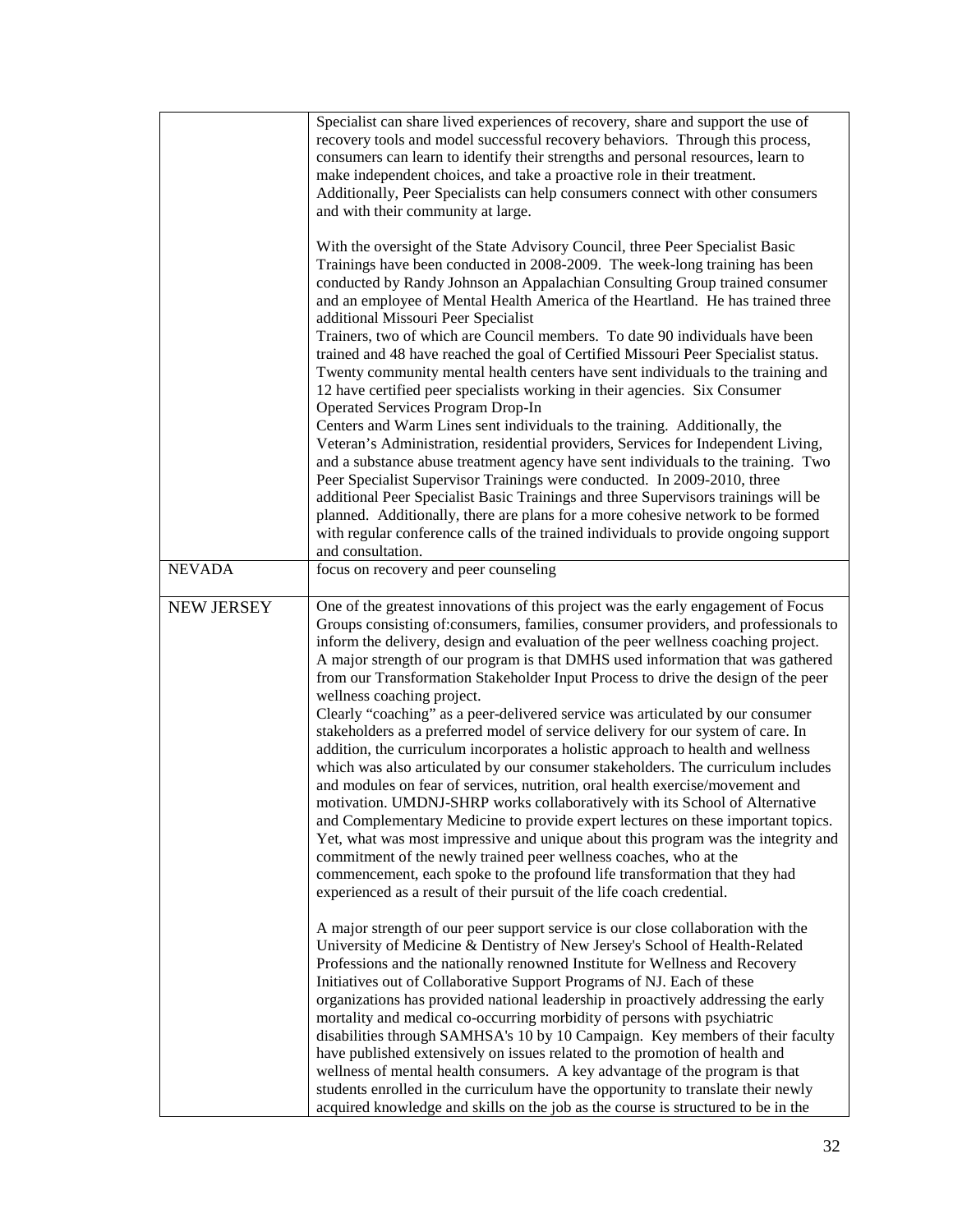|                                 | form of a practicum. Finally, students who successfully complete the 16-day                                                                                                                                                                                                                                                                                                                                                                                                                                                                                                                                                                                                                                                                                  |
|---------------------------------|--------------------------------------------------------------------------------------------------------------------------------------------------------------------------------------------------------------------------------------------------------------------------------------------------------------------------------------------------------------------------------------------------------------------------------------------------------------------------------------------------------------------------------------------------------------------------------------------------------------------------------------------------------------------------------------------------------------------------------------------------------------|
|                                 | curriculum and the examinations will earn 6 undergraduate academic credits.                                                                                                                                                                                                                                                                                                                                                                                                                                                                                                                                                                                                                                                                                  |
| <b>NORTH</b><br><b>CAROLINA</b> | One of the most important strengths is that the NC State Leadership at the Division<br>of MH/DD/SAS and Division of Medical Assistance understands, supports, and<br>includes in policy a recovery based service delivery system and peer services. This<br>has allowed for growth of peer services in the delivery system. Since 2006, ACT<br>and CST have offered opportunity for employment of Certified Peer Support<br>Specialists.                                                                                                                                                                                                                                                                                                                     |
|                                 | The state has a process to certify consumers as Peer Support Specialists and a<br>process to approve PSS training curriculum that meet specific training standards.<br>Another strength in North Carolina is the consumers and provider network, which<br>has demonstrated creative and innovative methods for developing and funding Peer<br>Services. Some of the Providers and programs are:<br>• Recovery Innovations –<br>o Community Building - A recovery-centered program to help individuals obtain<br>and remain in housing of their choice and become a contributing member of their                                                                                                                                                              |
|                                 | community.<br>o Restart program – A recovery-centered program committed to helping individuals<br>who have experienced mental health challenges wishing to "start over". Participants<br>are offered short-term housing in an independent apartment setting with peers and<br>professionals assisting participants to achieve the goals they have identified as<br>central to "restarting" their lives.                                                                                                                                                                                                                                                                                                                                                      |
|                                 | o The Recovery Response Center - Staffed with a team that includes physicians,<br>nurses, mental health professionals and peer support specialists, the Recovery<br>Response Center offers a "Living Room" crisis alternative recovery environment<br>that supports the values of hope, choice and empowerment from the onset of a<br>person's entry into the program.                                                                                                                                                                                                                                                                                                                                                                                       |
|                                 | o Wellness City - A community made up of individuals embarking on or expanding<br>their recovery journey. A staff of well-trained peers who have experienced their<br>own recovery challenges and successes will share what they have learned and will<br>work alongside practitioners and educators who are committed to the founding<br>principles of the recovery community.                                                                                                                                                                                                                                                                                                                                                                              |
|                                 | • Meridian Behavioral Health Services -<br>o The Recovery Education Program provides a supportive and empowering<br>environment that facilitates wellness and skill-building through an educational<br>model. The program facilitates a culture of self-determination and empowerment<br>by offering classes, courses and seminars in various Wellness Management<br>approaches and Wellness Toolbox topics.                                                                                                                                                                                                                                                                                                                                                 |
|                                 | • Mecklenburg's Promise -<br>o Peer Bridger - serve as mentors, providing support, encouragement, information<br>and above all, hope. Mecklenburg's PROMISE Peer Bridger program works with<br>people transitioning from an inpatient setting into the community, as well as those<br>who are already in the community and are looking for an advocate, role model, and<br>mentor.                                                                                                                                                                                                                                                                                                                                                                           |
|                                 | o Peer Support Services Warm Line - a peer run, confidential, non-crisis telephone<br>support service available to all individuals in Mecklenburg County with mental<br>health challenges. Our trained peers are available to listen to your concerns, provide<br>supportive confidential conversation, and information on community resources.<br>o The Giving Tree Drop-In Center - a place individuals involved with Mental<br>Health services in Mecklenburg County can go to "hang out," get involved, pursue<br>an interest or just meet other people with similar interests. The Drop-In Center<br>offers daily workshops such as: Poetry Groups, Music Classes, Coffee Houses,<br>GED classes, Computer Lab, Painting, WRAP (Welless Recovery Action |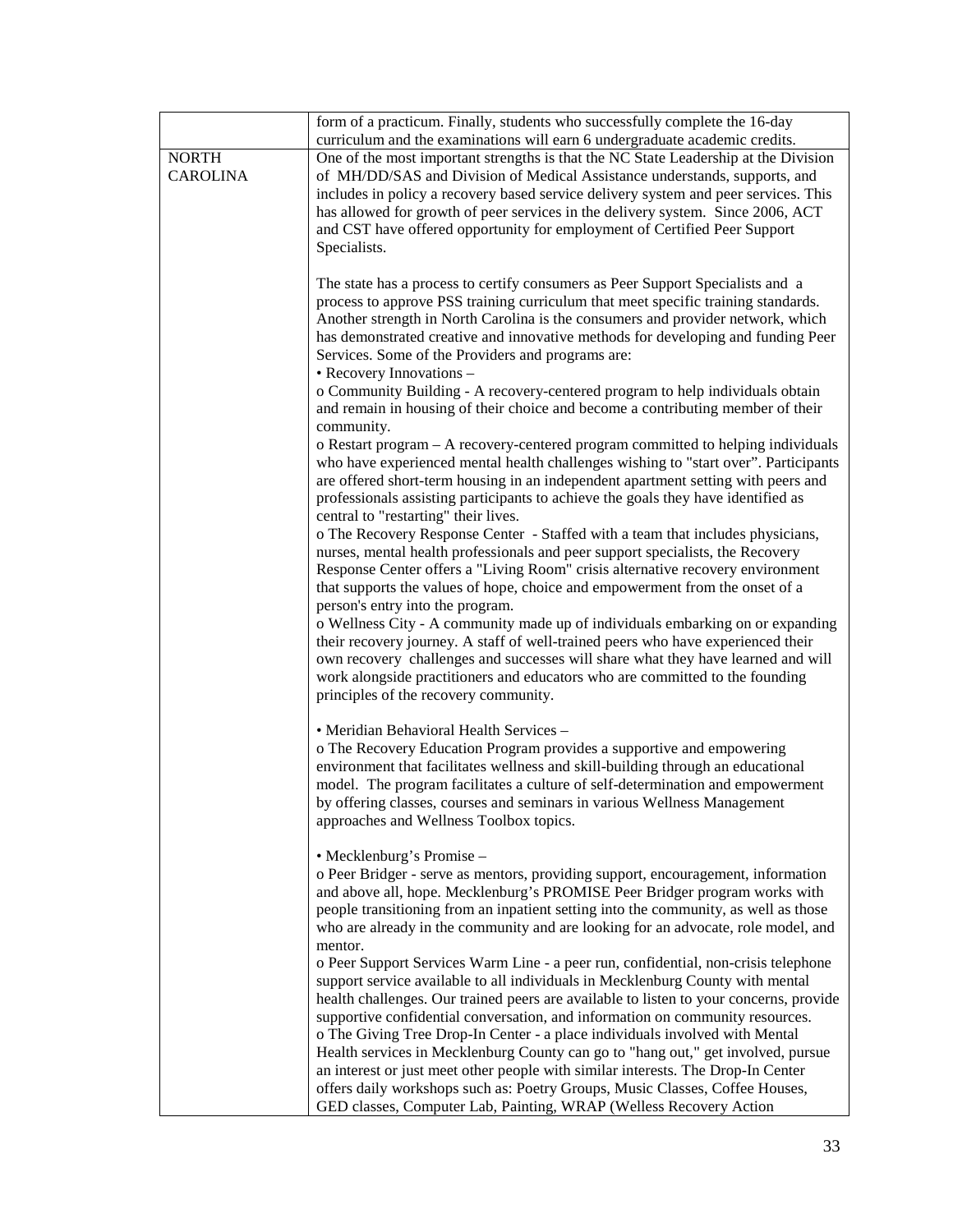|                 | Planning), as well as peer support groups.                                                                                                                                 |
|-----------------|----------------------------------------------------------------------------------------------------------------------------------------------------------------------------|
| OKLAHOMA        | We have been doing this for almost 5 years now. We have been making strides to                                                                                             |
|                 | teach not only the people we serve but providers about recovery, peer services etc                                                                                         |
|                 | as an idea for wellness. We have recently teamed up with our local NAMI affiliate                                                                                          |
|                 | to help coordinate the trainings. We have a variety of trainers from different                                                                                             |
|                 | communities and walks of life come in to provide training modules. Generally                                                                                               |
|                 | speaking in the public provider sector we have a strong belief in recovery and a                                                                                           |
|                 | general acceptance that peer support services are a necessary component of                                                                                                 |
|                 | recovery.                                                                                                                                                                  |
| <b>OREGON</b>   | Oregon has developed a strong peer delivered services movement. We are taking a                                                                                            |
|                 | broad approach from Recovery Mentors in the Addictions system, Peer Bridger                                                                                                |
|                 | program at the Oregon State Hospital, Family Navigators in the Children's Mental                                                                                           |
|                 | Health System, consumer/survivor help run help lines, and a strong adult mental                                                                                            |
|                 | health consumer/survivor network of services and supports. We are actively                                                                                                 |
|                 | supporting the development of a training program for young adults (transition age                                                                                          |
|                 | youth). Peer support and peer directed programs are scattered throughout the state,                                                                                        |
|                 | and offer numerous opportunities for training and education on mental health                                                                                               |
|                 | systems change, advocacy, and job opportunities to enter the workforce. Oregon is                                                                                          |
|                 | taking a broad policy approach to peer delivered services that includes the child and                                                                                      |
|                 | adult mental health system and the addictions system. It has been identified as one                                                                                        |
|                 | of the key policy initiatives for the Addictions and Mental Health Division.                                                                                               |
| PENNSYLVANIA    | --- PA took the time to prepare our environment for a new way of doing business.                                                                                           |
|                 | We offered technical assistance, presentations and lots of personal stories all over                                                                                       |
|                 | PA, so stakeholders would see peer support as more than a service/program but a                                                                                            |
|                 | fundamental shift in how the mental health system operates.                                                                                                                |
|                 | --- PA is unique in that Certified Peer Specialist supervisors also go through a two-                                                                                      |
|                 | day supervisory training (mandatory).                                                                                                                                      |
|                 | --- Because our state leaders are strong backers of the peer support service, we                                                                                           |
|                 | added a component to our state-plan amendment that basically states- The peer                                                                                              |
|                 | support service is an in-plan services and there must be choice. In other words,                                                                                           |
|                 | every county must provide the service and there must be a choice of two providers.                                                                                         |
|                 | --- As a Medicaid billable service, we added an option where free-standing peer                                                                                            |
|                 | support services could also bill.                                                                                                                                          |
|                 | --- PA has an approved Medicaid billable peer support service as one source of                                                                                             |
|                 | funding. We have partnered with the criminal justice system and have peers doing                                                                                           |
|                 | in-reach and outreach in our jails. We created a civil service classification so peer                                                                                      |
|                 | support specialists can work in our state hospitals and walk with people as they go                                                                                        |
|                 | from hospital to community.                                                                                                                                                |
|                 | --- The certified peer specialist initiative has created unity amongst peers                                                                                               |
|                 | throughout PA. With over 1000 certified peer specialists we have seen the need to                                                                                          |
|                 | create local and regional peer support professional networking meetings across the                                                                                         |
|                 | state. We also have a PA Peer Coalition to assist us (peers) to unify for success in                                                                                       |
|                 | the workplace.                                                                                                                                                             |
| <b>SOUTH</b>    | In addition to the initial certification program, HHS requires and we provide,                                                                                             |
| <b>CAROLINA</b> | continuing education opportunities for our certified peer support specialists, we                                                                                          |
|                 | have reached an agreement with the states A&D, the Depart. of Alochol and Other<br>Drug Abuse Services, and our local Veterans Hospitals, William Jennings Bryant          |
|                 | Dorn in Columbia and Ralph H. Johnson VA Medical Center to provide basic core                                                                                              |
|                 | training for their peer specialist as well. We offer peer training to interested parties                                                                                   |
|                 |                                                                                                                                                                            |
|                 | out-of state, Central Ala. VA Hospital. We have developed a recertification<br>procedure, ethics training and a code of conduct, a readiness self assessment and           |
|                 |                                                                                                                                                                            |
|                 | training on role transformation. We partner with our states client run organization<br>as well as DAODAS in the certification training. We have a low client to cpss ratio |
|                 | of 1 to 8 increasing intensive skill building opportunities. We also do a basic                                                                                            |
|                 | services evaluation each year. We also developed a powerpoint to explain the                                                                                               |
|                 | service to other staff and handbook for supervisors.                                                                                                                       |
|                 |                                                                                                                                                                            |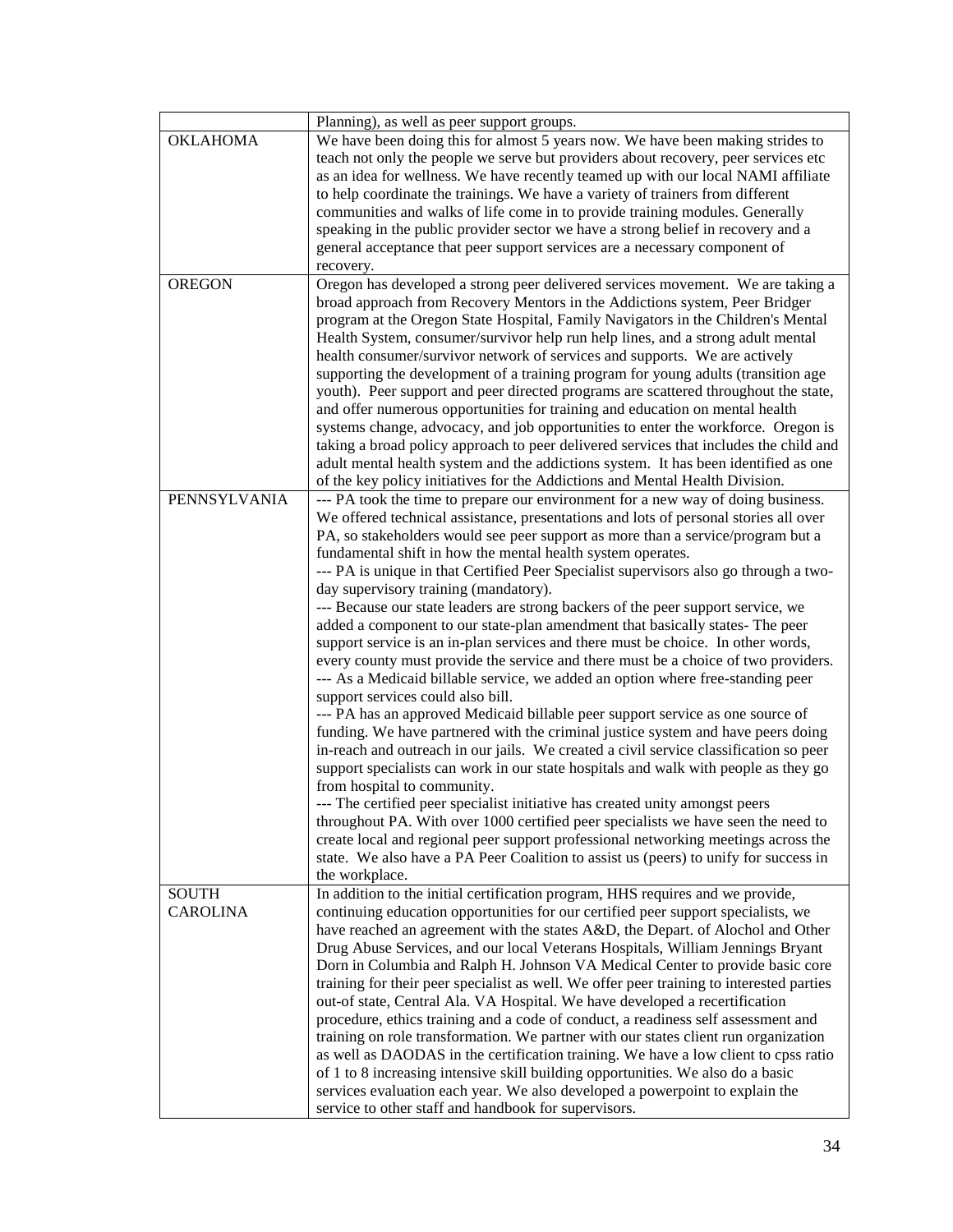| <b>TENNESSEE</b>  | Tennessee's statewide system of 46 Peer Support Centers staffed solely by                                                                                                |
|-------------------|--------------------------------------------------------------------------------------------------------------------------------------------------------------------------|
|                   | consumers shines as a unique innovation. The peer support provided through the                                                                                           |
|                   | BRIDGES psychoeducational courses as well as the BRIDGES support groups                                                                                                  |
|                   | stand as a significant strength in our state. The state certification program for                                                                                        |
|                   | Tennessee Certified Peer Specialists was developed by a workgroup of peers and is                                                                                        |
|                   | managed by a Certified Peer Specialist.                                                                                                                                  |
|                   | The list of possible trainings required for a Certified Peer Specialist encompass                                                                                        |
|                   | quality trainings, such as WRAP, IMR, and BRIDGES.                                                                                                                       |
| <b>TEXAS</b>      | understand the unique strengths and challenges of our system and how it works,                                                                                           |
|                   | enabling them to help other consumers work through the system to find resources.                                                                                         |
|                   | Lead support groups in the community.                                                                                                                                    |
|                   | communicate with their peers on a substantially more practical level than the very                                                                                       |
|                   | best trained psychiatrist, nurse, caseworker or psychotherapist. They have                                                                                               |
|                   | knowledge that cannot be learned from a book or achieved by getting a clinical                                                                                           |
|                   | license. They do not use professional "jargon." Have strong engagement skills and                                                                                        |
|                   | a stronger connection with the consumers.                                                                                                                                |
|                   | provide hope for recovery to other consumers by talking about their own                                                                                                  |
|                   | experiences and how they have overcome barriers. They help the consumers feel"                                                                                           |
|                   | normal" and provide them with encouragement.                                                                                                                             |
|                   | provide perspective and insight to other mental health staff members about the                                                                                           |
|                   | challenges of having a mental illness, which provides the staff members with a new                                                                                       |
|                   | level of respect for the people they serve. Have greater insight as to how                                                                                               |
|                   | consumers perceive treatment. Have a true desire to give back to their peers who                                                                                         |
|                   | are experiencing what they have experienced. Provide feedback to administration                                                                                          |
|                   | and service directors regarding the best way to configure the system and reduce                                                                                          |
|                   | problems with access and treatment.                                                                                                                                      |
| <b>WASHINGTON</b> | We reduce barriers to attendance by providing lodging and meals throughout the                                                                                           |
|                   | state sponsored training. We allow our regional mental health entities the                                                                                               |
|                   | opportunity to provide the trainings themselves in order to help increase the number                                                                                     |
|                   | of trainings offered each year. These entities must use the mandated curriculum,                                                                                         |
|                   | however they can add to it and some have been able to partner with community                                                                                             |
|                   | colleges to provide college credit.                                                                                                                                      |
|                   | The majority of our trainers are either consumers or certified peer counselors or                                                                                        |
|                   | both and many of them come out of the trainings.                                                                                                                         |
|                   | The definition of consumer in Washington includes the parents of children                                                                                                |
|                   | receiving mental health services and this allows us to include them in the peer                                                                                          |
|                   | support program. Lastly, our process for reviewing and approving peer counselor                                                                                          |
|                   | application is based on the value of trying to include as many applicants as meet the                                                                                    |
|                   | minimum requirements. Before denying any application, we call the applicant and                                                                                          |
|                   | discuss their qualifications with them in order to allow an additional opportunity to                                                                                    |
|                   | capture information that might allow their application to be approved.                                                                                                   |
| <b>WISCONSIN</b>  | Although Peer Specialists throughout the state have been trained in a variety of                                                                                         |
|                   | different curriculum, we have developed a set of competencies that each of these                                                                                         |
|                   | curriculum must address. This will prepare them for the certification process which                                                                                      |
|                   | is currently being adopted. Currently, Peer Specialists and peer supports are being                                                                                      |
|                   | utilized in a variety of settings: community mental health, in patient units, crisis,                                                                                    |
|                   | warm lines and consumer recovery centers. The Medicaid infrastructure is in place<br>for Peer Specialists and is currently being utilized. Two of our Independent Living |
|                   |                                                                                                                                                                          |
|                   | Centers hire peer specialists and provide services directly or under contract with<br>county agencies. Consumers are involved in the mental health council and various   |
|                   | other advisory groups.                                                                                                                                                   |
| <b>WYOMING</b>    | Base funding from state appropriations                                                                                                                                   |
|                   |                                                                                                                                                                          |
|                   |                                                                                                                                                                          |
|                   | History—about 6 years experience with this project                                                                                                                       |
|                   | History in rural settings (very small towns with populations of less than 5,000) as                                                                                      |
|                   | well as in our largest community (population of about 60,000)<br>The greatest strength is in the ongoing, positive commitment from those employed                        |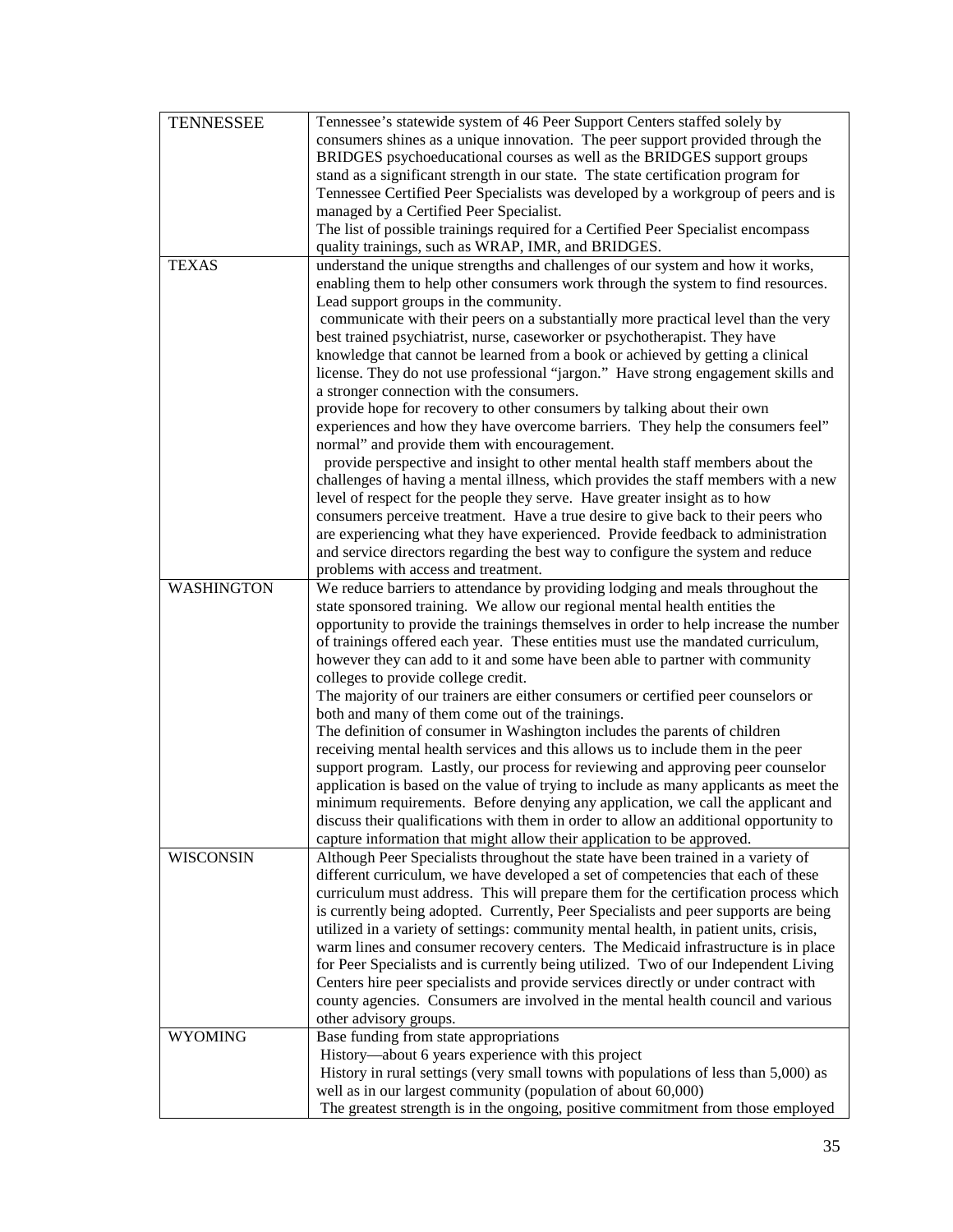| as peer specialists. The following two comments were provided by peer specialists:   |
|--------------------------------------------------------------------------------------|
| I believe in the power of peer support and I think is unique and unlike anything out |
| there. I believe that our program here at Northern Wyoming Mental Health Center      |
| is focused on family voice and choice. We are family strength driven and are         |
| focused on the unique                                                                |
| strengths of the peer specialist as well. Every guest that walks in the door for the |
| first time interacts with the peer specialist prior to seeing a clinician. Our       |
| community supports the efforts of the peer specialist as well.                       |
| The Peer Specialist is available to clients for a wide variety of services including |
| WRAP, transportation, Emergency assistance. At our facility we provide technical     |
| assistance to clients including, computer skills training, low-cost computer sales   |
| and refurbishing, and help acquiring and using cell phones. Sharing of peer          |
| recovery stories with clients occurs in both the clinical setting and when working   |
| side-by-side in our Washakie Works program.                                          |

**2. What infrastructure do you believe must be in place at the state level to run a successful peer support**?

| <b>State/Respondent</b> | <b>Response/findings</b>                                                                                                                                                                                                                                                                                                                           |
|-------------------------|----------------------------------------------------------------------------------------------------------------------------------------------------------------------------------------------------------------------------------------------------------------------------------------------------------------------------------------------------|
| <b>ALABAMA</b>          | A process for evaluating peer services. Training for providers on peer support, a                                                                                                                                                                                                                                                                  |
|                         | continuing education program and expansion to a full Medicaid billable program                                                                                                                                                                                                                                                                     |
| <b>ARIZONA</b>          | The state agency must create their own peer run program with clear working goals<br>and plans of actions. At AZDBHS, we have The Office of Individual and Family                                                                                                                                                                                   |
|                         | Affairs run by peers and family members. We are part of the Executive Team and<br>report directly to the Director. We oversee all of the CSAs in the state and their                                                                                                                                                                               |
|                         | contracts and services, and provide technical assistance to develop new programs<br>and educational tools.                                                                                                                                                                                                                                         |
| <b>CONNECTICUT</b>      | Access to training, a professional development "ladder", appropriate supervision<br>and understanding of the role, and adequate funding and penetration in the system<br>to avoid tokenism and co-option of peer values. In consumer operated organizations<br>funding must be sufficient to support a professional organization i.e. HR director, |
|                         | director of development, fiscal officer, compliance officer etc. Often the CEO has<br>to wear all these hats even if they do not possess the background or skills to<br>perform these functions.                                                                                                                                                   |
| <b>GEORGIA</b>          | Filling of 4 vacant positions in the Consumer Relations and Recovery<br>Section, increase in the number staff of the CPS Project itself to morethan                                                                                                                                                                                                |
|                         | one person, CPSs at each regional office to provide extremely accessible                                                                                                                                                                                                                                                                           |
|                         | technical assistance to CPSs in the field, continuing to build on the                                                                                                                                                                                                                                                                              |
|                         | momentum toward resiliency built by the work done in GA with the                                                                                                                                                                                                                                                                                   |
|                         | <b>Relaxation Response</b>                                                                                                                                                                                                                                                                                                                         |
| <b>IOWA</b>             | Within the programs that Magellan funds through community reinvestment,<br>Medicaid is about 40-60% of the population that is served by the agencies using                                                                                                                                                                                         |
|                         | the community reinvestment dollars. In the long term, we have to figure out how                                                                                                                                                                                                                                                                    |
|                         | to expand peer support into the non-Medicaid population. Staff time that is able                                                                                                                                                                                                                                                                   |
|                         | to be devoted to the training, the maintenance of a certification process if/when                                                                                                                                                                                                                                                                  |
|                         | we develop one, the need to do quality assurance at all levels, and just adequate                                                                                                                                                                                                                                                                  |
|                         | funding and time to do with work of supporting the ongoing training, the train-the<br>trainers, the many ongoing needs of graduates for support and employment                                                                                                                                                                                     |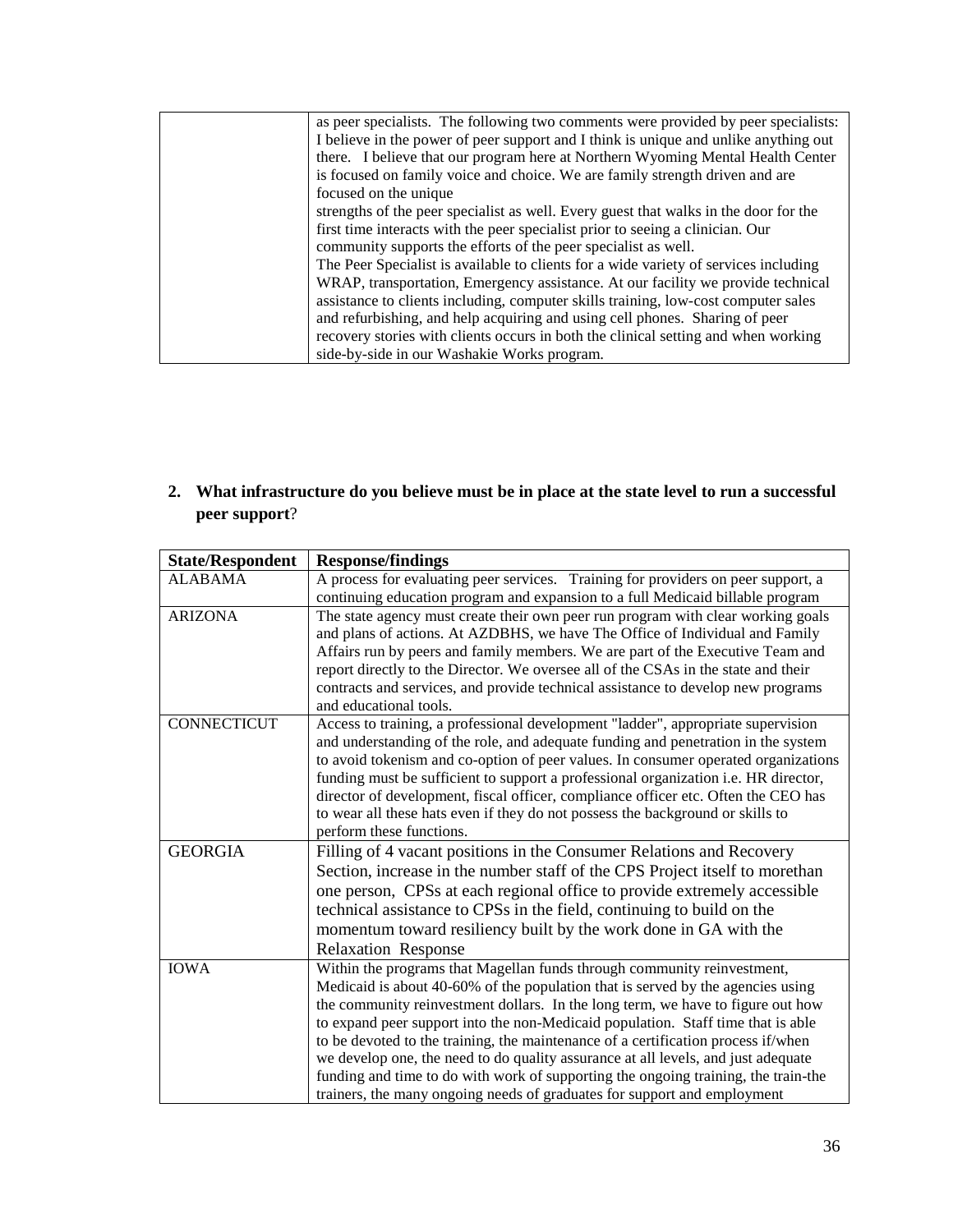|                   | related assistance, and continuing education needs and such things as                                                                                                  |
|-------------------|------------------------------------------------------------------------------------------------------------------------------------------------------------------------|
|                   | maintenance of a website and contact lists with newsletters and other means for                                                                                        |
|                   | graduates to have access to each other and to quality information to support their                                                                                     |
|                   | needs going forward.                                                                                                                                                   |
| <b>KANSAS</b>     | In August 2007 Centers for Medicare and Medicaid Services (CMS) sent a letter to                                                                                       |
|                   | State Medicaid Directors recognizing a greater emphasis on recovery from serious                                                                                       |
|                   | mental illness. Recovery is possible when individuals have access to supportive                                                                                        |
|                   | services in their communities. Along with recognition came the interest of States in                                                                                   |
|                   | providing peer support services and seeking to have the Peer Support staff                                                                                             |
|                   | identified as providers eligible to serve Medicaid eligible adults who experience<br>mental illness or substance use disorders. The State of Kansas expanded their     |
|                   | rehabilitative services model to include peer support                                                                                                                  |
|                   | services. Peer support services are respected as an evidence-based mental health                                                                                       |
|                   | care model. Peer Support providers receive training, credentialing, and ongoing                                                                                        |
|                   | supervision. Peer support services can be included as part of a comprehensive                                                                                          |
|                   | individualized treatment plan to assist the individual in recovery.                                                                                                    |
| <b>MAINE</b>      | A certification and oversite process, funding and funding mechanisms, standards of                                                                                     |
|                   | practice, competencies and leadership that supports and promotes integration of                                                                                        |
|                   | peer support.                                                                                                                                                          |
| <b>MICHIGAN</b>   | Structural reimbursement mechanism for coverages approved and supported by                                                                                             |
|                   | Center for Medicare and Medicaid Services. Strong leadership, and commitment                                                                                           |
|                   | by central office staff. Recovery as a principle and practice embedded in state                                                                                        |
|                   | policy, Mental Health Code and contractual requirements. Well developed                                                                                                |
|                   | relationships and communication with consumer run programs and consumer                                                                                                |
|                   | networks. Strong core training program with expert trainers and clear certification                                                                                    |
|                   | requirements.                                                                                                                                                          |
| <b>MINNESOTA</b>  | The State of Minnesota is partnering with the Mental Health Consumer/Survivor                                                                                          |
|                   | Network of Minnesota to implement the Certified Peer Specialist program. In                                                                                            |
|                   | doing so, the State is creating systems to guide program/curriculum standards,                                                                                         |
|                   | tracking and accountability for certified individuals. As we partner with the Mental                                                                                   |
|                   | Health Consumer/Survivor Network of Minnesota we hope to build their role as the                                                                                       |
|                   | leaders of this effort in Minnesota while maintaining the required oversight and                                                                                       |
|                   | monitoring role to assure compliance with federal Medicaid regulations. States                                                                                         |
|                   | must create infrastructure that supports the development of Certified Peer Specialist                                                                                  |
|                   | support as a mental health consumer led effort.                                                                                                                        |
| <b>MISSOURI</b>   | The State level needs leadership committed to the belief that recovery is possible<br>and that peer support is a crucial component in this process. The infrastructure |
|                   |                                                                                                                                                                        |
|                   | needs a Peer Specialist Champion in the State system to continually work on the                                                                                        |
|                   | integration and enhancement of Peer Specialists into the services provided.<br>The infrastructure also needs to include a web-based system for information,            |
|                   | training registration and testing. Wichita State University has done an excellent job                                                                                  |
|                   | of providing these support services for Missouri. The web site is                                                                                                      |
|                   | www.peerspecialist.org.                                                                                                                                                |
| <b>NEVADA</b>     | consumer focus                                                                                                                                                         |
|                   |                                                                                                                                                                        |
| <b>NEW JERSEY</b> | We are seeking support in the area of a program development specialist to assist us                                                                                    |
|                   | in identifying best and promising practices in the area of peer support service                                                                                        |
|                   | models throughout the country and beyond. Resources for ongoing training and                                                                                           |
|                   | education of peers is widely needed and requested. The evaluation and refinement                                                                                       |
|                   | of standards, policies, and procedures that control and support credentialing of                                                                                       |
|                   | consumers in positions within the service delivery system to promote career ladders                                                                                    |
|                   | for consumer providers in our system would also be helpful                                                                                                             |
| <b>NORTH</b>      |                                                                                                                                                                        |
| <b>CAROLINA</b>   |                                                                                                                                                                        |
|                   |                                                                                                                                                                        |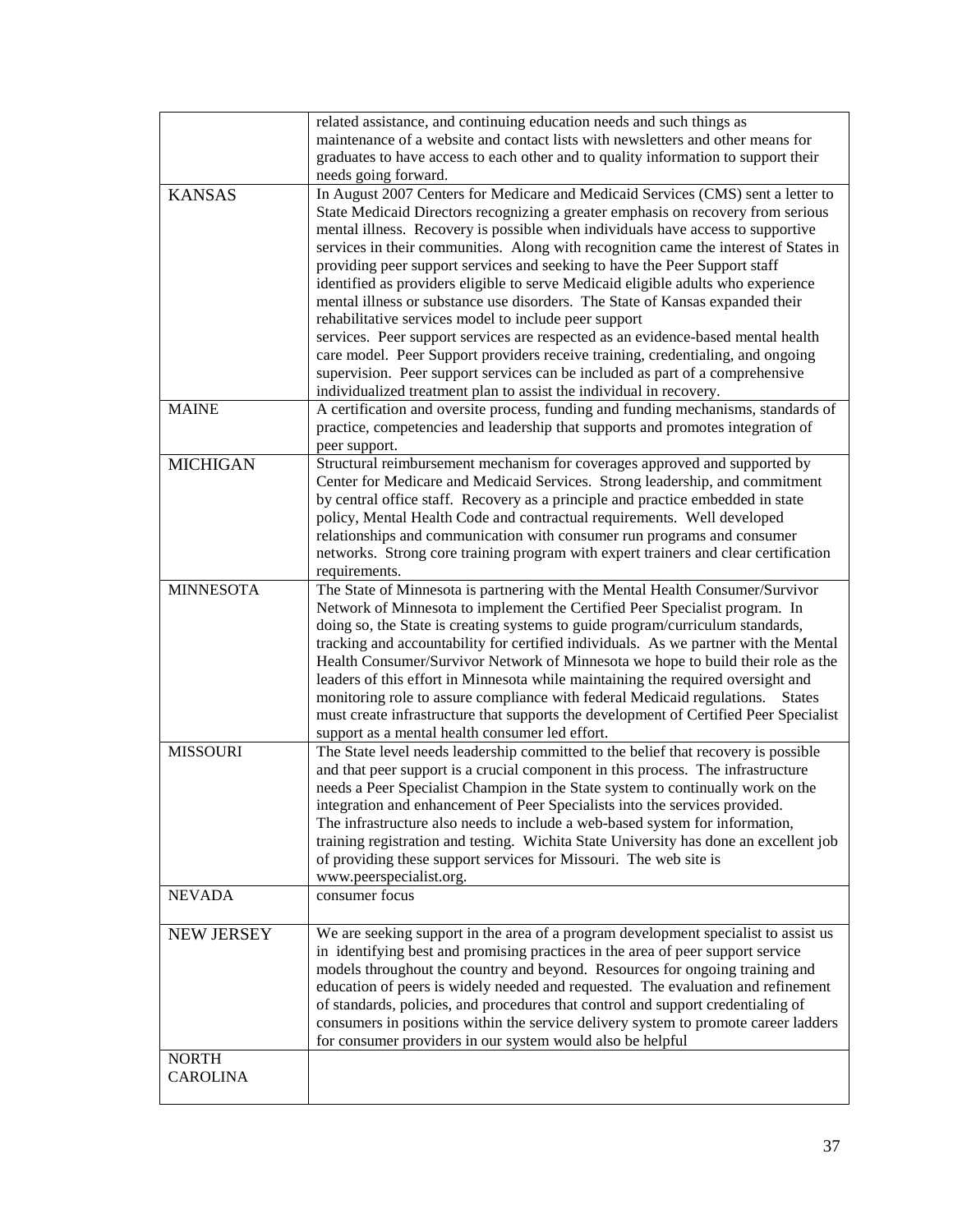| <b>OKLAHOMA</b>   | Support, funding, and a demonstration that people in recovery can and do exist. I        |
|-------------------|------------------------------------------------------------------------------------------|
|                   | also believe that we need to have positions in leadership that are held by people in     |
|                   | recovery and not just in the "Offices of Consumer Affairs".                              |
| <b>OREGON</b>     | Funding is a needed ingredient to the development and sustainability of a peer           |
|                   | support program. At present, small grants are in place to support peer directed          |
|                   | programs. The state is exploring this issue with Medicaid and other funding              |
|                   | sources. In addition to resources, onsite and remote technical assistance,               |
|                   | networking opportunities, appropriate research and outcome measures, and                 |
|                   | information technology are all needed at the state level. In Oregon, we have             |
|                   | numerous state-level leaders, including the Director of Addictions and Mental            |
|                   | Health, who are knowledgeable and supportive of a peer support program. These            |
|                   | leaders have access to state-of-the-art information and bring sophistication to the      |
|                   | table as well as a general understanding of peer direction and services.                 |
|                   | Furthermore, Oregon's state-level leadership is empowered to draw upon external          |
|                   | leaders to refine the program. Developing additional leadership from the                 |
|                   | community is necessary to ensuring expansion of this program.                            |
| PENNSYLVANIA      | PA was blessed to have state leaders, who bought into the peer support service from      |
|                   | the beginning and our timing was right. We had just put out our PA Call for              |
|                   | Change document outlining our call to transform PA's mental health service               |
|                   | delivery system and we were in the midst of closing the state hospital in our state's    |
|                   | capital. Peers were part of the leadership team for both. This demonstrated the          |
|                   | need for peers at all levels in our mental health system. We interlocked peer            |
|                   | support as a necessary part of system's transformation. During the closure of            |
|                   | Harrisburg State Hospital, we developed self-directed community support plans to         |
|                   | replace the standard discharge plans. Peer support was offered to every individual       |
|                   | going from hospital to community. The voice of people making this transition             |
|                   | spoke up for peer support.                                                               |
| <b>SOUTH</b>      | A recognized certification training program, a continuing education/recertification      |
| <b>CAROLINA</b>   | program, partnerships with other agencies with peer services, designated position        |
|                   | descriptions, service descriptions, an evaluation program, trained trainers, code of     |
|                   | conduct. Agency support supervisory training                                             |
| <b>TENNESSEE</b>  | Specific training for the mental health clinicians who will be supervising Peer          |
|                   | Specialists.                                                                             |
|                   | The person or persons running the peer support program from the state level should       |
|                   | be Certified Peer Specialists themselves.                                                |
| <b>TEXAS</b>      | Structured initial and ongoing train the trainer training on peer support for the        |
|                   | specialists in the field. Consumers should be involved in the curriculum                 |
|                   | development and the training process. Some areas of needed training are stated           |
|                   | below: core competencies, on the job training, how to transition from peer to staff      |
|                   | how to run a support group, listening skills, engagement, Having enough funding          |
|                   | available to support the program. To allow peer support services encounters to           |
|                   | count towards the centers' performance measures.                                         |
|                   | To have the peers participate in the decision-making going on at the state-level.        |
|                   | To have guidelines and policies that takes into consideration the differences            |
|                   | between rural and urban areas. To have a person at the state-level to provide            |
|                   | support for peer services, increase public knowledge, and to keep up to date on the      |
|                   | evidence based practices for peer support services.                                      |
|                   | To create a peer organization so they have a voice, can offer their perspective to       |
|                   | other programs, can share ideas, and information can be disseminated to them.            |
|                   | The implementation of structural (how services are provided in the setting) and          |
|                   | process (values, beliefs and style of provider such as personal accountability,          |
|                   | choice in decisions, etc) standards                                                      |
| <b>WASHINGTON</b> | It is helpful if the state provides oversight of the training program in order to ensure |
|                   | quality, as well as education and technical assistance to the mental health providers    |
|                   | so that they can make good use of the workforce that's being created. The state          |
|                   | should consider requiring their mental health providers hire peer specialists as some    |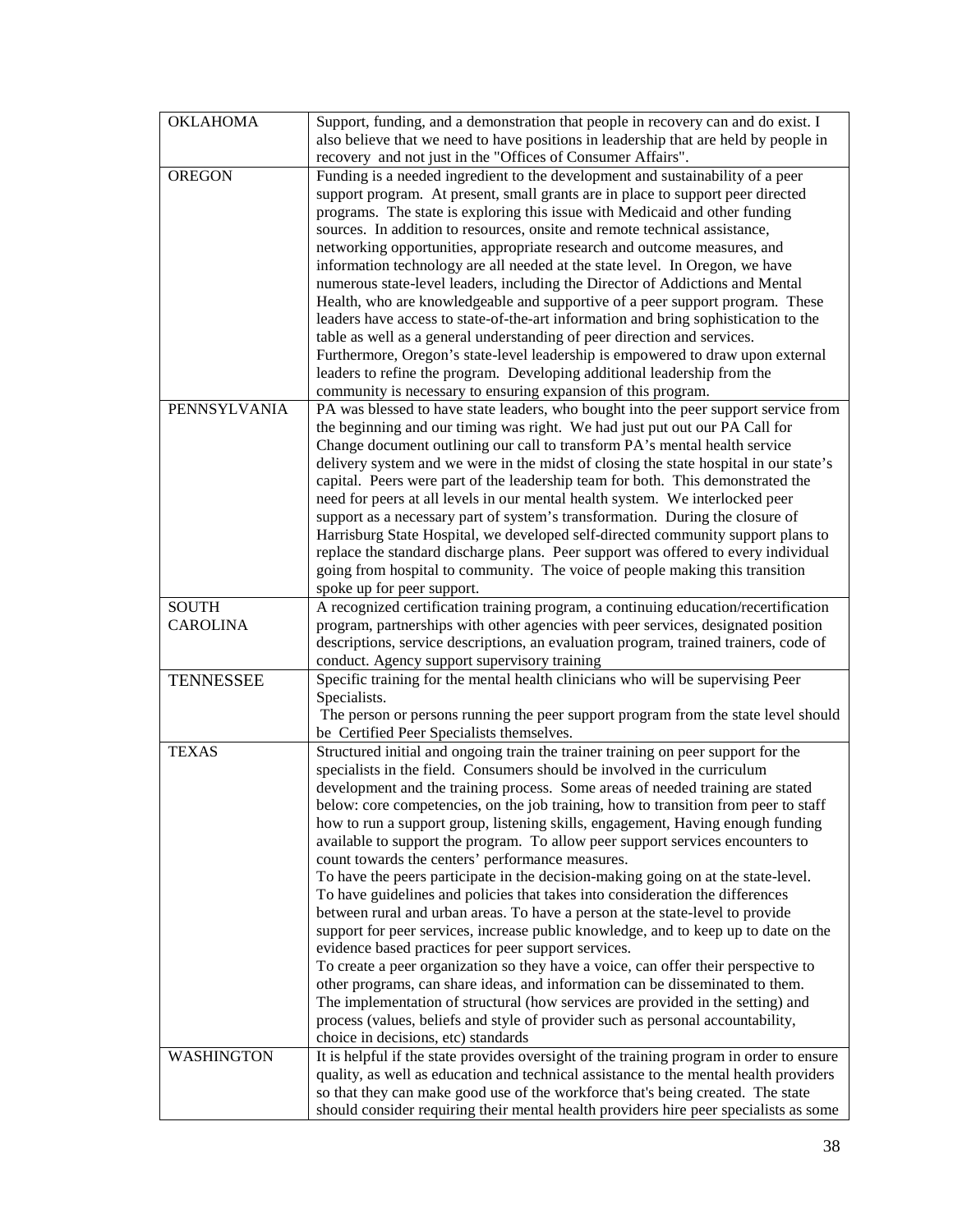|                  | agencies may need this push in order to update their practices. Infrastructure<br>should be developed with an idea that as the program grows, the level of funding<br>for the program also needs to grow.                                                                                                                                                                                                                                                                                                                                                                                                                                                                                                                                                                                                                                                                                                                                                                                                      |
|------------------|----------------------------------------------------------------------------------------------------------------------------------------------------------------------------------------------------------------------------------------------------------------------------------------------------------------------------------------------------------------------------------------------------------------------------------------------------------------------------------------------------------------------------------------------------------------------------------------------------------------------------------------------------------------------------------------------------------------------------------------------------------------------------------------------------------------------------------------------------------------------------------------------------------------------------------------------------------------------------------------------------------------|
| <b>WISCONSIN</b> | The infrastructure must have a leadership that commits more than words to the<br>promise of the peer specialist position. Leadership comes from the people on both<br>sides of the partnership between persons who are in recovery and professionals.<br>Funding of individual consumers to actively participate in local and state<br>conferences, training, and committees is essential to develop capacity and reduce<br>stigma. Employment opportunities for Peer Specialists must be available and<br>developed. Requiring the availability of the peer specialist service as a part of the<br>Medicaid psychosocial rehabilitation programs would speed up the development of<br>a successful peer support program.                                                                                                                                                                                                                                                                                      |
| <b>WYOMING</b>   | Consistent and adequate funding for base services (especially in small towns)<br>A mechanism for ongoing support and training that is peer lead and<br>meaningful/useful to the peer specialists—in a small state, learning needs to be<br>tailored to a small group with very diverse learning needs. Networking with other<br>entities to broaden the leadership, knowledge level, and professional esteem for<br>peer specialists. There are still challenge around the language/concepts of the<br>recovery model versus the medical model.<br>Peer specialists said the following: 1) Permanent funding; 2) Increased number of<br>peer specialists throughout the state; 3) Peer run centers for those interested in<br>recovery; 4) More education about what peer specialist is and the benefits of the<br>program; 5) Buy in from state officials; 6) The state level staff needs to both care<br>and understand the principles involved with how peers can and do provide aid in<br>client recovery. |

## **3. What recommendations would you make to states attempting to set up this kind of program for the first time?**

All 22 responding states answered this question. Due to the variety of responses and lack of overlap, the answers are displayed below.

| <b>State/Respondent</b> | <b>Response/findings</b>                                                                                                                                                                                                                                                                                                                                                                                                             |
|-------------------------|--------------------------------------------------------------------------------------------------------------------------------------------------------------------------------------------------------------------------------------------------------------------------------------------------------------------------------------------------------------------------------------------------------------------------------------|
| <b>ALABAMA</b>          | Involve consumers from the beginning of the planning process. Develop a plan,<br>involve all stakeholders. Educate consumers on peer services and your certification<br>process before acceptance into your certication training. Extensive training for<br>providers on peer support and recovery.                                                                                                                                  |
| <b>ARIZONA</b>          | Cultivate and celebrate grassroots groups and their own cultural diversities. Provide<br>the basic tools, technical support, and sources of funding. Discourage sameness and<br>cookie cutter programs. Encourage independence and self-determination from the<br>system itself. Include advocacy education tools to help improve the system at a<br>local.<br>state, and national level, and to fight stigma and end discrimination |
| <b>CONNECTICUT</b>      | Strong steering committee of people in recovery willing to engage various<br>stakeholder viewpoints and participation in the planning and execution of the<br>initiative. Top level leadership needs to be active, visible, and strong champions<br>committed to its success.                                                                                                                                                        |
| <b>GEORGIA</b>          | Patience, creativity and experimentation, a strong training and certification<br>program, an annual enforced requirement of a set number of Continuing<br>Education Credits, strong technical assistance for those working in the<br>field                                                                                                                                                                                           |
| <b>IOWA</b>             | Begin developing consensus within consumer/family organizations throughout the                                                                                                                                                                                                                                                                                                                                                       |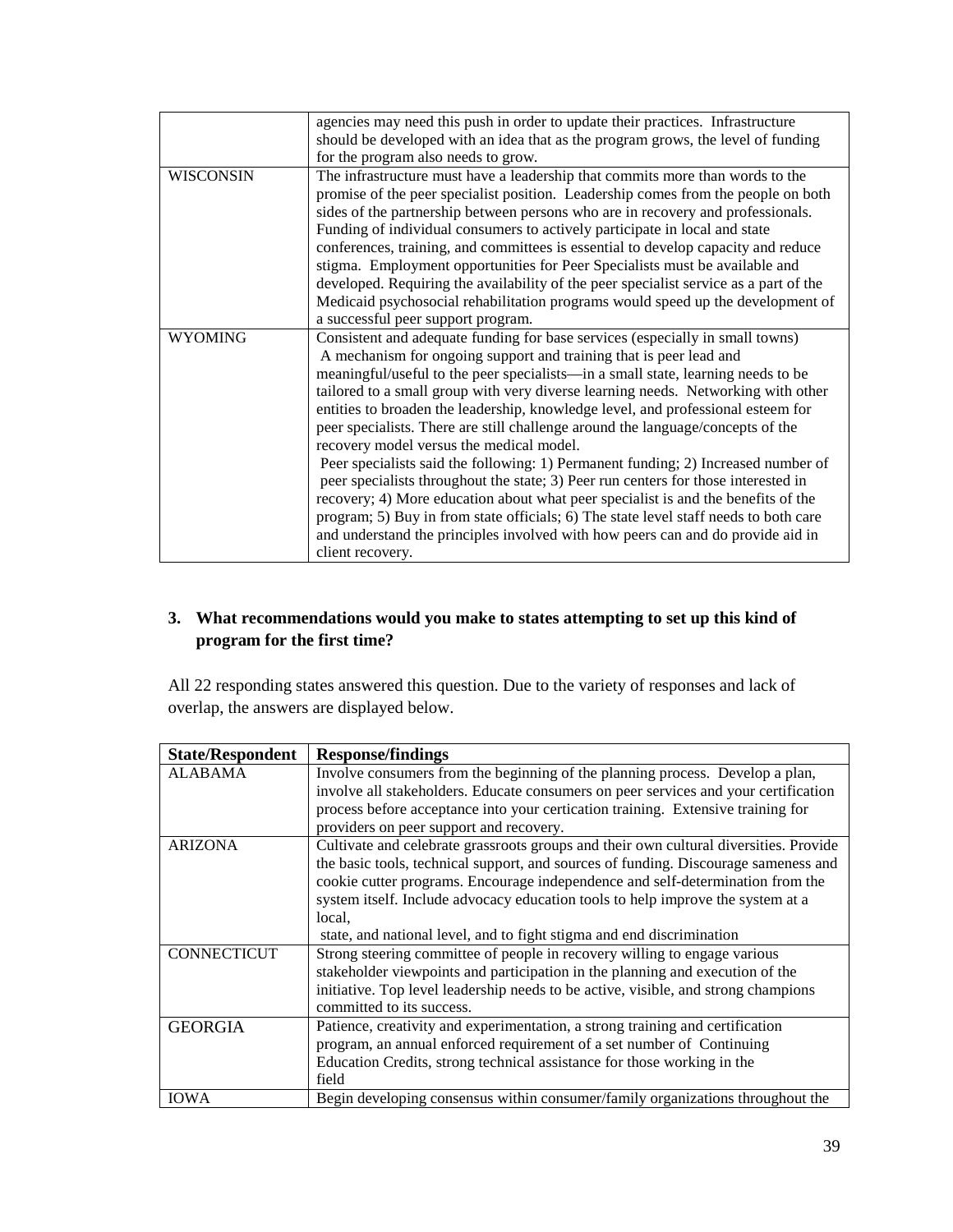|                  | state early in the process. Bring on support from the Mental Health Planning          |
|------------------|---------------------------------------------------------------------------------------|
|                  | Council. Try to get provider support in place at or near the beginning of the         |
|                  | process if possible. We did not start with provider support for the development of    |
|                  | our Academy, and it has, in some ways, caused growth to happen slower than it         |
|                  | might have. We started with buy in from our MHPC, and we knew that we were            |
|                  | "kick starting" the dialogue in our state by funding the Academy before there were    |
|                  |                                                                                       |
|                  | any providers asking for it. On the other hand, if we had waited until providers      |
|                  | were asking for it, we probably wouldn't be nearly as far along in the process by     |
|                  | now. Another idea would try to bring in the hospitals at the beginning of the         |
|                  | process also, in order to make opportunities for peer support more available in those |
|                  | settings, as well as through CMHC's.                                                  |
| <b>KANSAS</b>    | Ongoing education and support for the CHMC's across the State regarding               |
|                  | the benefits of utilizing Peer Support staff is necessary to expand peer              |
|                  | support services. CHMC's will be encouraged to utilize Peer Support staff             |
|                  | as part of a comprehensive discharge plan. Peer Support staff may be able             |
|                  | to bridge the gap between hospitalizations and "re-entry "into Community              |
|                  | Mental Health services. Education can also address the stigma and                     |
|                  | concerns related to hiring current or former consumers of mental health               |
|                  | services. Hiring and training can create some financial burdens for the               |
|                  | Community Mental Health Centers on the front end, but may reduce                      |
|                  | expense later on. Therefore, KHS is recommending this service be more                 |
|                  | fully utilized and outreach to the entire provider network needs to be done           |
|                  | in order to accomplish this mission. Newsletters, articles and presentations          |
|                  | are recommended as part of the attempt to reach out and education the                 |
|                  | providers in Kansas with the goal of decreasing readmission rates,                    |
|                  | decreasing utilization of crisis services, and successful, supportive                 |
|                  | transitions to the community.                                                         |
| <b>MAINE</b>     | Think about what good peer support likes like from the beginning with both peers,     |
|                  | providers and administrators. Get at least some "champion" providers on board to      |
|                  | begin with to work out fears and create a clear, collective vision with peers,        |
|                  | providers and administrators. Understand the difference between peer support and      |
|                  | individuals who have experienced mental health issues working as case managers        |
|                  | or in other traditional roles. Ongoing requirements in the certification process      |
|                  | provides on-going support of learning and growing and helps maintain fidelity to      |
|                  | peer support values.                                                                  |
| MICHIGAN         | Assure that peers support specialists are a Medicaid covered service and              |
|                  | available to all individuals served. Develop and support consumer                     |
|                  | direction, involvement and decision making throughout the process.                    |
|                  | Reach out to other states that have a strong program and adopt what has               |
|                  | already worked. Provide certification at the state level and assure that a            |
|                  | strong training program is in place and applied consistently. Develop and             |
|                  | maintain a support model once individuals are certified. Involve                      |
|                  | executive leadership at the agency and program level                                  |
| <b>MINNESOTA</b> | States should consider this a system transformation effort toward mental health       |
|                  | recovery and engage resources related to facilitating organizational change. Such     |
|                  | resources may include the creation of a steering committee of stakeholders, forums    |
|                  | for interagency discussion and technical support for organizations as a whole.        |
|                  | Assuring that leadership of provider organizations understand the role of peer        |
|                  | specialists and will support / encourage this new provider group is crucial to        |
|                  | successfully incorporating peer specialists into the organization. The incorporation  |
|                  | of Certified                                                                          |
|                  | Peer Specialists into existing mental health service delivery systems challenges      |
|                  | some organizations and/or professionals to reconsider their assumptions about         |
|                  | certain professional norms, such as the capacity of peers to sustain appropriate      |
|                  | boundaries while also intentionally using self-disclosure as part of their service    |
|                  | approach. Therefore, the incorporation Medicaid-billable peer support can raise       |
|                  |                                                                                       |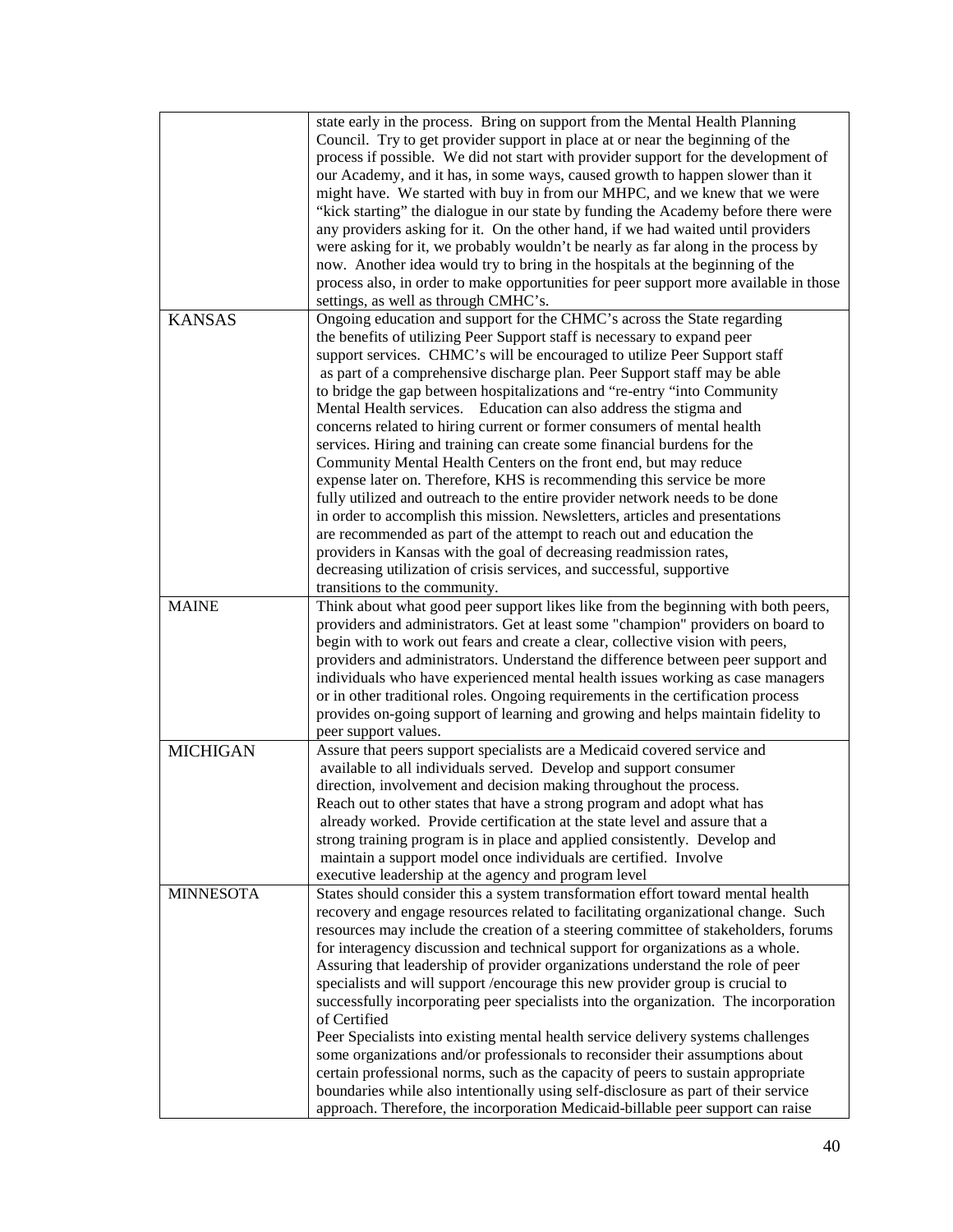|                   | many questions amongst providers at the initial stages of implementation. These                                                                                      |
|-------------------|----------------------------------------------------------------------------------------------------------------------------------------------------------------------|
|                   | questions subside as                                                                                                                                                 |
|                   | peers join the workforce and the peer support service approach is demonstrated                                                                                       |
|                   | within agencies. States should be prepared to address the concerns of professionals                                                                                  |
|                   | and                                                                                                                                                                  |
|                   | practitioners who are not familiar with the concepts of peer support as part of their                                                                                |
|                   | plan for program implementation.                                                                                                                                     |
| <b>MISSOURI</b>   | Don't reinvent the wheel. The training curriculum and technical support are already<br>available.                                                                    |
| <b>NEVADA</b>     | set goals, short term and long term planning                                                                                                                         |
| <b>NEW JERSEY</b> | Have sufficient time and input from stakeholders to develop a rich curriculum.                                                                                       |
|                   | Have sufficient time and exposure to market the program properly and delivery it                                                                                     |
|                   | with enough time for practical application. Also, get agency administrators and                                                                                      |
|                   | supervisors "on board" and committed to project from the outset. Also, have the                                                                                      |
|                   | time and opportunity to research what is going on/what is working in other states                                                                                    |
|                   | before you begin.                                                                                                                                                    |
| <b>NORTH</b>      | Ensure that State Leadership, including members of the General Assembly have an                                                                                      |
| <b>CAROLINA</b>   | understanding and support the concept of peer services. Buy-in from the                                                                                              |
|                   | community and the service providers is essential for successful peer services. Have                                                                                  |
|                   | a vision of the direction to take to implement peer services and ensure that funding                                                                                 |
|                   | is viable to support peer services. It is very important to have a standardized                                                                                      |
|                   | training curriculum or strong training standards for consumers to become Peer                                                                                        |
|                   | Support Specialist. The certification process must be low cost and have the                                                                                          |
|                   | infrastructure to support the processing of the certification applications and re-                                                                                   |
| <b>OKLAHOMA</b>   | certification.                                                                                                                                                       |
|                   | Doing research in the programs that work. I believe that having leadership who<br>strongly believe and demonstrate that belief in recovery. It is important that you |
|                   | have a good strong base of people in recovery who are willing to advocate for this                                                                                   |
|                   | and have the ownership in the program. Have a willingness to hear "no" but to keep                                                                                   |
|                   | fighting anyway.                                                                                                                                                     |
| <b>OREGON</b>     | States should make appropriate predictions about the scope of this program. This is                                                                                  |
|                   | to say that states should budget accordingly and be flexible to alternative funding                                                                                  |
|                   | sources to sustain the program. Funding sources beyond the usual governmental                                                                                        |
|                   | sources should be identified over the course of the program. States should hire or                                                                                   |
|                   | contract with people who have experience using the system of services and supports                                                                                   |
|                   | (family members of youth, young adults, individuals in recovery, and adult                                                                                           |
|                   | consumer/survivors) to lead the state's program. This involvement from the highest                                                                                   |
|                   | level of government should be a high priority. Additionally, states should look                                                                                      |
|                   | beyond "peer support specialists" and encourage the development of grassroots                                                                                        |
|                   | peer directed programs in                                                                                                                                            |
|                   | addition to the establishment of peer specialist roles. Alternative, non-medical                                                                                     |
|                   | services                                                                                                                                                             |
|                   | must be part of the continuum of care to allow for choice and a full compliment of                                                                                   |
|                   | options. States should draw upon the inherent leadership skills within the<br>addictions                                                                             |
|                   | community, consumer/survivor movement, young adults, and transition age youth.                                                                                       |
|                   | These are the state experts that will propel a program to excellence. Finally, states                                                                                |
|                   | must work in partnership with all stakeholders including funding sources to develop                                                                                  |
|                   | meaningful outcome measures and research programs to identify successes and                                                                                          |
|                   | improvement areas for this program. Appropriate attention to "what works" and                                                                                        |
|                   | "lessons learned" should be measured by states so this program can flourish.                                                                                         |
| PENNSYLVANIA      | Assist stakeholders to understand this is more than a program, but also fundamental                                                                                  |
|                   | in the way mental health services do business.                                                                                                                       |
|                   | Have lots and lots of people sharing their storyit brings the conceptual                                                                                             |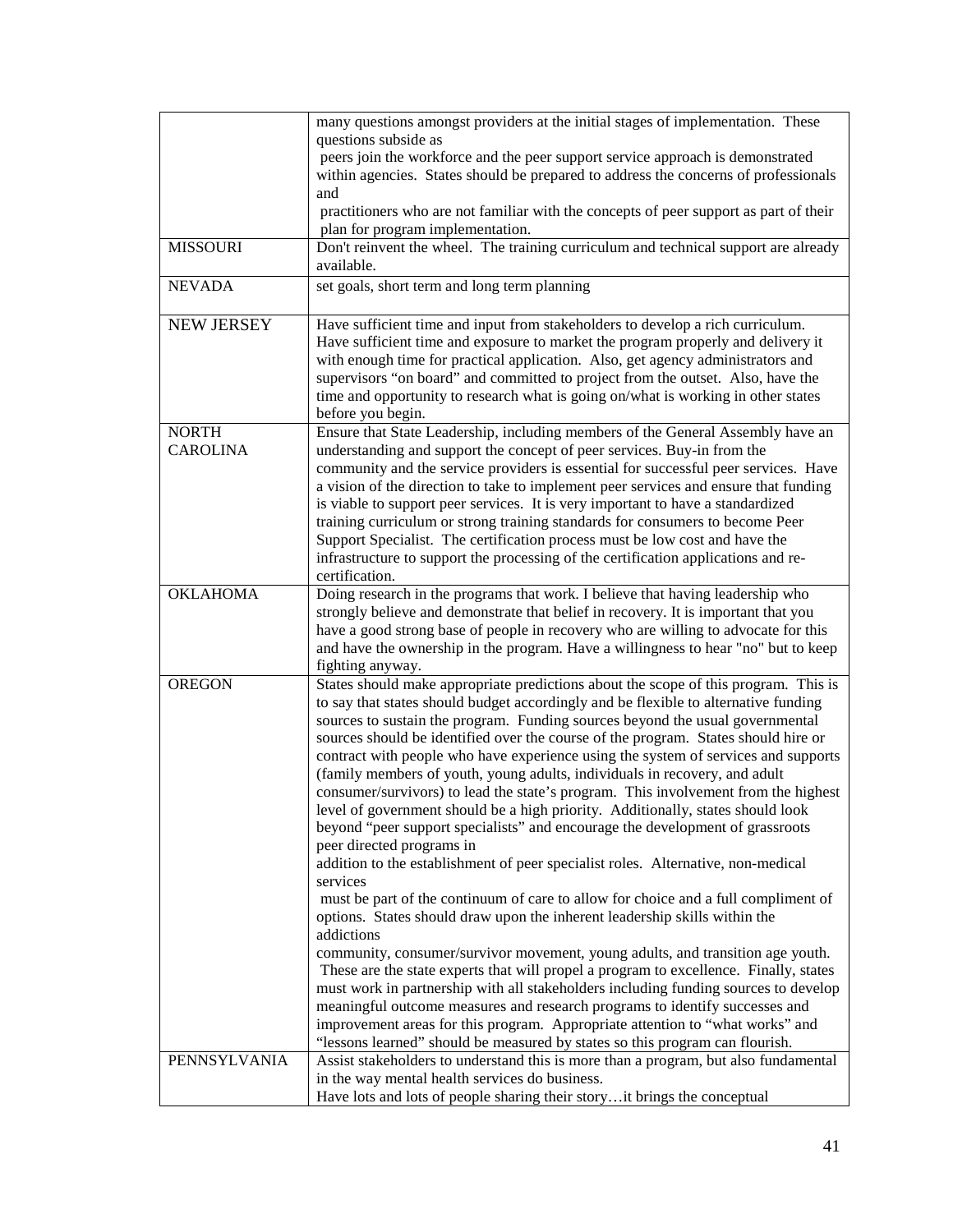|                   | knowledge and complex ideas to 'life' in an easy to understand form. Storytelling        |
|-------------------|------------------------------------------------------------------------------------------|
|                   | can stimulate people to think actively about change and project themselves into          |
|                   | visions of the future goal.                                                              |
|                   | Don't re-invent the wheel- do your homework! Research what other states are              |
|                   | doing including lessons they have learned along the way. Ask the 'how' and 'why'         |
|                   | questions. How did you do this? Why did you choose to do it this way? Prepare            |
|                   |                                                                                          |
|                   | the environment- providing information and technical assistance minimizes fear           |
|                   | and assists stakeholders to envision their part in a new service. Make sure you          |
|                   | create 'buy-in' from the very beginning by getting peer and provider associations to     |
|                   | the tablelet stakeholders be part of creating the service.                               |
| <b>SOUTH</b>      | Ask other states for support - copy what works for their state - pilot the program in    |
| <b>CAROLINA</b>   | a few key but small area to "work out the kinks"                                         |
|                   |                                                                                          |
| <b>TENNESSEE</b>  | • Visit another state that is already running a successful program.                      |
|                   | • Solicit a significant amount of peer input and have peers design the                   |
|                   | program.                                                                                 |
|                   | • Begin with specific trainings for the mental health clinicians who will be             |
|                   | supervising the Peer Specialists.                                                        |
|                   | • Develop a standardized training (that includes testing) for the consumers              |
|                   | who want to become Certified Peer Specialists.                                           |
|                   | · Educate providers about Peer Specialists and help them to understand                   |
|                   | how hiring Peer Specialists will benefit their bottom line.                              |
|                   | • Formalize the announcement of the program and roll it out with as much                 |
|                   |                                                                                          |
|                   | fanfare as possible.                                                                     |
|                   | · Include annual awards and recognition.                                                 |
| <b>TEXAS</b>      | To involve consumer stakeholders and providers in the development from the very          |
|                   | beginning of the process. This will assist with getting consumer and provider buy-       |
|                   | in for peer support services.                                                            |
|                   | To not reinvent the wheel. There are policies and procedures, curriculum, and            |
|                   | training that already exists that can be used.                                           |
| <b>WASHINGTON</b> | We would suggest that new programs may not need to reinvent the wheel, but               |
|                   | rather look at what other states are doing as there are a lot of good ideas out there.   |
|                   | Recognize that your program will likely grow and you should plan your funding            |
|                   | accordingly. Prior to creating a workforce, it is helpful to work with the provider      |
|                   | agencies that will be hiring in order to ensure they adopt recovery principles into      |
|                   | their work culture. Be available to provide technical assistance to the provider         |
|                   | agencies. Consider ways to fund and/or support opportunities for peer specialists to     |
|                   | network on the local level- peer specialists benefit from having the collegial support   |
|                   | of other peer specialists. Address issues of confidentiality in your application         |
|                   | process at the front end of program development. Consider making a requirement           |
|                   | that your mental health providers hire peer specialists. The Georgia program's           |
|                   | web site is a great example of how to help your workforce find jobs.                     |
| <b>WISCONSIN</b>  | Ensure that a leader with authority champions the development of Peer Specialists        |
|                   |                                                                                          |
|                   | and participates with others of differing views in the defining the details of the state |
|                   | vision. Develop a structure to ensure employment opportunities prior to training         |
|                   | peer specialists. Have a developed set of competencies for Peer Specialist training      |
|                   | and employer training and provide these trainings within a similar time frame.           |
| <b>WYOMING</b>    | Don't sweat the small stuff-you will learn as you go                                     |
|                   | Get to know the state data system. If you can have opportunities to utilize it, it will  |
|                   | be helpful.                                                                              |
|                   |                                                                                          |
|                   | Leadership is built by having leadership experience. Peer specialists can teach and      |
|                   | lead within your state's recovery/consumer communities and with one-another.             |
|                   | Peer specialists said the following: 1) Contact states who have a peer program to        |
|                   | find out what is working and what isn't; 2) Require any agencies who employ a            |
|                   | peer specialist to treat them with respect and include the peer specialist in ALL        |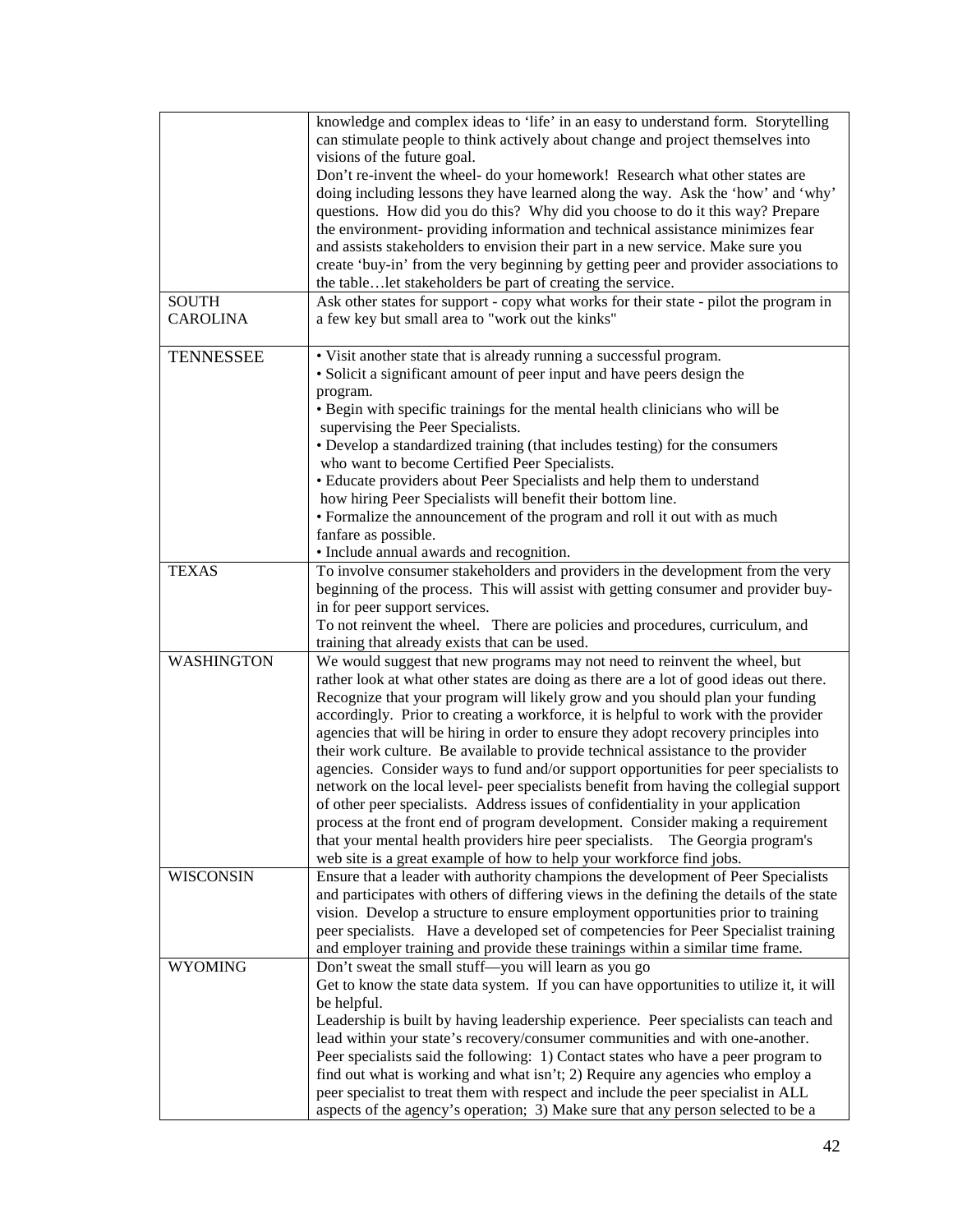| peer specialist is well-grounded in his/her recovery; 4) Remember how important      |
|--------------------------------------------------------------------------------------|
| peer support is for those of us in recovery. 5) Take a chance on something great.    |
| Believe in the program and train the peer specialists well. Offer continued support. |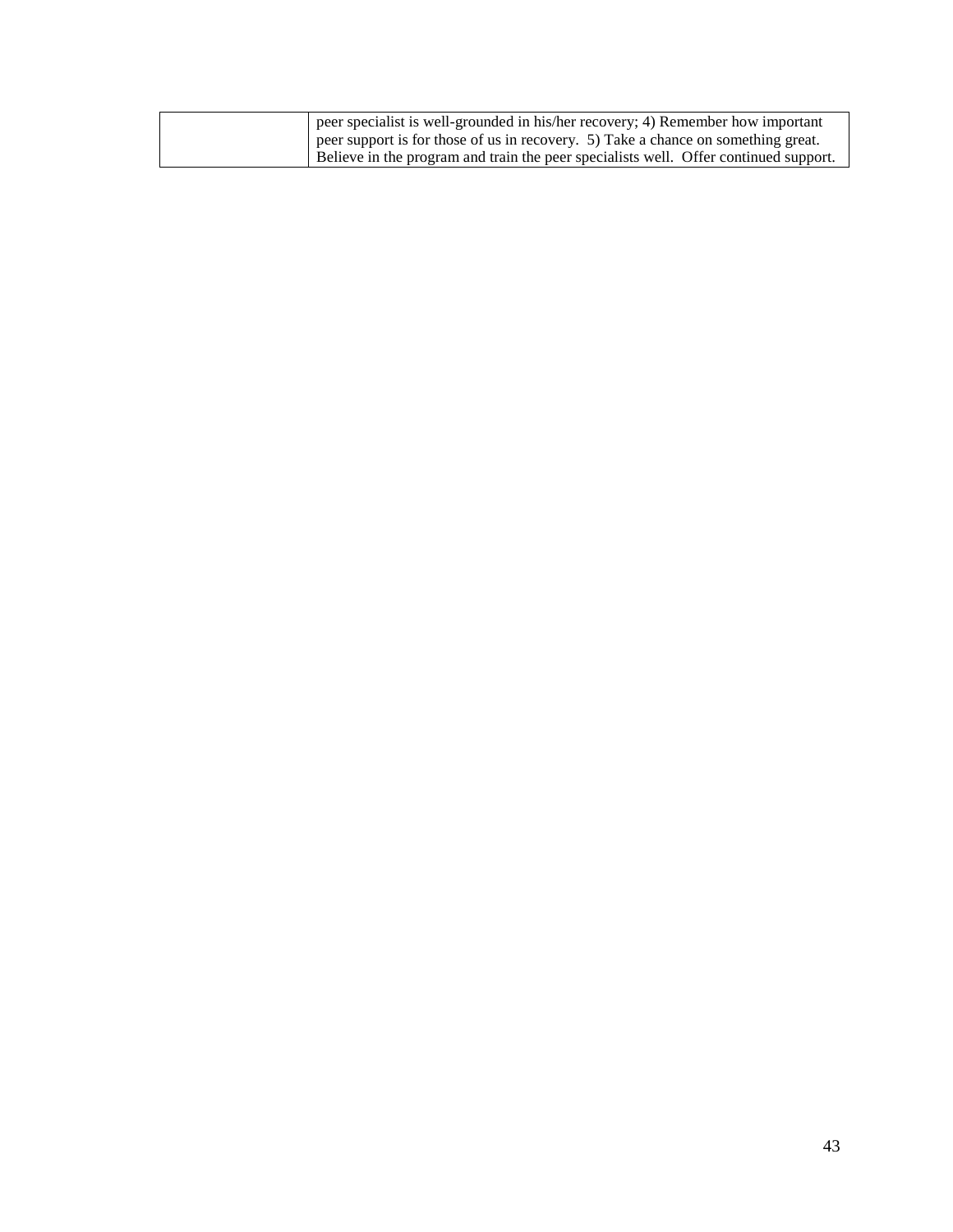## **Appendix 3**

## **Pillars Of Peer Support Summit Attendees**

| Name & Email                   | <b>Title &amp; Organization</b>         |
|--------------------------------|-----------------------------------------|
| <b>Allen S Daniels</b>         | <b>Executive Vice President and</b>     |
|                                | Director of Scientific Affairs          |
|                                | Depression and Bipolar Support          |
|                                | Alliance                                |
| <b>Amber Dawn Guerrero</b>     | <b>Coordinator of Recovery Support</b>  |
|                                | <b>Services</b>                         |
|                                | OK Dept. of Mental Health and           |
|                                | <b>Substance Abuse Services</b>         |
| Arnaldo Maldonado              | Liaison                                 |
|                                | Division of Behavioral Health           |
|                                | Services - Office of Individual and     |
|                                | <b>Family Affairs</b>                   |
| Barbara L Qualls               | <b>Statewide P.I./Planning Director</b> |
|                                | <b>State of Nevada MHDS</b>             |
|                                |                                         |
| <b>Benjamin G Druss</b>        | Rosalynn Carter Chair in Mental         |
|                                | Health                                  |
|                                | Rollins School of Public Health at      |
|                                | <b>Emory University</b>                 |
| <b>Beth Filson</b>             | Peer Educator                           |
|                                | Center for Community Support &          |
|                                | Research                                |
|                                |                                         |
| <b>Bill Bouska</b>             | Manager, Child and Adolescent           |
|                                | <b>Mental Health System</b>             |
|                                | <b>Oregon Addictions and Mental</b>     |
|                                | <b>Health Division</b>                  |
| <b>Charlene Cronier Powell</b> | <b>Nurse Consultant</b>                 |
|                                | Appalachian Consulting Group, Inc.      |
|                                |                                         |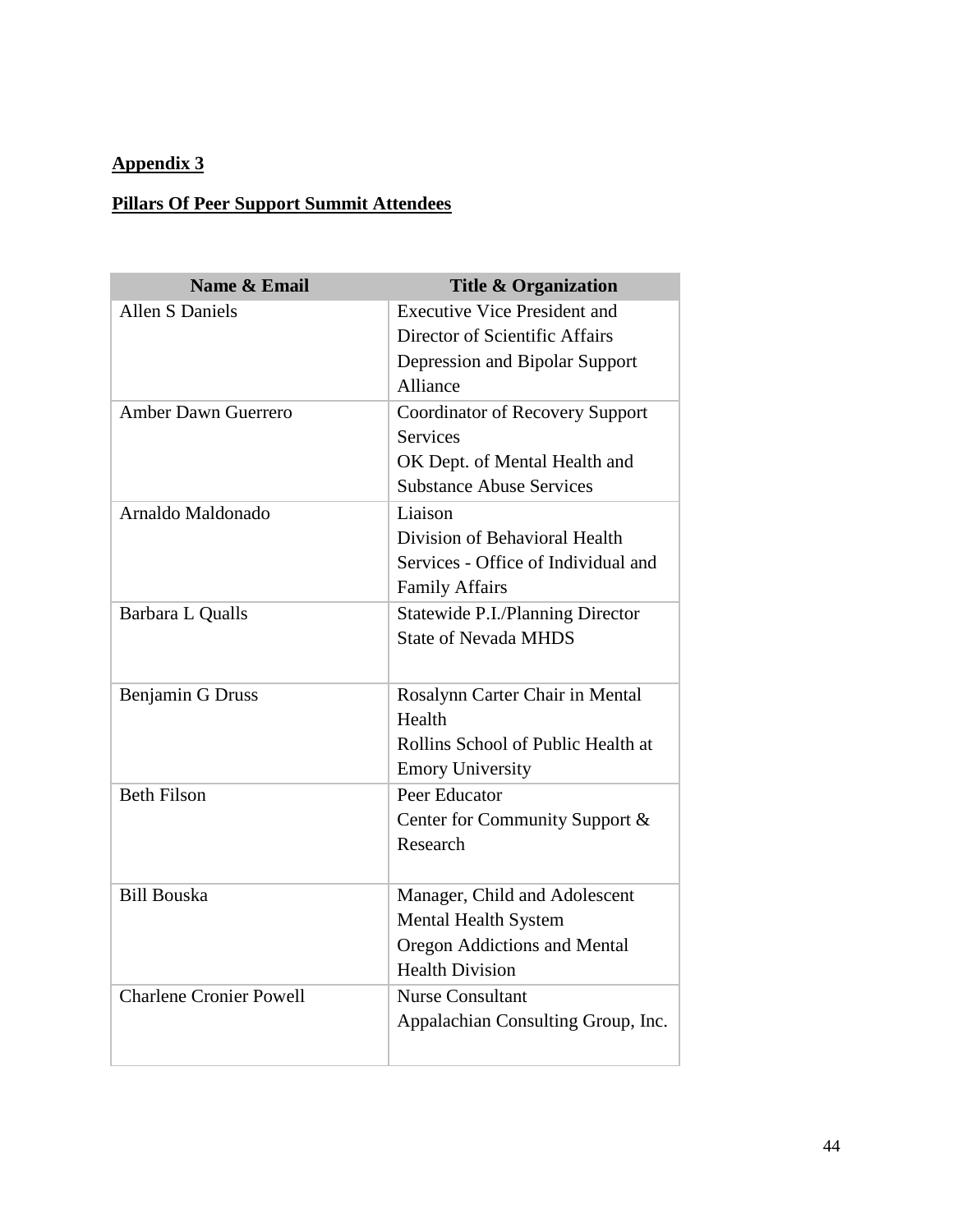| <b>Charles Bernard Willis</b> | <b>Director Statewide Peer Wellness</b><br>Initiative<br>Georgia Mental Health Consumer<br><b>Network</b>      |
|-------------------------------|----------------------------------------------------------------------------------------------------------------|
| Cynthia Godin                 | Mental Health Administrator<br><b>State of Minnesota</b>                                                       |
| David W Miller                | <b>Project Director</b><br><b>NASMHPD</b>                                                                      |
| Debbie Ann Webster            | Mental Health Program Manager<br>NC Division of MH/DD/SAS                                                      |
| <b>Emily A Grant</b>          | <b>Research Associate</b><br>Wichita State University Center for<br>Community Support & Research               |
| Frank E Shelp                 | Commissioner<br>Georgia Department of Behavioral<br><b>Health and Developmental</b><br><b>Disabilities</b>     |
| Gina Kaye Calhoun             | Certified Peer Specialist Trainer<br>PA Office of Mental Health and<br><b>Substance Abuse Services</b>         |
| <b>Ike Garber Powell</b>      | Director of Training<br>Appalachian Consul; ting Group,<br>Inc.                                                |
| <b>Janet Jares</b>            | <b>Advocacy Coordinator</b><br>Mental Health & Substance Abuse<br>Services Division, Wyoming Dept<br>of Health |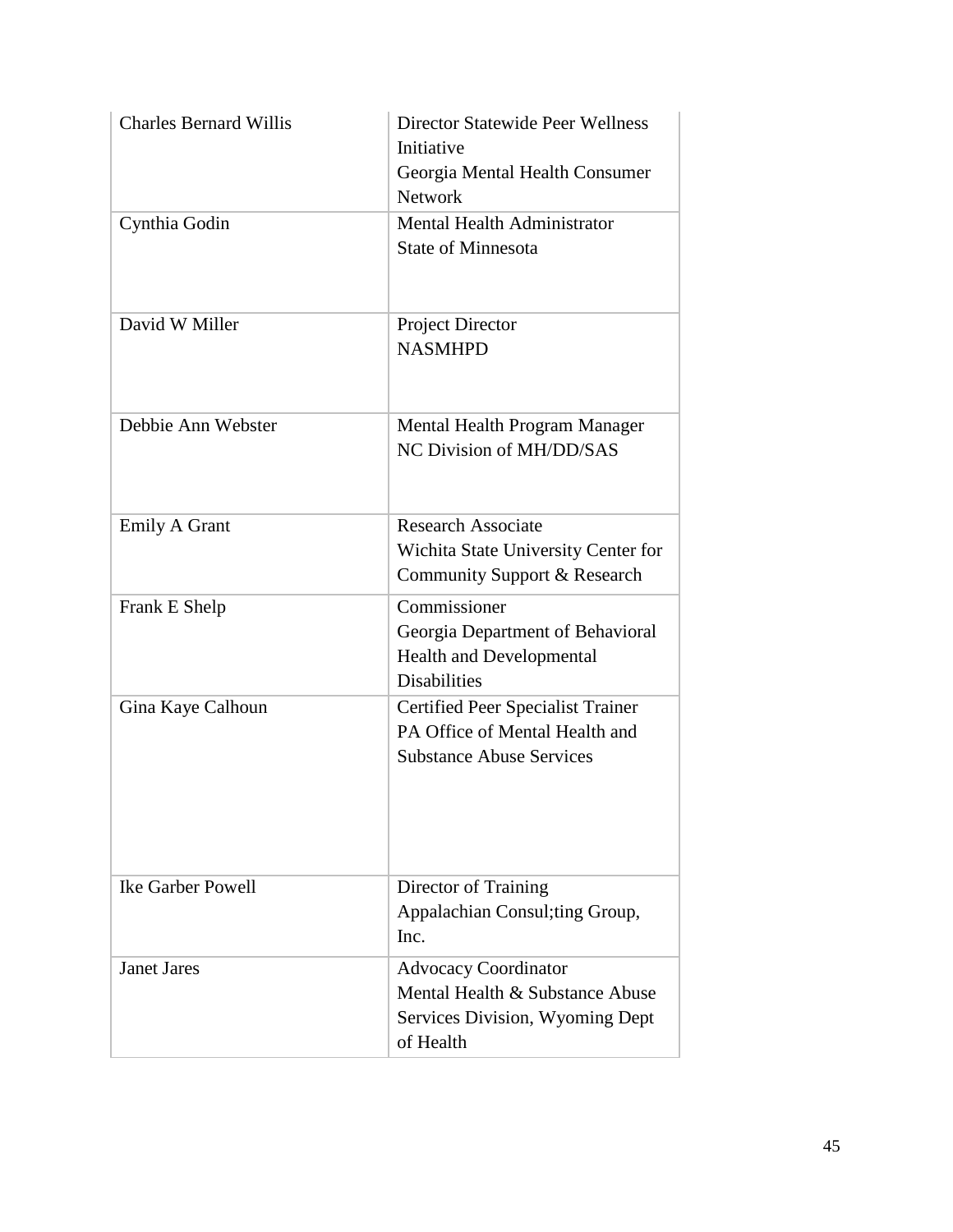| John Fryer                 | Certified Peer Support Specialist<br><b>Justice In Mental Health</b><br>Organization                                                                                                                                  |
|----------------------------|-----------------------------------------------------------------------------------------------------------------------------------------------------------------------------------------------------------------------|
| <b>Justin Harding</b>      | Policy Associate<br><b>NASMHPD</b>                                                                                                                                                                                    |
| <b>Kara Panek</b>          | Mental Health Program<br>Administrator<br>Division of Behavioral Health and<br>Recovery                                                                                                                               |
| Katherine Michelle Roberts | <b>Office of Client Affairs Director</b><br>SC Depat. of Mental Health                                                                                                                                                |
| <b>Larry Fricks</b>        | Director, Appalachian Consulting<br>Group and Vice President of Peer<br>Services, Depression and Bipolar<br><b>Support Alliance</b><br>Appalachian Consulting Group and<br>Depression and Bipolar Support<br>Alliance |
| Lauren Lacefield Lewis     | <b>Mental Health Services Program</b><br>Manager<br>Tx Dep of State Health Services                                                                                                                                   |
| Leticia Huttman            | Director, Office of Consumer<br>Affairs<br>Maine DHHS Office of Adult<br><b>Mental Health Services</b>                                                                                                                |
| Lila PM Starr              | Adult Mental Health Specialist,<br><b>LBSW</b><br><b>Iowa Department of Human</b><br><b>Services</b>                                                                                                                  |
| Lisa Goodale               | Vice President, Training<br><b>DBSA</b>                                                                                                                                                                               |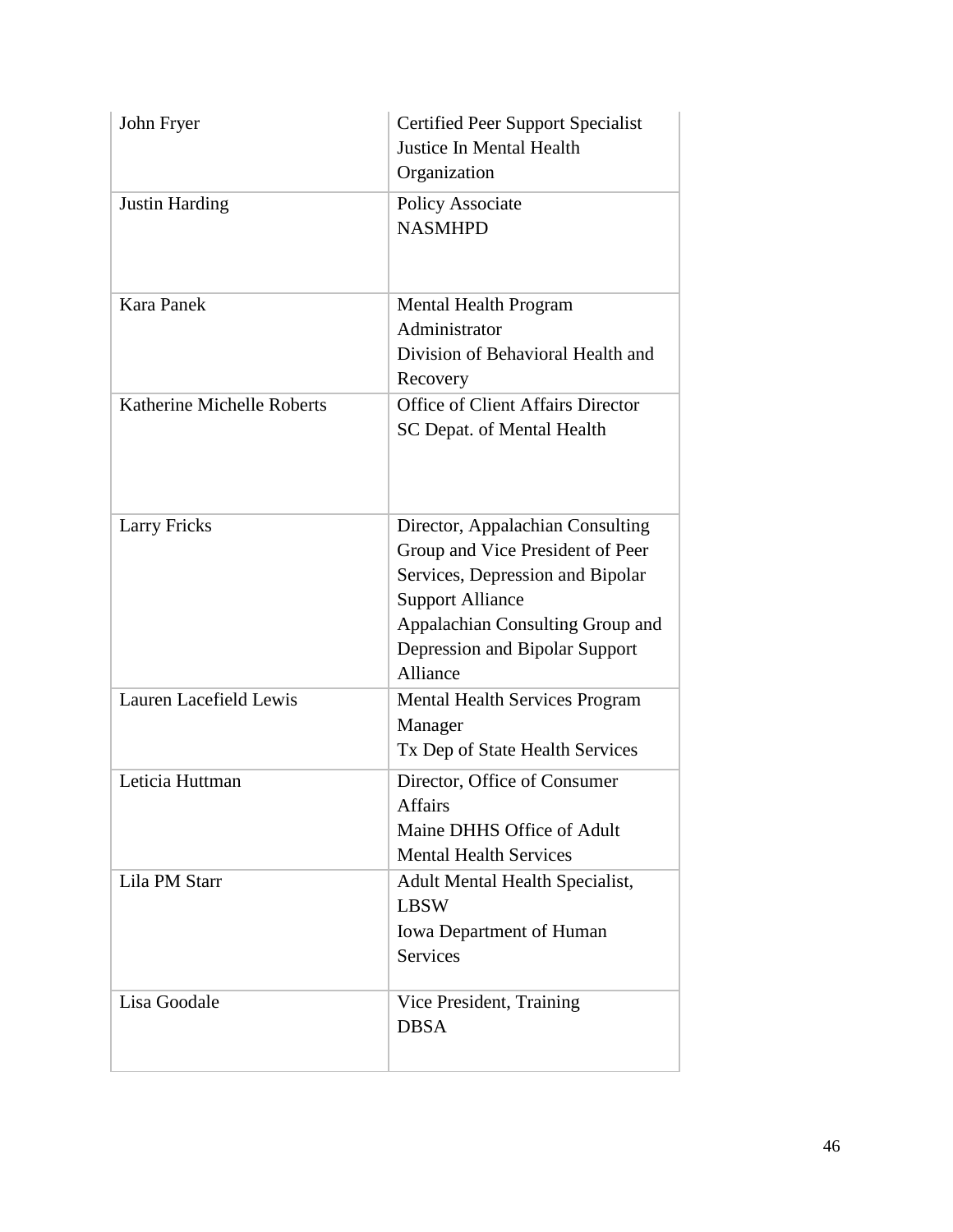| Lisa Ragan             | Director of Employment and Peer<br><b>Support Services</b><br>Tennessee Department of Mental<br><b>Health and Developmental</b><br><b>Disabilities</b> |
|------------------------|--------------------------------------------------------------------------------------------------------------------------------------------------------|
| Lynn Amyx              | Program Developer/Discharge<br>Planner team lead<br><b>Kansas Health Solutions</b>                                                                     |
| <b>Margaret Molnar</b> | Special Assistance for Consumer<br><b>Affairs</b><br>Department of Human Services,<br>Division of Mental Health Services                               |
| Mary Shuman            | Supported Employment and<br><b>Housing Specialist</b><br>Georgia DMHDDAD                                                                               |
| Michael Bejamin Autrey | Director, Consumer Relations<br>Alabama Dept. of Mental Health                                                                                         |
| <b>Morgan Groves</b>   | Program and Planning Analyst<br><b>Bureau of Prevention Treatment and</b><br>Recovery                                                                  |
| Pamela Werner          | Specialist<br>Michigan Department of<br><b>Community Health</b>                                                                                        |
| Peggy A Clark          | <b>Technical Director</b><br><b>Center for Medicaid and State</b><br><b>Operations - CMS</b>                                                           |
| Randy Glenn Johnson    | Sr. Director<br>Mental Health America of the<br>Heartland                                                                                              |
| <b>Rick Hendy</b>      | <b>Adult Program Administrator</b><br><b>Utah Division of Substance Abuse</b><br>& Mental Health                                                       |